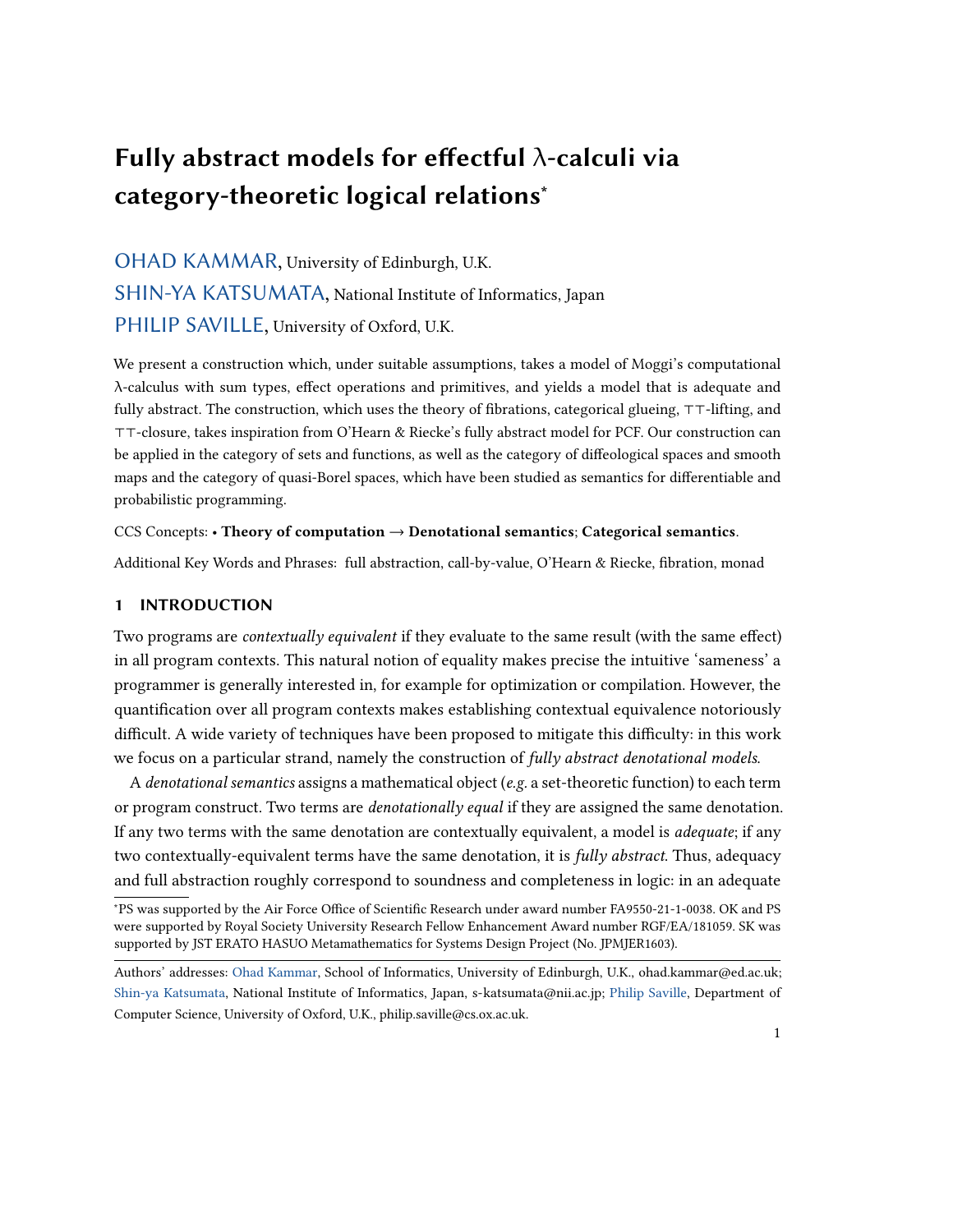and fully abstract model, denotational equality completely characterises contextual equivalence. By constructing fully abstract models, one reduces contextual equivalence to denotational equality.

In this paper we construct fully abstract models for a wide class of languages with *effects* encoded by monads (à la [Moggi](#page-35-0) [\[1989,](#page-35-0) [1991\]](#page-35-1)), including set-theoretic state (Sec. [9\)](#page-27-0), measure-theoretic probabilistic programming (Sec. [11.1\)](#page-31-0) and state in differentiable neural network programming (Sec. [11.2\)](#page-32-0). Our main theorem (Thm.  $10.2$ ) says the following. Suppose one chooses an effect (e.g. global state) and a *signature* of operations (*e.g.* operations for reading and writing to memory), as well as a semantic model consisting of a category  $M$ , a monad, and a denotation for each operation. Then, subject to suitable conditions on  $M$ , one can construct an adequate and fully abstract model in which the morphisms are maps in  $M$  preserving certain predicates. Our construction is inspired by that of [O'Hearn and Riecke](#page-35-2) [\[1995\]](#page-35-2), so we call it the OHR construction.

# 1.1 First steps towards the OHR construction

Much of the preceding work on full abstraction has focussed on languages with recursion (see Sec. [1.3\)](#page-7-0), but even set-theoretic models for simple languages can fail to be fully abstract. The next example, which we learned from C. Matache & S. Staton, shows the natural model of read-only state for a global one-bit reference cell is not fully abstract. For now we use notation rather loosely.

<span id="page-1-0"></span>**Example 1.1.** Consider a language with a type bool of booleans and a signature containing terms tt and ff for the booleans, an operation read of type  $(1 \rightarrow bool)$  reading from the reference cell, and operations for the usual logical operations on booleans. This language has a natural semantic interpretation in the category Fin of finite sets and functions. We take Fin rather than the large category of Set of all sets and functions to avoid size issues later on (see Sec. [8\)](#page-25-0); this does not affect the model. On bool, set  $\llbracket \text{bool} \rrbracket := 2 = \{0, 1\}$ . Programs are interpreted using the *reader monad* RX :=  $(2 \Rightarrow X)$ : a term  $(\Gamma \vdash M : \sigma)$  is denoted by a function  $\llbracket \Gamma \rrbracket \rightarrow \mathbb{R} \llbracket \sigma \rrbracket$  whose values are functions from the state of the read-only bit to the end result. Product types are interpreted using the cartesian product of sets, and arrow types by sets of functions:  $\llbracket \sigma \to \tau \rrbracket := (\llbracket \sigma \rrbracket \to \mathbb{R} \llbracket \tau \rrbracket)$ . In particular, the denotation of a closed program of type  $\sigma$  may be identified with an element of  $R[\sigma]$ .

The idea is that programs are parametrised by the value of the reference cell. For example,  $\lceil \text{read } (\cdot) \rceil = \text{id}_2$ : if the reference cell contains *i*, the read operation returns *i*. Similarly, the program  $((\text{read }()) \text{ or } \neg(\text{read })))$  reading from the state twice, negating one result, and taking the disjunction, is interpreted by const<sub>1</sub>, the constant function at 1: the result is 1 no matter what is stored in the cell.

This defines a semantic model: the category is Fin, the monad is R, and operations are interpreted as sketched above. Now consider the following closed terms of type  $((1 \rightarrow bool) \rightarrow bool) \rightarrow bool$ :

<span id="page-1-1"></span>
$$
M := \lambda f \cdot (f \lambda x \cdot \text{tt}) \text{ or } (f \lambda x \cdot \text{ff}) \qquad \text{and} \qquad M' := \lambda f \cdot (f \text{ read}) \text{ or } (f (\lambda x \cdot \neg(\text{ read })))) \tag{1}
$$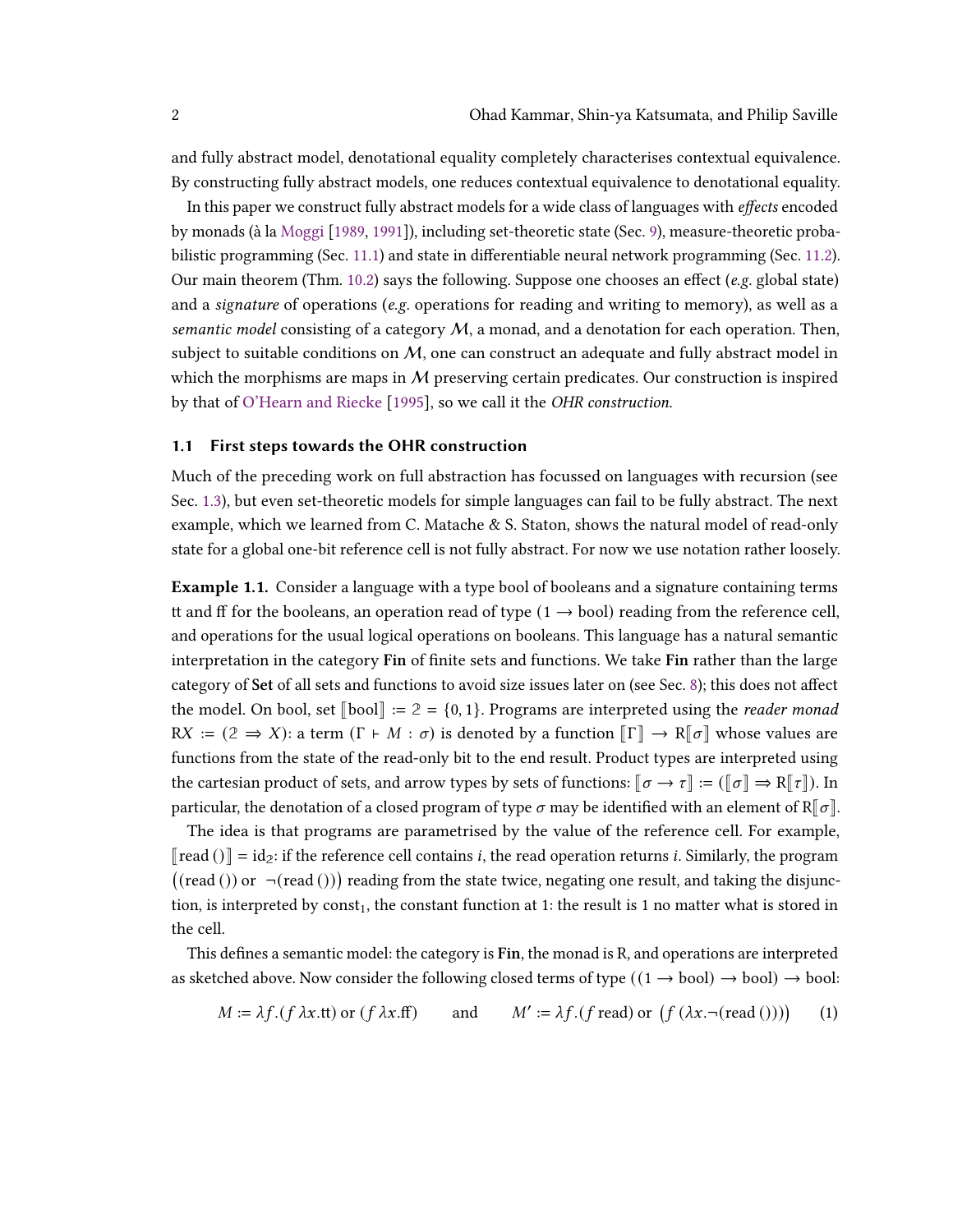Semantically, M and M' are interpreted by elements of  $R(((1 \Rightarrow R2) \Rightarrow R2) \Rightarrow R2)$ . As the state can only be read, and never changed, it is intuitively clear that M and M' are contextually equivalent (we give a proof using our construction in Lemma [9.1\)](#page-29-0). However,  $\llbracket M \rrbracket \neq \llbracket M' \rrbracket$ : if we define  $\kappa$ : (1  $\Rightarrow$  R2)  $\rightarrow$  R2 by  $\kappa(q)$  = const<sub>1</sub> if  $q(*)$  = const<sub>1</sub> and  $\kappa(q)$  = const<sub>0</sub> otherwise, then for any  $i, j \in \mathbb{Z}$  one has  $\llbracket M \rrbracket(i)(\kappa)(j) = 1$  but  $\llbracket M' \rrbracket(i)(\kappa)(j) = 0$ .

This example highlights the main obstacle to constructing fully abstract models. Typically, a denotational model contains "counterexamples to contextual equivalence": morphisms such as  $\kappa$  which can be used to distinguish the denotations of contextually equivalent terms. A classic example is the *parallel-or* function, which is commonly used to show the domains model of PCF is not fully abstract [\[Plotkin](#page-35-3) [1977\]](#page-35-3). To obtain a fully abstract model from a non-fully-abstract one, therefore, we need to remove all the counterexamples to contextual equivalence.

How might we refine Ex. [1.1](#page-1-0) to remove  $\kappa$ ? Intuitively,  $\kappa$  cannot correspond to a program because it uses too much information. To compute  $\kappa(q)$  one must verify that  $q(*)$  returns 1 both when the reference cell contains 0 and when the reference cell contains 1. In other words,  $\kappa$  must know how g behaves in every possible state. But the state is read-only, so programs cannot do this. This suggests that we should restrict to morphisms which do not use such extra information. One way to do this is to construct a new, refined model in which objects are paired with relations and maps are required to preserve these relations. In Ex. [1.2](#page-2-0) we outline such a model, again due to C. Matache & S. Staton. Instead of taking just sets, the objects are sets paired with relations  $R_0$  and  $R_1$  which constrain the behaviour of morphisms when the reference cell contains 0 and 1, respectively.

<span id="page-2-0"></span>**Example 1.2.** Let  $\mathbb{L}_{\text{Fin}}$  be the category with objects given by triples  $(X, R_0, R_1)$ , where  $X \in \text{Fin}$  and  $R_0, R_1 \subseteq X^2$  are binary relations on X, and morphisms  $f : (X, R_0, R_1) \to (Y, S_0, S_1)$  given by maps  $f: X \to Y$  on the carrier sets which preserve both relations: if  $(x, x') \in R_i$  then  $(fx, fx') \in S_i$ . This category has enough structure to model the calculus: it is cartesian closed and has a (strong) monad  $\hat{R}$  defined by  $\hat{R}(X, R_0, R_1) := (R X, \hat{R}(R_0), \hat{R}(R_1)),$  where  $(h, h') \in \hat{R}(R_i)$  if and only if  $(h, h'i) \in R_i$ .

We give a denotational semantics to programs in this category by interpreting bool as  $l(bool) :=$  $(2, \{(0,0), (1, 1)\}, \{(0,0), (1, 1)\})$ ; this extends to a semantic interpretation of every type using the cartesian closed structure, and the interpretations of the primitives and operations in Fin all define morphisms in  $\mathbb{L}_{\text{Fin}}$  with respect to this new structure. Then one obtains an interpretation in  $\mathbb{L}_{\text{Fin}}$ of every term using the cartesian closed structure and the monad  $\hat{R}$ . We denote the interpretation of  $(\Gamma \vdash M : \sigma)$  in  $\mathbb{L}_{\text{Fin}}$  by  $l[\Gamma \vdash M : \sigma]$  to distinguish it from the interpretation in Fin.

Now,  $\kappa$  is not a morphism  $l[\![1 \rightarrow \text{bool}]\!] \rightarrow \hat{R}(l[\![\text{bool}]\!])$  in  $\mathbb{L}_{\text{Fin}}$ . Writing  $R_0^{\sigma}$  and  $R_1^{\sigma}$  for the two relations in  $l[\![\sigma]\!]$ , then  $(\lambda x \cdot id_2, \lambda x \cdot const_1) \in R_1^{1 \to bool}$  but  $(\kappa(\lambda x \cdot id_2), \kappa(\lambda x \cdot const_1)) =$ (const<sub>0</sub>, const<sub>1</sub>) is not in  $R_1^{\text{bool}}$ . In fact, this is sufficient to show  $\kappa$  is not the denotation of any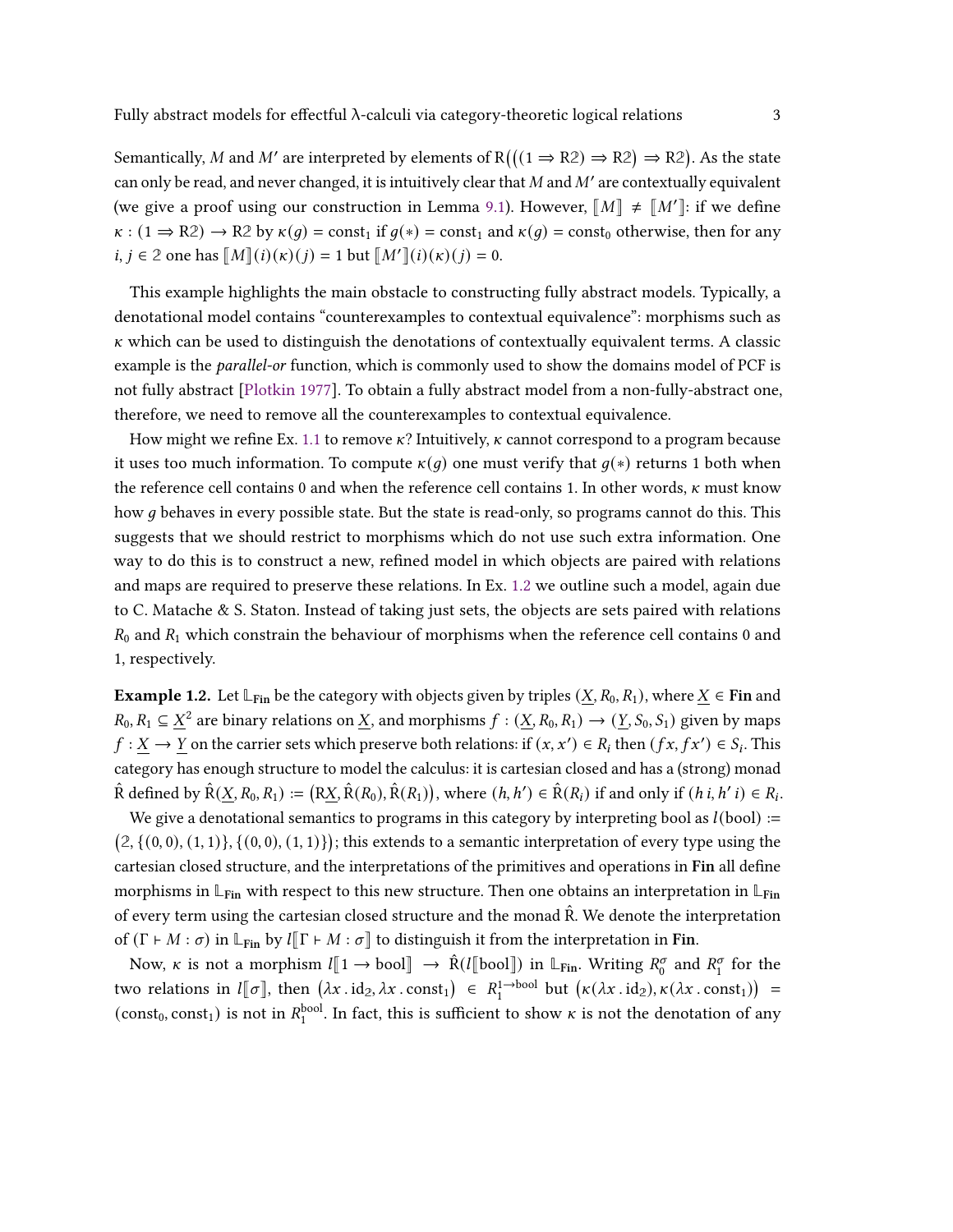term in the Fin-model of Ex. [1.1.](#page-1-0) To see this, note the forgetful functor  $U : \mathbb{L}_{Fin} \to Fin$  $(X, R_0, R_1) \mapsto X$  strictly preserves the semantic interpretation:  $U(I[T \rhd M : \sigma]) = [T \rhd M : \sigma]$ for every term. If k were definable, so that  $\kappa = [x : 1 \rightarrow \text{bool} \vdash K : \text{bool}]$ , we would get  $\kappa =$  $[[x : 1 \rightarrow bool \vdash K : bool]] = U(l[[x : 1 \rightarrow bool \vdash K : bool]])$ . Since  $U(f) = f$ , this entails  $\kappa$  is a map in  $\mathbb{L}_{\text{Fin}}$ , a contradiction.

The model just sketched is an improvement on that in Ex. [1.1:](#page-1-0) we have removed the counterexample to contextual equivalence  $\kappa$ . However, this success is only partial. Even though  $\kappa$  is not a morphism in  $\mathbb{L}_{\text{Fin}}$ , it is still an element of the function space. Since  $\kappa \in [(1 \rightarrow \text{bool}) \rightarrow \text{bool}]$  in Fin and the forgetful functor preserves the semantic interpretation,  $\kappa \in U(l[(1 \rightarrow bool) \rightarrow bool])$ . But then  $U(l[[M]])(i)(\kappa) = [M](i)(\kappa) \neq [M'](i)(\kappa) = U(l[[M']](i)(\kappa)$ . Since U is faithful, it follows that  $l[M] \neq l[M']$ : even though we've cut  $\kappa$  out of our semantic model, its existence in the function space is sufficient to distinguish the denotations of contextually equivalent terms. We solve this using the notion of *concreteness* (*cf.* [O'Hearn and Riecke](#page-35-2) [\[1995\]](#page-35-2)).

<span id="page-3-2"></span>1.1.1 Cutting down the function space: concreteness. We start by expressing the property " $\kappa$  is not a morphism in  $\mathbb{L}_{Fin}$  but it is an element of the function space" in categorical terms.

<span id="page-3-0"></span>**Lemma 1.1.** The set map  $\lceil \kappa \rceil : 1 \to \lceil (1 \to \text{bool}) \rceil \to \text{bool} \rceil : \kappa \to \kappa$  does not define a morphism from the terminal object to  $l\rrbracket(1 \rightarrow \text{bool}) \rightarrow \text{bool}\rrbracket$  in  $\mathbb{L}_{\text{Fin}}$ .

This lemma suggests that we need to restrict our function spaces to consist only of those elements that are 'named' by a a morphism from the terminal object (a *global element*) in  $\mathbb{L}_{\text{Fin}}$ . We do this by restricting our attention to the subcategory of *concrete* objects.

<span id="page-3-1"></span>**Definition 1.1.** An object  $X := (X, R_0, R_1) \in \mathbb{L}_{\text{Fin}}$  is concrete if for every  $x \in X$  the corresponding global element  $\ulcorner x \urcorner : 1 \to \underline{X}$  in Fin lifts to a global element  $\ulcorner x \urcorner : 1 \to X$  in  $\mathbb{L}_{\text{Fin}}$ .

Explicitly,  $(X, R_0, R_1)$  is concrete if for every  $x \in X$  the pair  $(x, x)$  is in both  $R_0$  and  $R_1$ . Write  $\mathbb{C}_{\text{Fin}}$ for the full subcategory of **L**Fin consisting of just the concrete objects. This category has enough structure to be a semantic model because it is a reflective and coreflective subcategory of **L**Fin: the inclusion  $j : \mathbb{C}_{\text{Fin}} \hookrightarrow \mathbb{L}_{\text{Fin}}$  has both left and right adjoints. The left adjoint K adds the diagonal:

<span id="page-3-3"></span>
$$
K(\underline{X}, R_0, R_1) := (\underline{X}, R_0 \cup \{(x, x) \mid x \in \underline{X}\}, R_1 \cup \{(x, x) \mid x \in \underline{X}\})
$$
(2)

The right adjoint H, by contrast, cuts down the carrier set. It takes  $(X, R_0, R_1)$  to the object with carrier  $\{x \in \underline{X} \mid (x, x) \in R_0 \text{ and } (x, x) \in R_1\}$  and relations given by restricting  $R_0$  and  $R_1$  to this set.

We can now give the structure for the semantic model. The interpretation of bool in L<sub>Fin</sub> is concrete, so the interpretation of base types and constants in  $L_{Fin}$  restricts to  $\mathbb{C}_{Fin}$ . Next, the monad  $\hat{R}$  induces a strong monad on  $\mathbb{C}_{\text{Fin}}$  with underlying functor H $\hat{R}$  *j* via the adjunction  $j$  + H. Finally, by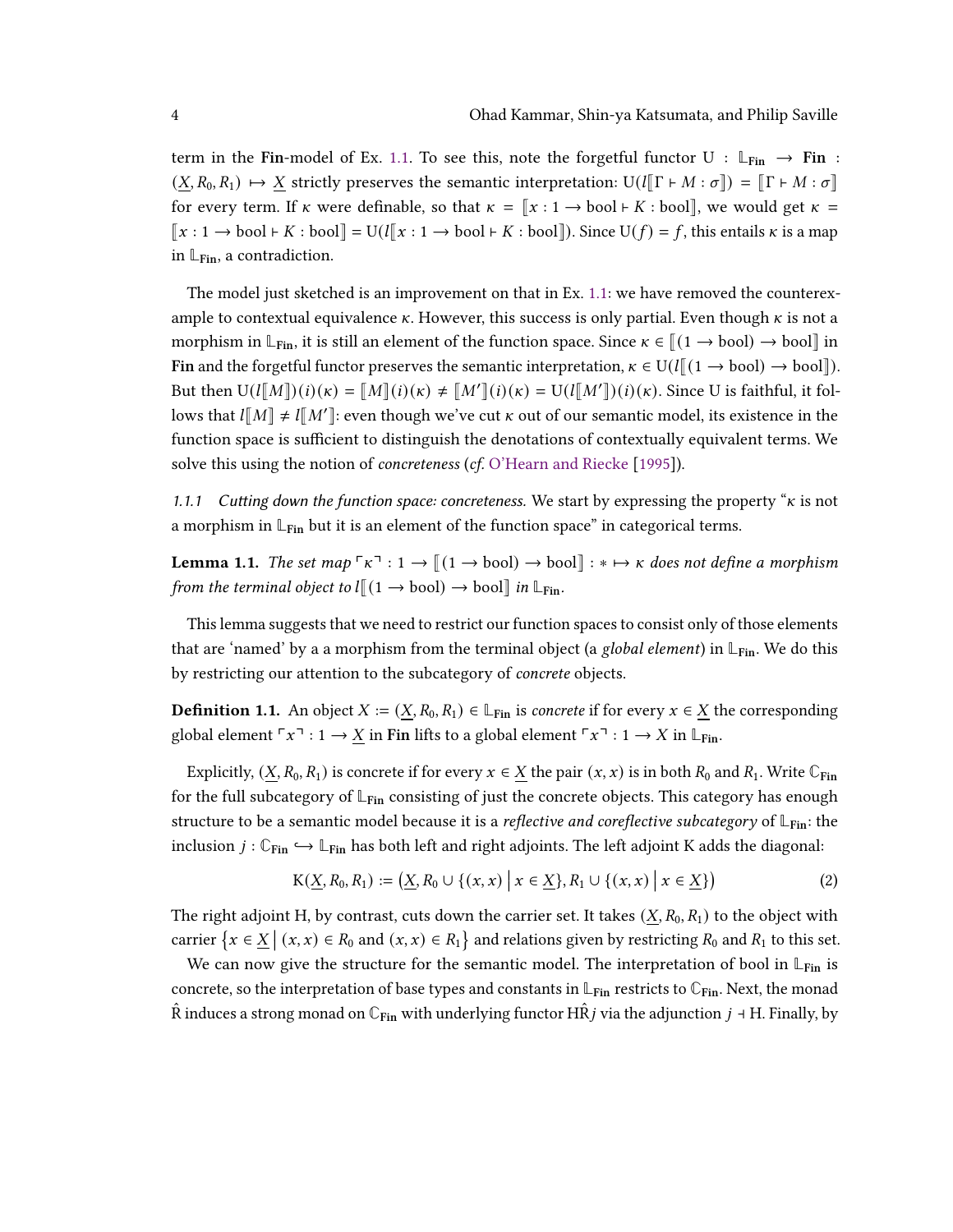the general theory of (co)reflective subcategories, **C**Fin is a cartesian closed category. Products are computed as in  $\mathbb{L}_{\text{Fin}}$  but exponentials are not: the function space  $(X \Rightarrow_{\mathbb{C}_{\text{Fin}}} Y)$  in  $\mathbb{C}_{\text{Fin}}$  is obtained by applying H to the function space  $(jX \rightleftharpoons_{\mathbb{L}_{\text{Fin}}} jY)$  in  $\mathbb{L}_{\text{Fin}}$ . Thus, the function space in  $\mathbb{C}_{\text{Fin}}$  is a version of that in  $\mathbb{L}_{\text{Fin}}$  which has been 'cut down' by H. The next result makes this explicit.

# **Lemma 1.2.** For any X,  $Y \in \mathbb{C}_{\text{Fin}}$  the carrier set of  $(X \Rightarrow_{\mathbb{C}_{\text{Fin}}} Y)$  is isomorphic to  $\mathbb{L}_{\text{Fin}}(jX, jY)$ .

The lemma says that we may identify elements of the function space  $(X \Rightarrow_{\mathbb{C}_{\text{Fin}}} Y)$  with morphisms in  $\mathbb{L}_{\text{Fin}}$ . In particular, unwinding the isomorphism shows that, since  $\kappa$  is not a morphism in  $\mathbb{L}_{\text{Fin}}$ , it cannot be an element of the function space in  $\mathbb{C}_{\text{Fin}}$ . This also explains why the forgetful functor  $U: \mathbb{C}_{\text{Fin}} \to \text{Fin}$  cannot preserve exponentials—and hence the semantic interpretation—even though it does preserve products: in general  $\mathbb{L}_{\text{Fin}}(X, Y) \subsetneq \text{Fin}(\underline{X}, \underline{Y}) = (\underline{X} \Rightarrow \underline{Y}).$ 

<span id="page-4-0"></span>**Remark 1.1.** The requirement that U does not preserve the semantic interpretation is necessary. If  $\mathbb D$  is a fully abstract semantic model and the functor  $F : \mathbb D \to \mathbf{Fin}$  preserves the semantic interpretation, then the denotations in  $D$  of the terms M and M' in [\(1\)](#page-1-1) must be equal (by full abstraction) but their images under F, namely  $\llbracket M \rrbracket$  and  $\llbracket M' \rrbracket$ , are not (by Ex. [1.2\)](#page-2-0): a contradiction.

One might hope that the semantic model on  $\mathbb{C}_{\text{Fin}}$  is fully abstract. However, this is not the case. Although we have cut  $\kappa$  out of both the hom-sets and the function spaces, other counterexamples to contextual equivalence remain: the notion of 'relation' employed in **L**Fin is too weak. Nonetheless, the construction of **C**Fin highlights the two sufficient conditions we will rely on to obtain full abstraction in our OHR construction, and provides a template for how to go about ensuring them.

<span id="page-4-1"></span>1.1.2 Sufficient conditions for full abstraction. Our construction of  $\mathbb{C}_{\text{Fin}}$  had two stages: first, to remove the counterexample to contextual equivalence  $\kappa$  from being a morphism, then to remove it from the function space. Each stage corresponds to a condition we shall require for full abstraction.

First we want to prevent any counterexamples to contextual equivalence from being morphisms. Intuitively, such counterexamples are morphisms that provide information which is not available within the syntax. It is therefore plausible that if every map  $\llbracket \Gamma \rrbracket \to T \llbracket \sigma \rrbracket$  is *definable*—that is, the denotation of some term—then no counterexamples to contextual equivalence can exist. A semantic model satisfying this property is called *fully complete* [\[Abramsky and Jagadeesan](#page-33-0) [1994\]](#page-33-0).

Next we want to phrase the property achieved by concreteness as a condition on the underlying category. One way to describe the problem caused by Lemma [1.1](#page-3-0) is that in  $\mathbb{L}_{\text{Fin}}$  we can have  $l[M] \neq$  $l[[M']\text{ even though }l[[M]\circ g=l[[M']\circ g \text{ for every global element } g:1\to l[[(1\to \text{bool})\to \text{bool}]]$ . Hence  $l[[M]]$  and  $l[[M']]$  may agree on the denotation of every closed term but still not be equal. This is the property we want to outlaw: we require our semantic model to be well-pointed, so two maps  $f, f' : X \to Y$  are equal iff  $f \circ g = f' \circ g$  for every  $g : 1 \to X$  (cf. [Freyd](#page-34-0) [\[1972\]](#page-34-0); [Lawvere](#page-35-4)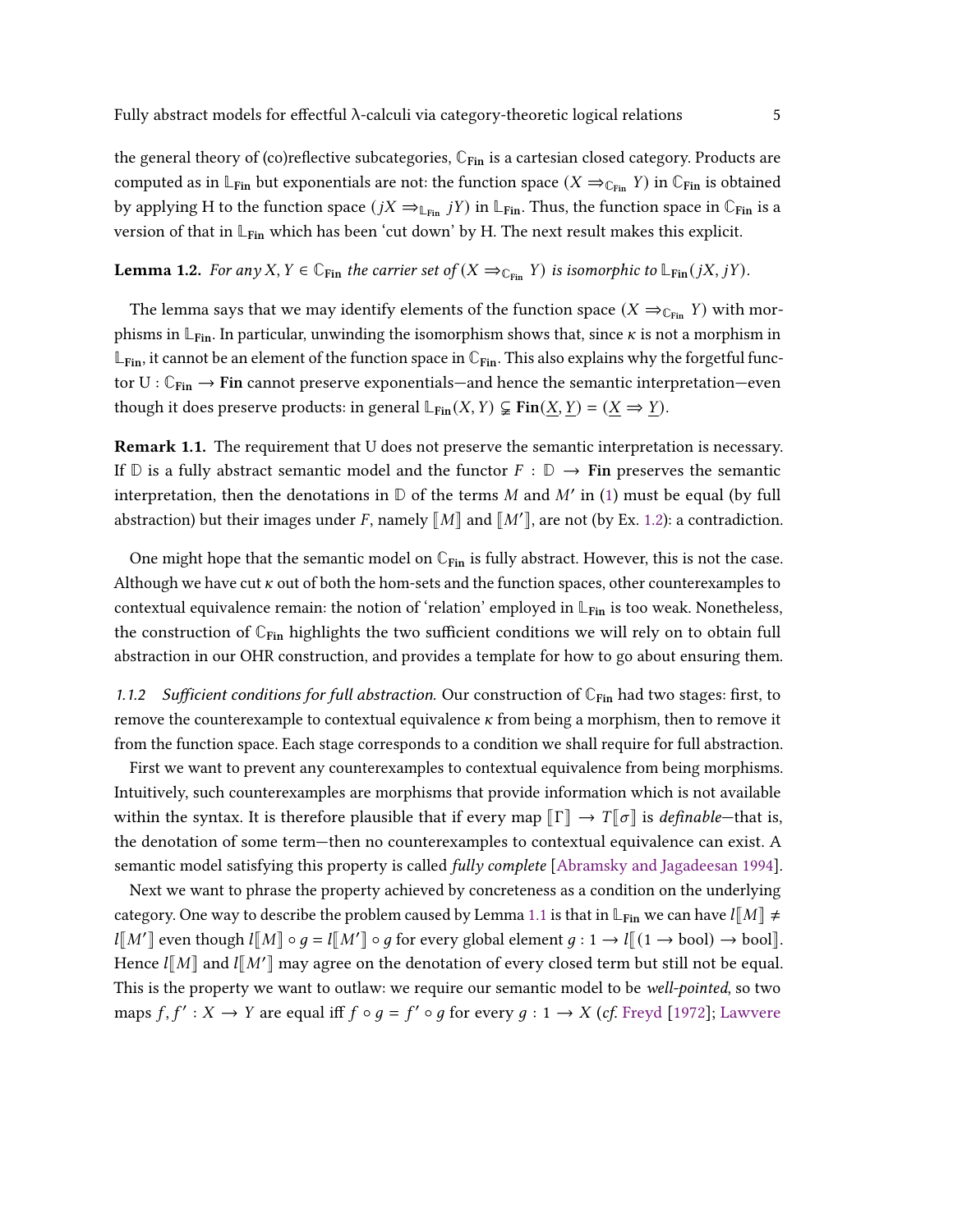[\[2006\]](#page-35-4)). Indeed, the step from **L**Fin to **C**Fin restricts a non-well-pointed category to a well-pointed one.

Even though we have only provided informal motivation, full completeness and well-pointedness are actually sufficient to guarantee full abstraction: see Prop. [3.1.](#page-16-0)

<span id="page-5-1"></span>1.1.3 A template for the OHR construction. Even though **C**Fin is not fully abstract, it does highlight the two key steps our OHR construction will take. We therefore finish our exploration of  $\mathbb{C}_{\text{Fin}}$  by presenting its construction in abstract terms. At this stage the details of the definitions are not important: instead one should focus on the broad outline, because the OHR construction will have the same shape. For a more detailed, but still high-level, overview see Sec. [2.](#page-8-0)

**L<sub>Fin</sub> may be constructed using** *fibrations for logical relations* [\[Katsumata](#page-34-1) [2005,](#page-34-1) [2013\]](#page-35-5). These build on the observation of [Hermida](#page-34-2) [\[1993\]](#page-34-2) and [Jacobs](#page-34-3) [\[1999\]](#page-34-3) that properties of programming languages are naturally described using (Grothendieck) *fibrations*, and axiomatise the structure required to study logical relations in category-theoretic terms. At this stage our main example arises from the *subobject fibration* cod : Sub(Fin)  $\rightarrow$  Fin. The objects of Sub(Fin) are pairs of finite sets  $(X, A)$  such that  $A \subseteq X$ : we think of A as a unary predicate on X. Morphisms  $(X, A) \rightarrow (X', A')$ are functions  $f : X \to X'$  which preserve the predicates. The functor cod takes  $(X, A)$  to the superset  $X$ .

One obtains  $\mathbb{L}_{\text{Fin}}$  by *change-of-base* along the functor  $\Delta : X \mapsto (X, X) : \text{Fin} \to \text{Fin} \times \text{Fin}$ . This means **L**Fin is the category constructed as the pullback in Figure [1a.](#page-5-0) The theory of fibrations for logical relations guarantees that **L**Fin is cartesian closed and that U strictly preserves this structure. The construction is completed by restricting to the full subcategory of concrete objects, as shown. Although we have yet to give the relevant definitions—we sketch these in Sec. [2—](#page-8-0)Figure [1b](#page-5-0) shows our OHR construction takes the same form. The category  $C$  is constructed by choosing an appropriate fibration for logical relations, applying change-of-base, then restricting to the full subcategory of concrete objects. Choosing  $\mathbb{I}$  appropriately gives the OHR model  $\text{OHR}(M)$ .

<span id="page-5-0"></span>

Fig. 1. The construction of  $\mathbb{C}_{\text{Fin}}$  compared to the OHR construction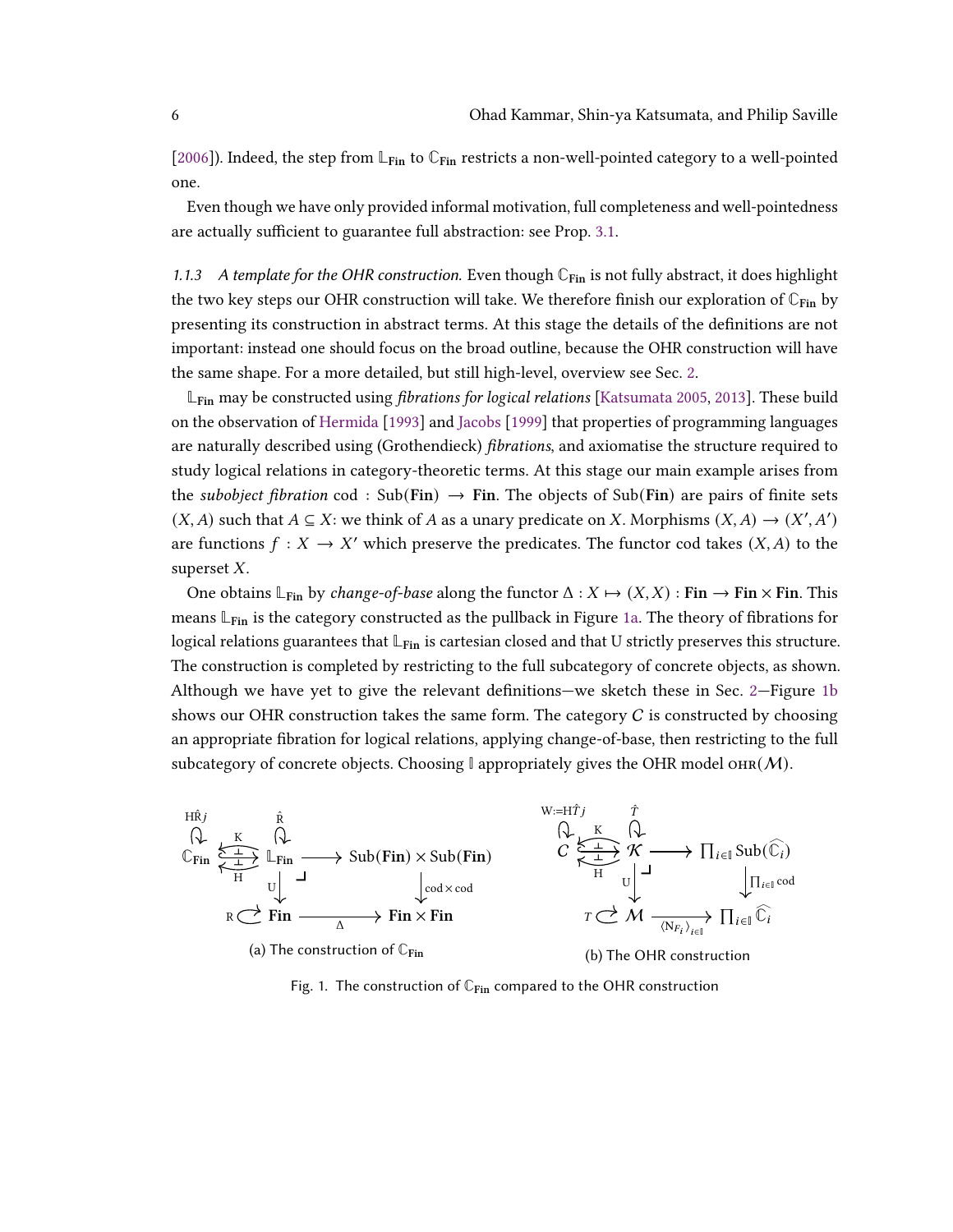## 1.2 This paper

We construct a fully abstract model for  $\lambda_c^*$ , an extension of Moggi's computational  $\lambda$ -calculus with sum types, primitives, and effect operations. Our main result is that, for any model of  $\lambda_c^+$  satisfying suitable conditions, the OHR construction over that model exists and is fully abstract (Thm. [10.2\)](#page-30-0). We take an abstract, category-theoretic approach so that our construction is parametric in the input model and works for any choice of monadic effect.

We start without sum types (Secs. [7](#page-23-0) and [8\)](#page-25-0), then refine the construction to include them (Sec. [10\)](#page-29-1). As in O'Hearn & Riecke's work, the maps in  $\text{OHR}(\mathcal{M})$  are maps in M preserving a certain class of relations, the carrier of the function space is a sub-space of the function space in  $M$ , and the canonical functor  $\text{OHR}(M) \rightarrow M$  strictly preserves sums and products (but *not* exponentials, cf. Remark [1.1\)](#page-4-0). Thus, M and  $\text{OH}(M)$  are tightly connected: we explore this in Sec. [9.](#page-27-0) Our development makes use of the abstract framework of *fibrations for logical relations* and *logical relations of varying arity* (Sec. [4\)](#page-16-1), as well as an analysis of the definability predicate for  $\lambda_c^+$  over an arbitrary model (Sec. [5\)](#page-18-0). We also give a bird's-eye view of the key steps in the construction before diving into the details (Sec. [2\)](#page-8-0).

As applications, we instantiate the construction for three different languages, each over a different category of sets-with-structure (Secs. [9](#page-27-0) and [11\)](#page-31-1). We consider the language for readonly state of Ex. [1.1,](#page-1-0) an idealised language for probabilistic programming over the category of quasi-Borel spaces [\[Heunen et al.](#page-34-4) [2017\]](#page-34-4)), and a simple language for differential programming over the category of diffeological spaces [\[Huot et al.](#page-34-5) [2020;](#page-34-5) [Iglesias-Zemmour](#page-34-6) [2013;](#page-34-6) [Souriau](#page-36-0) [1980\]](#page-36-0). In Sec. [9](#page-27-0) we also provide a conceptual justification for why the counterexample  $\kappa$  of Ex. [1.1](#page-1-0) does not give rise to a counterexample in the OHR model. As well as showcasing the structure of the OHR model, and how one can work with it, this helps explain why the construction succeeds.

1.2.1 Technical contributions. The key message of this paper is that fully abstract models for  $\lambda_c^+$  can often be constructed mechanistically, without using special features of the model or language. Indeed, our construction applies to any set-theoretic model of  $\lambda_c^+$ , independently of the monadic effect, so long as every element of the base types is denoted by some term (see Ex. [8.1\)](#page-27-1).

The main technical contributions are as follows. (1) An analysis of the relationship between logical relations, semantic-interpretation preserving functors, and definability. This includes a characterisation of the definable morphisms in an arbitrary model of  $\lambda_c^*$ , which builds on the work of [Katsumata](#page-35-6) [\[2008,](#page-35-6) [2013\]](#page-35-5) (Sec. [5\)](#page-18-0). (2) The introduction of an abstract, fibrational notion of *concreteness*, which serves to 'cut down' a function space to just those morphisms preserving suitable properties (Sec. [6\)](#page-20-0). (3) A conceptual, category-theoretic framework for constructing fully abstract models independently of the choice of monadic effect, base types, and primitives (Thm. [10.2\)](#page-30-0). As well as covering a wide range of examples, this also lays foundations for future work.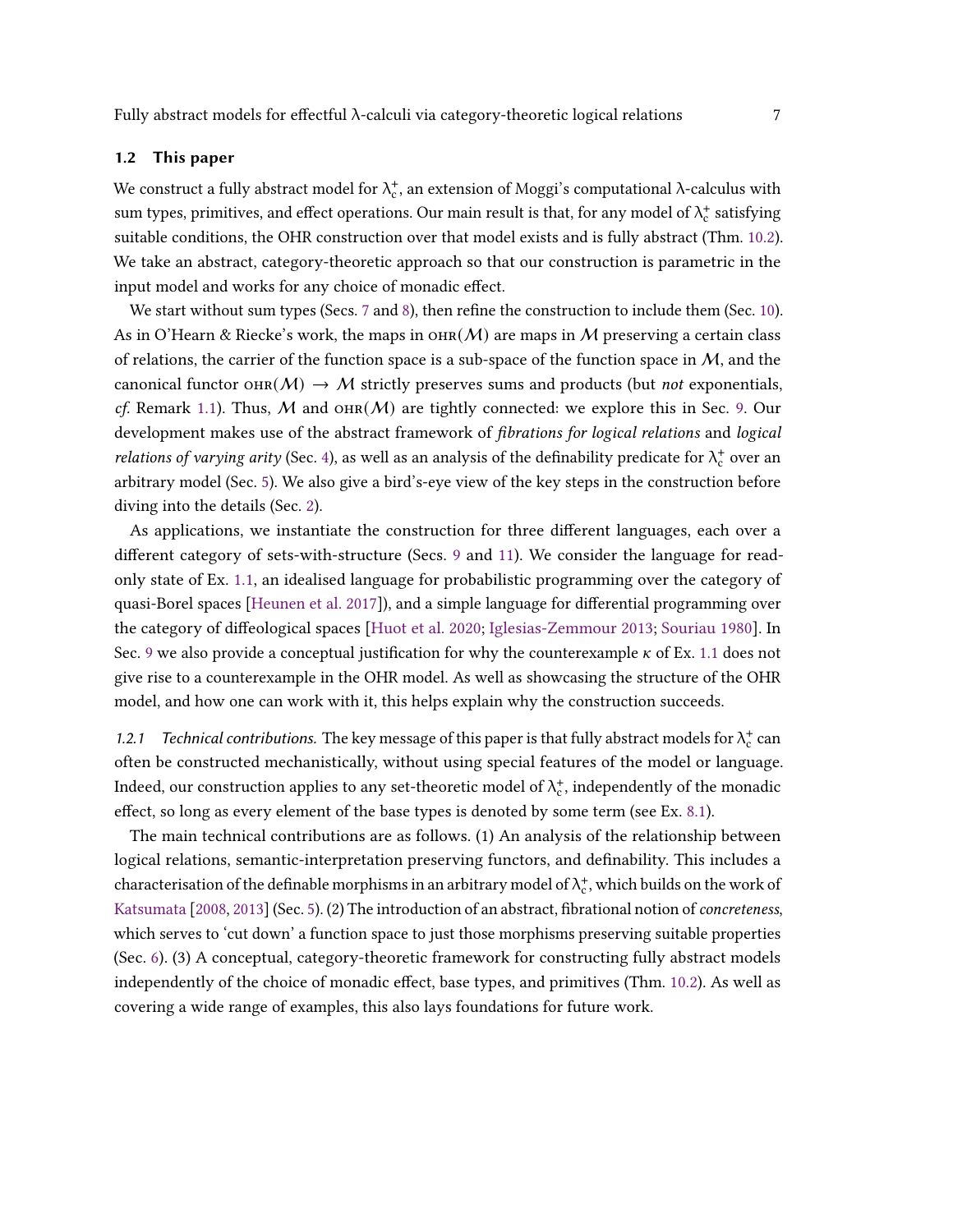## <span id="page-7-0"></span>1.3 Related work

Our analysis of definability—and logical relations more generally—builds on Katsumata's work on sum types [\(2008\)](#page-35-6) and computational effects [\(2005\)](#page-34-1). The theory we develop shows how to combine these two approaches, and also extends from the monadic metalanguage over Set to the computational  $\lambda$ -calculus over an arbitrary model. As far as we are aware, this is the first characterisation of definability for the computational λ-calculus, with or without sum types. A very different approach is due to [Fiore and Simpson](#page-34-7) [\[1999\]](#page-34-7), who characterise definability for sum types in the simply-typed  $\lambda$ -calculus using a sheaf condition. The closest work to our own is that of [Goubault-Larrecq et al.](#page-34-8) [\[2004\]](#page-34-8), who show that a certain logical relation is sound and complete for contextual equivalence for a version of Moggi's monadic metalanguage with cryptographic primitives and name generation. This builds on previous work [\[Lasota et al.](#page-35-7) [2007\]](#page-35-7), which also relates the monadic lifting of [Goubault-Larrecq et al.](#page-34-9) [\[2008\]](#page-34-9) to logical relations, and hence a form of full abstraction, but only for specific effects and types up to first-order.

Because morphisms in OHR( $M$ ) are maps in M which preserve certain relations, one can test equality of morphisms in  $\text{OHR}(M)$  just as easily as in M: for example, over a set-theoretic model it is just equality of functions. This contrasts with the fully abstract models constructed by quotienting with an equivalence relation generated from the syntax (e.g.  $\lceil de \rceil$  Liguoro [1996;](#page-33-1) [Milner](#page-35-8) [1977\]](#page-35-8)), where morphisms are equivalence classes of maps in the original model. Indeed, writing deL $\llbracket \sigma \rrbracket$  for the interpretation of a type in a de'Liguoro-style model and  $M\llbracket \sigma \rrbracket$  for its interpretation in the original model, one has  $\varphi \in \text{del}[\sigma \to \tau]$  if and only if there exists some  $f \in \mathcal{M}[\sigma \to \sigma]$ such that  $\varphi$  is the equivalence class of f. To verify this is well-defined one then needs to prove that  $\varphi$  induces a map of sets, *i.e.* an element of **Set**(deL $\llbracket \sigma \rrbracket$ , deL $\llbracket \tau \rrbracket$ ), and check it has the structure required to be a morphism in the model (e.g. Scott continuity / smoothness  $/ \dots$ ). Our construction avoids this extra work: the required properties on morphisms and function spaces are all imposed by the coreflection H and the fact  $\text{OHR}(M)$  is a concrete category over M.

Our approach also differs from that taken in games semantics, which has been highly successful in constructing fully abstract models for a variety of languages (e.g. [Abramsky et al.](#page-33-2) [\[1998,](#page-33-2) [2000\]](#page-33-3); [Clairambault and de Visme](#page-33-4) [\[2020\]](#page-33-4); [Hyland and Ong](#page-34-10) [\[2000\]](#page-34-10)). In such models the notion of morphism is changed to include more intensional information, and one obtains a fully abstract model by identifying suitable morphisms. Games models are often effectively presentable and may be used to give decision procedures for certain fragments (e.g. [\[Murawski and Tzevelekos](#page-35-9) [2012\]](#page-35-9)). Our construction, by contrast, is highly non-effective.

We are not aware of any previous fully abstract model for a Moggi-style language with its usual categorical semantics, even for a fixed effect: the closest we know of is the characterisation of contextual equivalence given by [Goubault-Larrecq et al.](#page-34-8) [\[2004\]](#page-34-8). Indeed, much of the work in this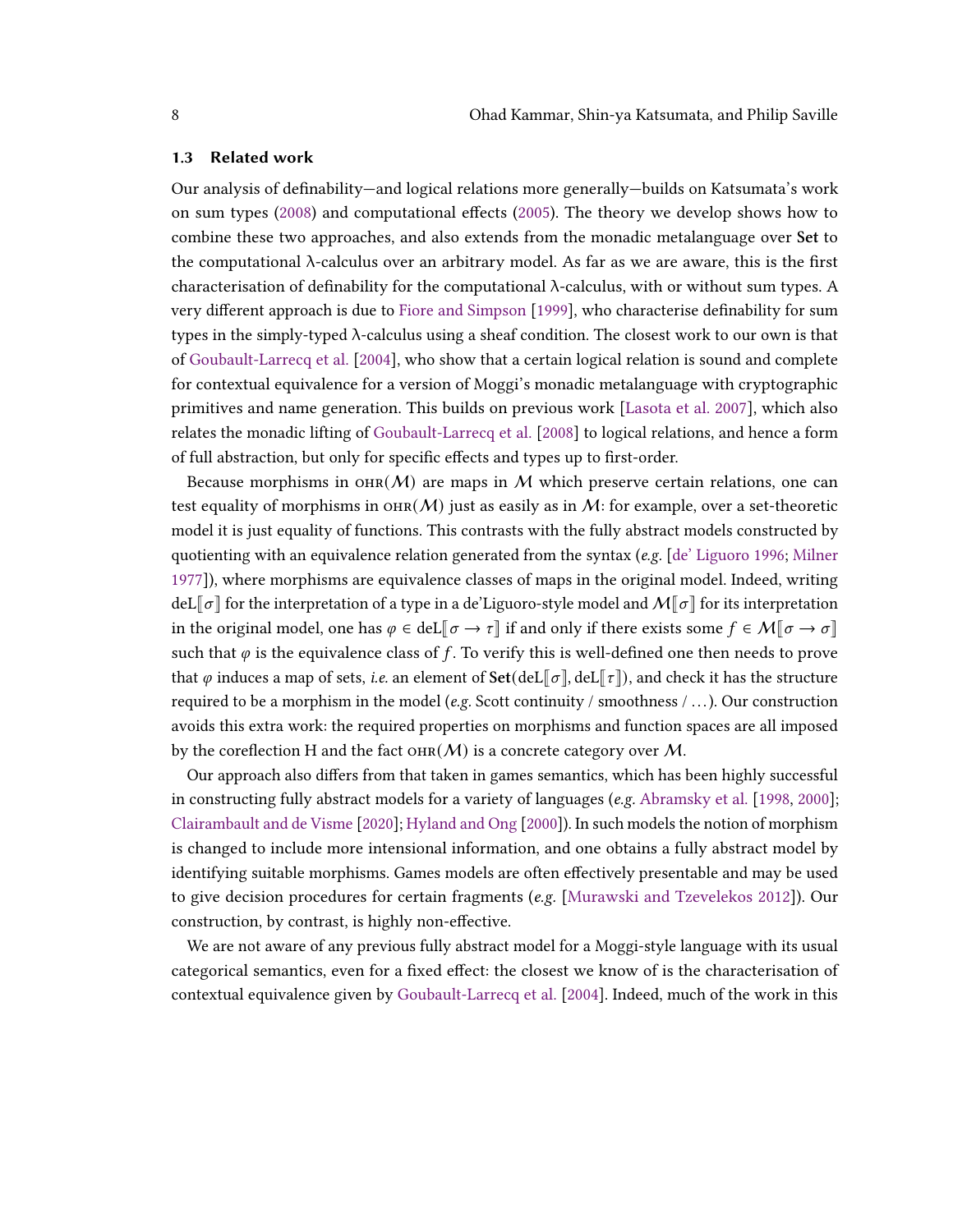area has been inspired by PCF. [Plotkin](#page-35-3) [\[1977\]](#page-35-3) famously showed that, even though the domains model is not fully abstract for PCF, it is fully abstract for PCF extended with parallel-or. This prompted a rich vein of research attempting to classify *sequential* computation, and hence construct a fully abstract model for PCF in domains (see e.g. [Fiore et al.](#page-33-5) [\[1996\]](#page-33-5)). More recent non-games-based constructions generally take their inspiration from this rich literature and focus on languages with recursion: beyond the original O'Hearn–Riecke model, notable examples include [Cartwright](#page-33-6) [et al.](#page-33-6) [\[1994\]](#page-33-6); [Ehrhard et al.](#page-33-7) [\[2014\]](#page-33-7); [Marz](#page-35-10) [\[2000\]](#page-35-10); [Matache et al.](#page-35-11) [\[2021\]](#page-35-11); [Riecke and Sandholm](#page-36-1) [\[2002\]](#page-36-1). Apart from the first two works, these models employ a similar basic idea to ours, quantifying over a range of 'predictions' which one eventually instantiates to ensure full abstraction. In contrast to our construction, however, all these works construct a category tailored to the language being studied: while they each consider a rich and subtle language, their strategy does not have the range of examples of our  $\lambda_c^*$ -based approach.

# <span id="page-8-1"></span>1.4 Future work

Given the subtleties already evident in models over Set, we believe the conditions we require on the starting  $\lambda_c^*$ -model to be reasonable. But this work is not the end of the story. Further work is required to cover examples such as presheaf models, or domain-theoretic models of recursion.

We see two immediate next steps. First, loosening the requirement that the original model be well-pointed. We expect that, subject to natural assumptions on the monad and its underlying category, the definability predicate and contextual equivalence predicate  $(cf.$  [Lasota et al.](#page-35-7)  $[2007]$ ; [Power and Robinson](#page-36-2) [\[2000\]](#page-36-2)) should both satisfy logical relations conditions, so that full abstraction at ground types lifts to all higher types. Second, generalising the construction of the hull functor, perhaps using the comprehension categories or subset types of [Jacobs](#page-34-11) [\[1993,](#page-34-11) [1999\]](#page-34-3). These extensions may enable us to deal with more advanced models, such as presheaf models for local state.

Finally, we would like to extend this work to encompass recursion. First, we would need to show the argument enriches (for example, over  $\omega$ Cpo). Second, we would want to incorporate a notion of approximation to exploit the fact that, in a domain-based model, one may approximate the definable elements from below using suitable compactness properties.

# <span id="page-8-0"></span>2 EXECUTIVE SUMMARY

In this section we give a high-level overview of our OHR construction. As indicated in Sec. [1.1.3,](#page-5-1) this broadly follows the steps used to construct  $\mathbb{C}_{\text{Fin}}$ ; the construction is summarised in Figure [1b.](#page-5-0) We assume a language given by choosing a *signature* S of base types, primitives and effectful operations, together with a *semantic model* consisting of a cartesian closed category  $M$ , a (strong) monad  $T$ , and a semantic interpretation of the base types and constants. The cartesian closed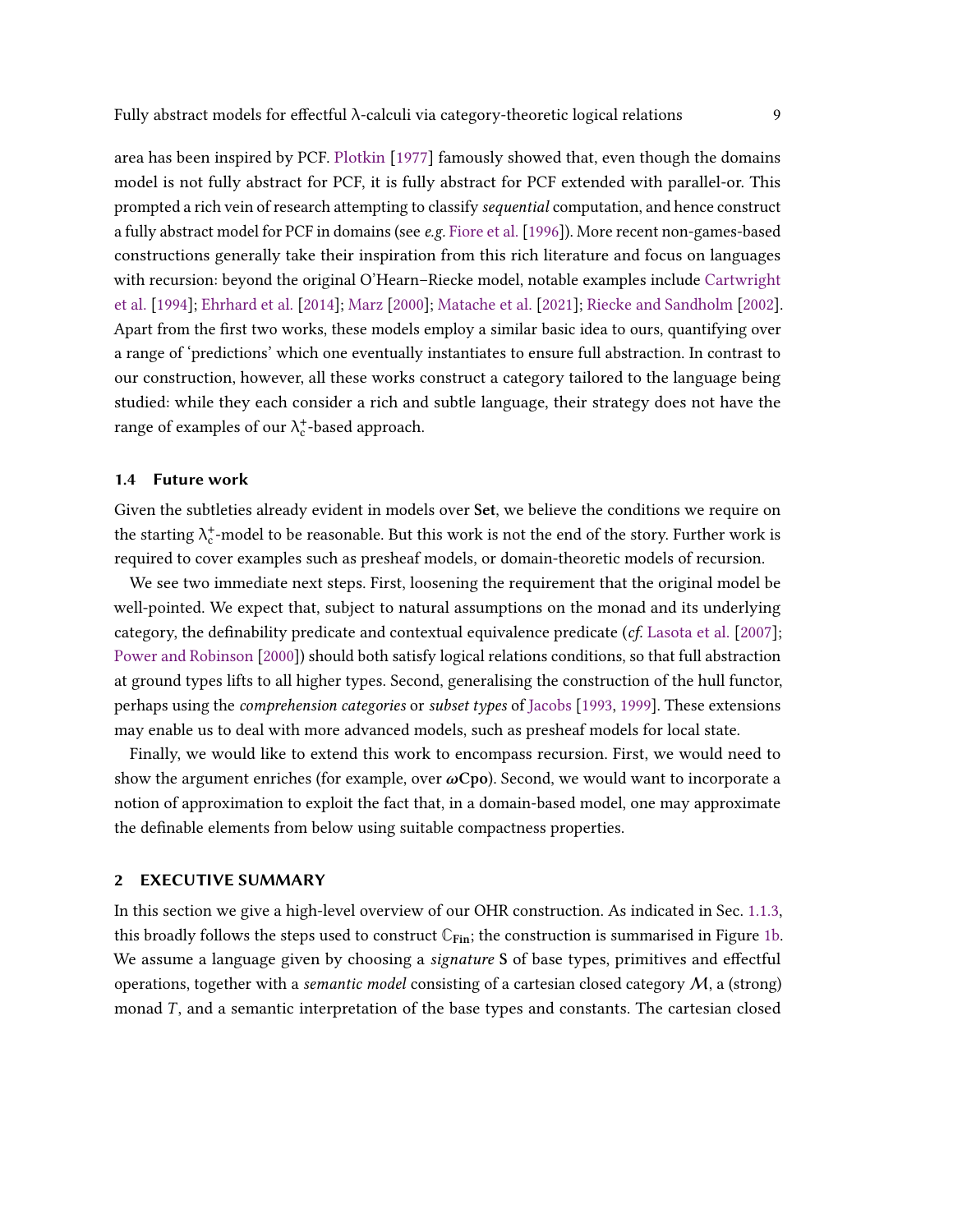structure and monad then determine a semantic interpretation  $\llbracket - \rrbracket$  of all the terms in the language. In this overview we omit sum types as the construction with them is a little more complex.

## <span id="page-9-0"></span>2.1 Strengthening the notion of relation

We saw in Sec. [1.1.2](#page-4-1) that in order to construct a fully abstract semantic model it suffices to construct one that is fully complete and well-pointed. As with **C**Fin, we shall handle well-pointedness by restricting to a subcategory of concrete objects. Our main aim, therefore, is to soup up the notion of 'relation' in **L**Fin so that every morphism is definable. Our approach is based on two old insights.

Insight 1: Kripke relations of varying arity. [Jung and Tiuryn](#page-34-12) [\[1993\]](#page-34-12) observed that, because of the variable binding in λ-abstraction, it is highly non-trivial to characterise the definable morphisms in a model of the simply-typed lambda calculus using  $n$ -ary relations for a fixed  $n$ . They therefore introduced Kripke relations of varying arity: a Kripke relation of varying arity on a set X consists of a relation  $R(\Gamma) \subseteq (\llbracket \Gamma \rrbracket \Rightarrow \underline{X})$  for every context  $\Gamma$ , compatible with variable renaming and weakening. For brevity we call these simply Kripke relations.

Kripke relations and relation-preserving morphisms form a category Krip $_{\mathcal{M},\llbracket - \rrbracket}$  (we shall give a precise definition momentarily). This may be thought of as a version of  $\mathbb{L}_{\text{Fin}}$  in which the binary relations  $R_0$  and  $R_1$  are replaced by a family of relations with arities given by the contexts. In other words, the relations are replaced by a *presheaf* on a *category of contexts (cf.* [\[Fiore et al.](#page-34-13) [1999\]](#page-34-13)).

**Definition 2.1.** A context  $\Gamma$  is a finitely-supported partial map Var  $\rightarrow$ <sub>fin</sub> Ty from a countably infinite set of variables to the set of types; we write  $\diamond$  for the empty context and  $(x : \sigma) \in \Gamma$  for  $\Gamma(x) = \sigma$ . Context renamings  $\rho : \Gamma \to \Delta$  are maps  $\rho : \text{Dom } \Gamma \to \text{Dom } \Delta$  that respect the types: if  $(x : \sigma) \in \Gamma$  then  $(\rho x : \sigma) \in \Delta$ . We write Cons for the category of contexts and context renamings.

The interpretation  $[\![-\!]$  defines a functor Con $_S^{\text{op}} \to \mathcal{M}$ : if  $\Gamma := (x_i : \sigma_i)_{i=1,...,n}, \rho : \Gamma \to \Delta$  and  $\rho(x_i) = y_{\tilde{\rho}i}$  for all *i* then  $[\![\rho]\!] := \langle \pi_{\tilde{\rho}1}, \ldots, \pi_{\tilde{\rho}n} \rangle : [\![\Delta]\!] \to [\![\Gamma]\!]$ . Classically, Kripke relations of varying arity are defined with respect to this functor. For our purposes later we give a slightly more general definition, in which  $\llbracket - \rrbracket$  is replaced by an arbitrary functor and Con<sup>op</sup> by an arbitrary category.

<span id="page-9-1"></span>**Definition 2.2.** Let  $F : \mathbb{A} \to M$  be a functor from a small category  $\mathbb{A}$ . A Kripke relation of varying arity with respect to F, which we call simply a Kripke relation, on  $\underline{X} \in \mathcal{M}$  is a family of predicates  $\{R(\Gamma) \subseteq \mathcal{M}(F(\Gamma), \underline{X})\}_{\Gamma \in \mathbb{A}}$  satisfying the *monotonicity* condition: if  $h \in R(\Gamma)$  and  $\rho : \Delta \to \Gamma$  is a morphism in A, then  $h \circ F\rho \in R(\Delta)$ . Kripke relations form a category Krip<sub>M,F</sub> with objects  $(X, R)$  where  $X \in \mathcal{M}$  and R is a Kripke relation on X. A morphism  $f : (X, R) \to (Y, S)$  is a map  $f: \underline{X} \to \underline{Y}$  in M that preserves the relation: if  $h \in R(\Gamma)$  then  $f \circ h \in S(\Gamma)$ .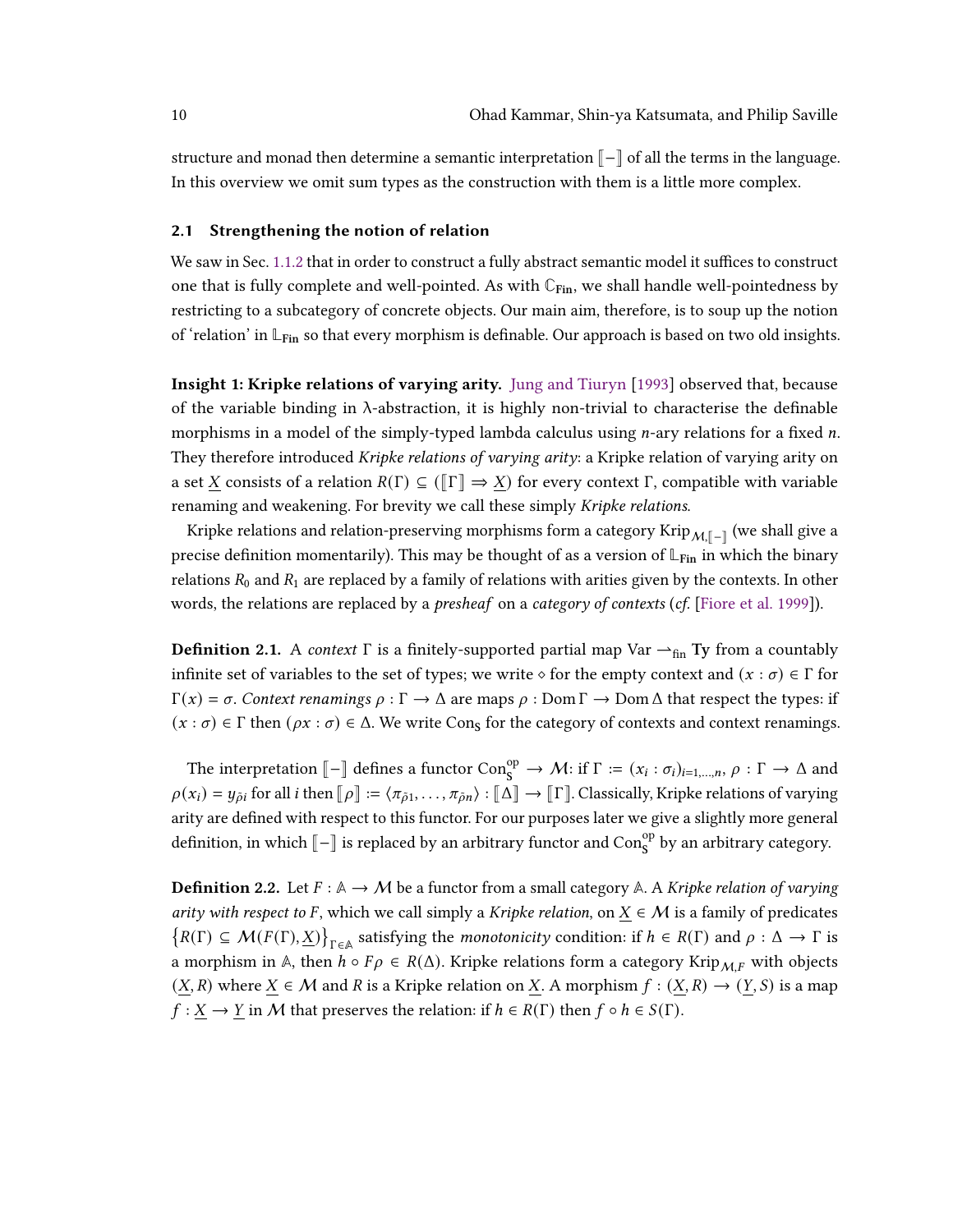For  $F := \llbracket - \rrbracket$  and  $M \subseteq$  Set the monotonicity condition says that if  $\lambda \gamma \cdot x_\gamma \in R(\Gamma) \subseteq (\llbracket \Gamma \rrbracket \Rightarrow X)$ and  $\rho : \Gamma \to \Delta$  is a context renaming, then  $\lambda \delta . x_{\rho} \delta \in R(\Delta) \subseteq (\llbracket \Delta \rrbracket \Rightarrow \underline{X})$ . In this setting,  $f: (\underline{X}, R) \to (\underline{Y}, S)$  if and only if  $\lambda \gamma \cdot x_{\gamma} \in R(\Gamma)$  implies  $\lambda \gamma \cdot f(x_{\gamma}) \in S(\Gamma)$  for every context  $\Gamma$ .

We now make the analogy with  $\mathbb{L}_{\text{Fin}}$  precise by showing how Krip<sub>MF</sub> can be constructed in the same way as **L**Fin (recall Figure [1a\)](#page-5-0). As before it is not necessary to follow all the details: our aim is to demonstrate that the same construction is at work. The main step is replacing the fibration for logical relations cod : Sub(Fin)  $\rightarrow$  Fin with its indexed counterpart. We therefore replace subsets by subpresheaves: a sub-presheaf R of  $P : \mathbb{A} \to$  Set is a family  $\{R(\Gamma) \subseteq P(\Gamma)\}_{\Gamma \in \mathbb{A}}$ compatible with  $P$ 's action on morphisms. The  $A$ -parametrised version of the subobject fibration employed in Figure [1a](#page-5-0) is the subobject fibration cod : Sub $(\widehat{\mathbb{A}}) \to \widehat{\mathbb{A}}$  taking a sub-presheaf  $R \hookrightarrow P$ to P. The category Krip $_{MF}$  then arises as the pullback (change-of-base) along the nerve functor  $N_F : X \mapsto \mathcal{M}(F(-), X)$ , as in Figure [2.](#page-10-0)

As for **L**Fin, it follows from the theory of logical relations of varying arity that Krip $_{M,F}$  is a cartesian closed category, and that the forgetful functor U strictly preserves this structure (see Sec. [4.1\)](#page-16-2). Moreover, we can use the ⊤⊤-lifting of [Katsumata](#page-34-1) [\[2005\]](#page-34-1) to define a monad  $\hat{T}$  on Krip $_{MF}$  so that U strictly preserves the monadic structure:  $\hat{T}$  is called

<span id="page-10-0"></span>

Fig. 2. The construction of Krip $_{MF}$ 

a lifting of T (Def. [4.2\)](#page-17-0). Thus, Krip<sub>MF</sub> is a generalised category of relations and it has has enough structure to interpret the language of interest. The question of which interpretation to take is the subject of our next insight.

Insight 2: logical relations. The second insight, due to [Plotkin](#page-35-12) [\[1973\]](#page-35-12), is that a morphism is definable only if it satisfies every logical relation: this is often referred to as the "fundamental lemma" of logical relations. Classically, a logical relation is a family of relations  $\{R_{\sigma}\}_{{\sigma}\in\Gamma}$  indexed by types which is compatible with the type formation rules: for example, one requires that  $(h, h') \in R_{\sigma \to \tau}$  if and only if  $(x, x') \in R_{\sigma}$  implies  $(hx, h'x') \in R_{\tau}$ . The definition in our setting is similar, except one must also take account of variable renamings and the monadic effect. For us, a logical relation R consists of a Kripke relation  $R_{\sigma}$  on  $T[\sigma]$  for every type  $\sigma$ , compatible with the type formation rules (Def. [5.1\)](#page-18-1). Thus,  $R$  is a family of sets indexed by both types and contexts.

Let us make this more precise. To handle the presence of the effect we use the following operation restricting a Kripke relation to values, namely those maps that factor through the monadic unit.

<span id="page-10-1"></span>**Definition 2.3.** For  $(T\underline{X}, R) \in \text{Krip}_{\mathcal{M}, F}$ , define  $R^{\text{val}}(\Gamma) := \{ h : F(\Gamma) \to \underline{X} \mid \eta_X \circ h \in R(\Gamma) \}.$ 

Following the strategy for the simply-typed lambda calculus (e.g. [Alimohamed](#page-33-8) [\[1995\]](#page-33-8); [Ma and](#page-35-13) [Reynolds](#page-35-13) [\[1992\]](#page-35-13); [Mitchell and Scedrov](#page-35-14) [\[1993\]](#page-35-14)), we express compatibility with type formation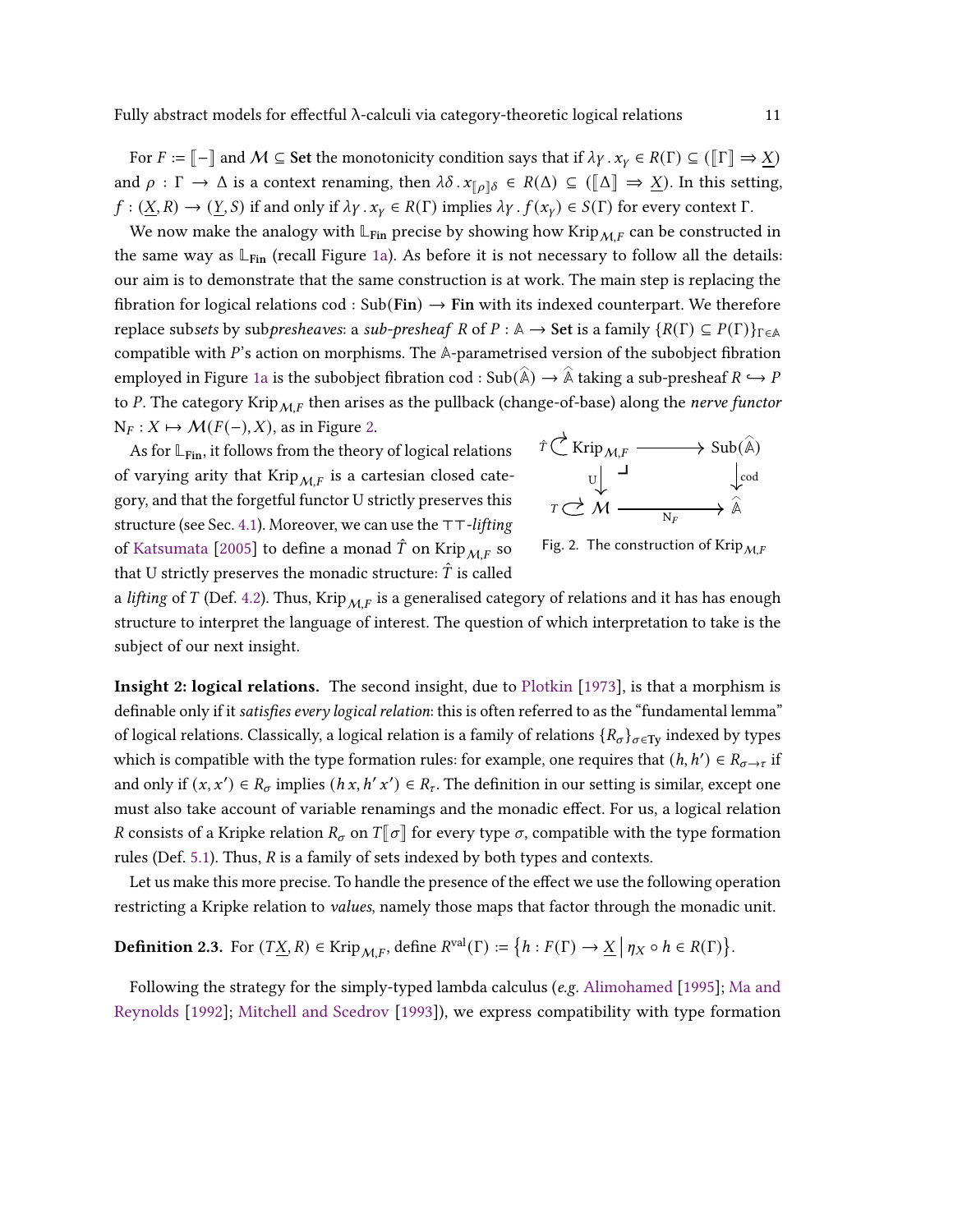by compatibility with the structure of Krip $_{\mathcal{M},\llbracket-\rrbracket}.$  For a fixed lifting  $\hat{T}$  of  $T,$  a *logical relation* is a family of Kripke relations  $\{R_{\sigma}\}_{{\sigma}\in\mathrm{Ty}}$  satisfying equations such as  $(\llbracket {\sigma} \rrbracket, R_{\sigma}^{\mathrm{val}}) \Rightarrow (T\llbracket {\tau} \rrbracket, R_{\tau}) =$  $([\![\sigma \to \tau]\!], R_{\sigma \to \tau}^{\text{val}})$  and  $\hat{T}([\![\sigma]\!], R_{\sigma}^{\text{val}}) = (T[\![\sigma]\!], R_{\sigma})$  in Krip $_{\mathcal{M}, [\![-]\!]}.$  This captures exactly the required logical relations conditions. For example, if  $M \subseteq$  Set the exponential  $(\underline{X}, R) \Rightarrow (\underline{Y}, S)$  is  $(\underline{X} \Rightarrow$  $\underline{Y}, R \supset S$ , where  $\lambda \gamma \cdot h_Y \in (R \supset S)(\Gamma)$  if and only if for all renamings  $\rho : \Gamma \to \Delta$  and  $\lambda \delta \cdot x_\delta \in R(\Delta)$ one has  $\lambda \delta$ .  $h_{\llbracket \rho \rrbracket(\delta)}(x_\delta) \in S(\Delta)$ . Thus one recovers a renaming-compatible version of the classic condition.

<span id="page-11-0"></span>**Example 2.1.** (1) The crucial example of a logical relation is the *definability predicate* given by  $DEF_{\sigma}(\Gamma) := \{ [\![ \Gamma \vdash M : \sigma ]\!] \mid M \text{ is derivable} \}.$  Then  $f \in DEF_{\sigma}^{\text{val}}(\Gamma)$  if and only if  $\eta_{[\![\sigma]\!]} \circ f$  denotes a term. (2) The forgetful functor  $U : \mathbb{L}_{Fin} \to$  Fin induces a logical relation  $\mathcal U$  defined by  $\mathcal{U}_{\sigma}(\Gamma) \coloneqq \mathbb{L}_{\text{Fin}}(l[\![\Gamma]\!], \hat{\text{R}}l[\![\sigma]\!]) \subseteq \text{Fin}(\mathbf{s}[\![\Gamma]\!], \text{Rs}[\![\sigma]\!]).$  This phenomenon holds generally: see Prop. [5.1.](#page-20-1)

A logical relation  $R := \{R_{\sigma}\}_{\sigma \in Ty}$  determines a semantic interpretation in Krip $_{\mathcal{M},[-]}$ . One sets  $l^R[\![\beta]\!]:=([\![\beta]\!],R_{\beta}^{\text{val}})$  and observes the equations making  $R$  logical entail that  $l^R[\![\sigma]\!]:=(\![\sigma]\!],R_{\sigma}^{\text{val}})$  and  $\hat{T}(l^R \llbracket \sigma \rrbracket) := (T \llbracket \sigma \rrbracket, R_{\sigma})$  for every type  $\sigma$ . Following [Alimohamed](#page-33-8) [\[1995\]](#page-33-8), we say  $f : \llbracket \Gamma \rrbracket \to T \llbracket \sigma \rrbracket$ in M satisfies R if and only if  $f : l^R[\Gamma] \to \hat{T}(l^R[\sigma])$  in Krip<sub>M, $\lceil - \rceil$ </sub>. One then recovers a version of the fundamental lemma (Thm. [5.1\)](#page-20-2) stating that a morphism is definable if and only if it satisfies every logical relation. If  $f$  is definable, so  $f = [[M]]$ , it lifts to the map  $l^R[[M]]$  in Krip $_{M,[-]}$  because U : Krip<sub>M, $\|\cdot\|$ </sub> → M preserves the semantic interpretation. Conversely, if f satisfies every logical relation, it satisfies DEF; since  $\mathrm{id}_{[\![\Gamma]\!]} \in \mathrm{DEF}_{\Gamma}^{\mathrm{val}}(\Gamma)$ , this entails that  $f \circ \mathrm{id}_{[\![\Gamma]\!]} = f \in \mathrm{DEF}_{\sigma}(\Gamma)$ .

Summarising, we have the following: (1) restricting to definable morphisms is restricting to those satisfying every logical relation; (2) the morphisms satisfying a logical relation  $R$  are exactly those that lift to morphisms respecting the corresponding semantic interpretation in Krip $_{\mathcal{M},\llbracket - \rrbracket}$ .

From the two insights to a fully abstract model. The lesson we take from the preceding is that, in order to obtain full completeness, it suffices to adapt the definition of Krip $_{\mathcal{M},\llbracket-\rrbracket}$  to build a semantic model  $C$  in which morphisms necessarily satisfy every logical relation over that model. There is a risk of circularity here: to construct C we need to refer to logical relations over C, but these can only be defined once we have constructed  $C$ . O'Hearn & Riecke's way out of this apparent loop is a kind of impredicativity, which they compare to the use of reducibility candidates for proving strong normalisation of the polymorphic λ-calculus (e.g. [Girard](#page-34-14) [\[1989\]](#page-34-14)).

We take a similar approach. We construct  $C$  so that objects are paired not just with one relation but with a whole indexed family of them. By carefully choosing a monad W, a semantic interpretation  $I[-\]$ , and the indexing set  $\[$ , we can ensure that for any type  $\sigma$  and logical relation R over *C* there is  $i_0 ∈ ℓ$  so that the relation at index  $i_0$  for  $l[[σ]]$  is exactly  $\mathcal{R}^{\text{val}}_{\sigma}$ . Morphisms in *C* will be morphisms in M which preserve the relations at every  $i \in \mathbb{I}$ , so it will follow that any C-morphism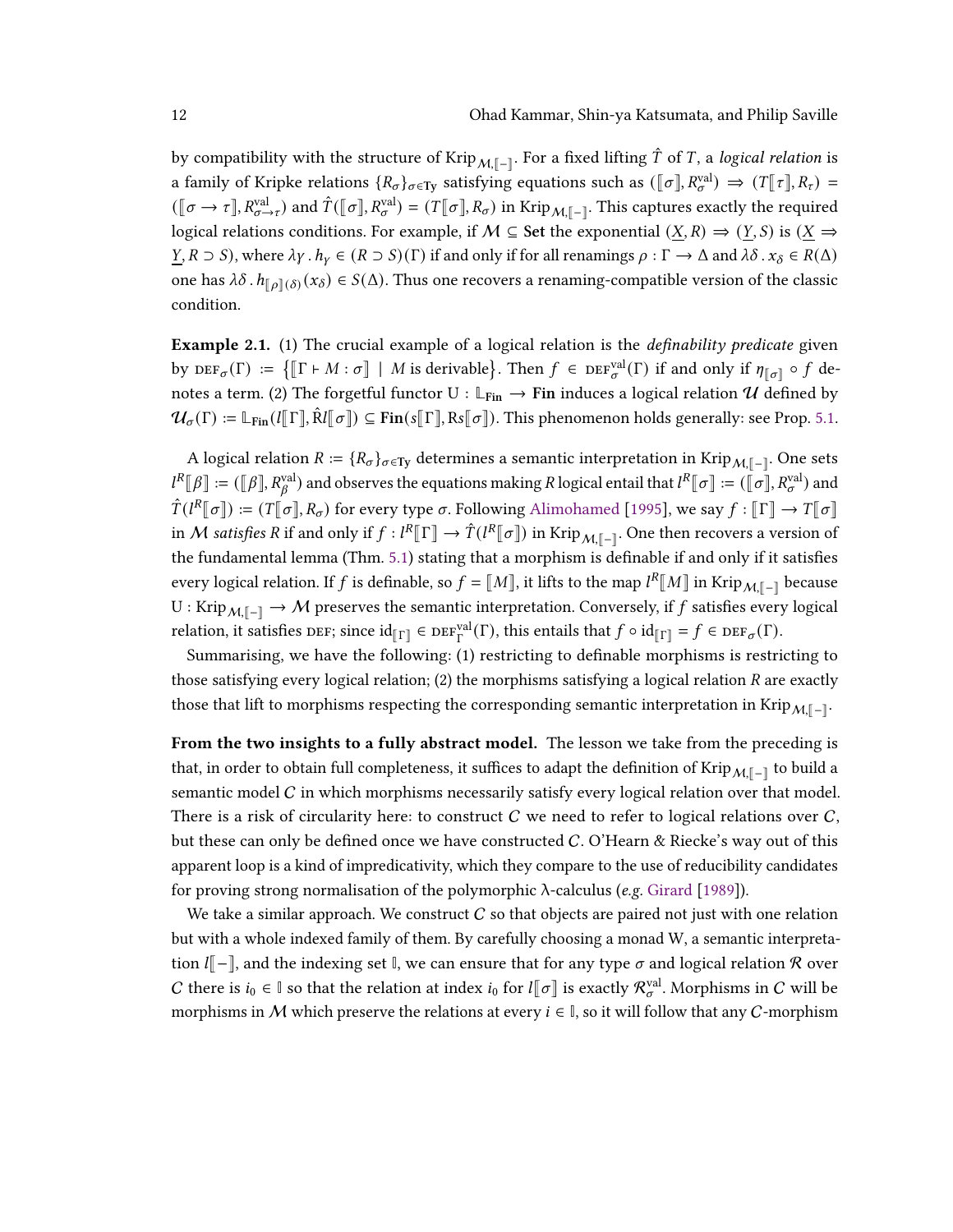must satisfy R. Crucially, if we choose  $\mathbb{I}$  large enough, we can ensure  $i_0$  exists using only data over M.

# <span id="page-12-1"></span>2.2 Constructing the fully abstract model

We start by defining a category  $\mathcal K$  in which objects are paired with a family of relations indexed by **I**. For now we leave **I** as an arbitrary set; once we have seen the properties we require for full completeness, we shall show how to choose it concretely. To this end we suppose for now that for each  $i \in \mathbb{I}$  we have a category  $\mathbb{A}_i$  and a functor  $F_i : \mathbb{A}_i \to \mathcal{M}$ . The objects of  $\mathcal K$  then consist of an object ∑ ∈  $\mathcal{M}$  together with a Kripke relation  $\overline{X}(i)$  for each  $i \in \mathbb{I}$ , so that  $(\underline{X},\overline{X}(i)) \in \text{Krip}_{\mathcal{M},F_i};$ thus, each  $\overline{X}(i)$  is a family of predicates  $\left\{ \overline{X}(i)(\Gamma) \subseteq \mathcal{M}(F_i(\Gamma), \underline{X}) \right\}_{\Gamma \in \mathbb{A}_i}$  compatible with the action of  $F_i$  on morphisms. Morphisms  $f : (\underline{X}, \overline{X}) \to (\underline{Y}, \overline{Y})$  in K are morphisms  $f : \underline{X} \to \underline{Y}$  in M which preserve every relation: if  $h \in \overline{X}(i)(\Gamma)$  then  $f \circ h \in \overline{Y}(i)(\Gamma)$ .

Once again this category arises from the theory of fibrations of logical relations. Fibrations for logical relations are closed under small products, so we can take  $\prod_{i\in\mathbb{I}}\text{cod}:\prod_{i\in\mathbb{I}}\text{Sub}(\mathbb{A}_i)\to$  $\prod_{i\in\mathbb{I}}$   $\widehat{\mathbb{A}}_i$  and pull back along  $\langle N_{F_i}\rangle_{i\in\mathbb{I}}$  to obtain  $K$  as in Figure [3.](#page-12-0) As with Krip<sub>M,F</sub>, this category is cartesian closed: its structure is given component-wise, and we also define a monad  $\hat{T}$  on  $\mathcal K$ component-wise. The forgetful functor  $U : \mathcal{K} \to \mathcal{M}$  then preserves both the cartesian closed and monadic structure.

The category  $C$  of our fully abstract model will be the subcategory  $j: C \hookrightarrow \mathcal{K}$  consisting of just the concrete objects, namely those  $(X,\overline{X}) \in \mathcal{K}$  such that every global element  $x : 1 \rightarrow X$  lifts to a global element  $x : 1 \rightarrow X$  in  $K$ (cf. Def. [1.1\)](#page-3-1). This is always a reflective subcategory and, in the examples we consider, also a coreflective subcategory. Thus  $C$  is cartesian closed and acquires a monad  $W$  with underlying functor  $H\hat{T}j$ , in the same way as  $\mathbb{C}_{\text{Fin}}$ . This is

<span id="page-12-0"></span>

Fig. 3. The construction of  $K$ 

summarised in Figure [1b.](#page-5-0) As for  $\mathbb{C}_{\text{Fin}}$ , the function space  $(X \Rightarrow_C Y)$  in C has carrier isomorphic to  $\mathcal{K}(jX, jY)$  (see Lemma [6.2\)](#page-23-1), so the function space only morphisms preserving the required relations. It remains to choose **I** and the semantic interpretation ⎜−⨆︁. Following O'Hearn & Riecke, we

choose **I** in such a way that it necessarily contains the data we need. To simplify applications, we intentionally choose **I** to be as large as possible: the more permissive we are in the choice of **I**, the more properties we have for reasoning within the OHR model.

It turns out that it suffices to choose **I** and *I* $\llbracket - \rrbracket$  so that for any logical relation  $\mathcal{R} = \{\mathcal{R}_{\sigma}\}_{\sigma \in \text{Ty}}$ over C there exists  $i_0 \in \mathbb{I}$  so that the relation at  $i_0$  of the interpretation of a base type  $\beta$  is precisely  $\mathcal{R}_e^{\text{val}}$ <sup>val</sup>, that is,  $\overline{l[\![\beta]\!]}(i_0) = \mathcal{R}^{\text{val}}_{\beta}$ <sup>val</sup>. Let us show why this is the case. If  $\overline{l[\![\beta]\!]}(i_0) = \mathcal{R}^{\text{val}}_{\beta}$  $\frac{\text{val}}{\beta}$  for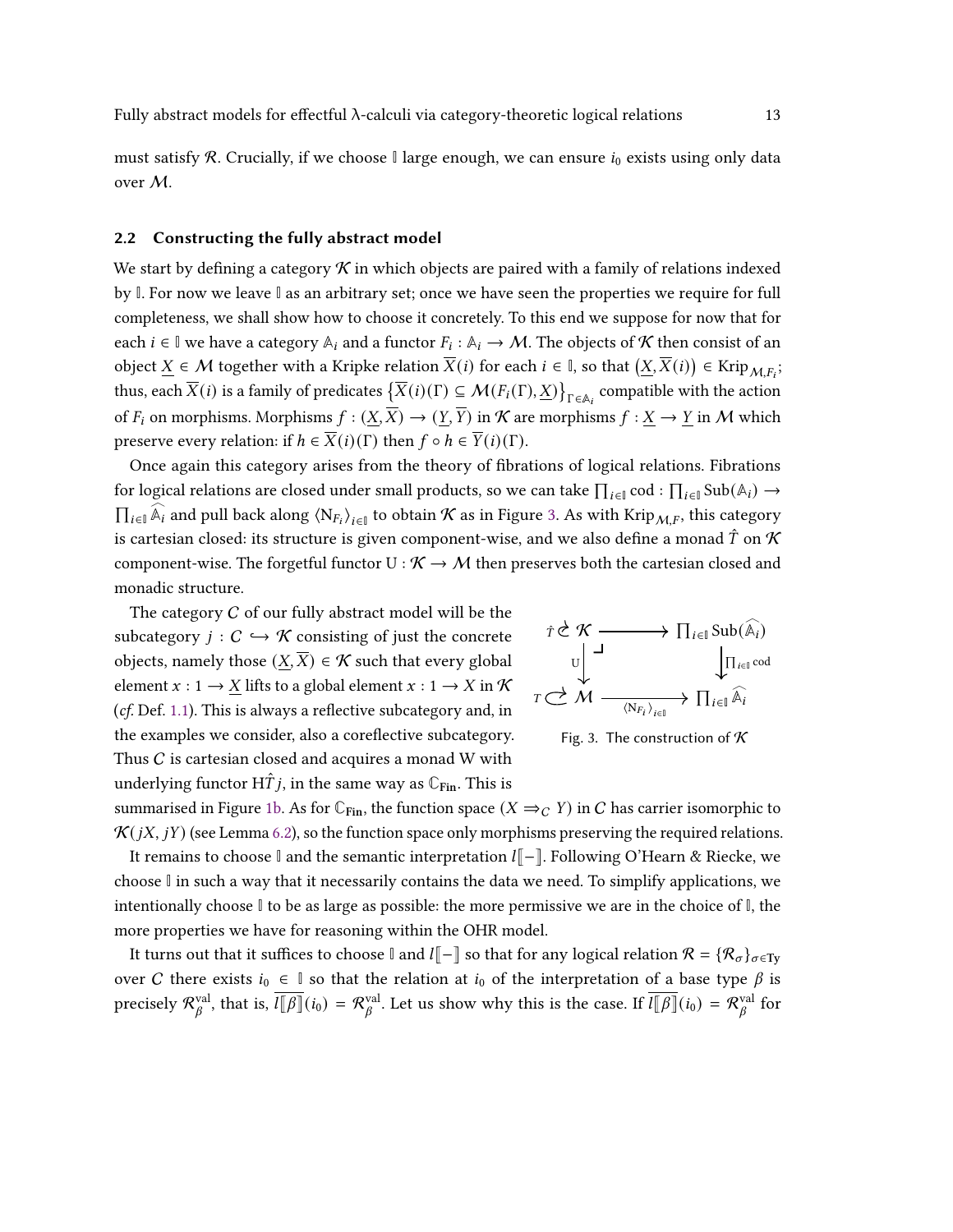every base type  $\beta$ , the cartesian closed structure of  $C$  and the monad W yield  $\overline{l[\sigma]}(i_0)=\mathcal{R}^{\text{val}}_\sigma$  and  $\overline{W(l[\sigma])}(i_0) = \mathcal{R}_{\sigma}$  for every type  $\sigma$  (Prop. [7.1\)](#page-25-1). Morphisms in C preserve the relations at every index, so if  $f: l[\![\Gamma]\!] \to \mathrm{W}(l[\![\sigma]\!])$  in  $C$  then  $f: (l[\![\Gamma]\!], \overline{l[\![\Gamma]\!]}(i)) \to \mathrm{W}(l[\![\Gamma]\!], \overline{l[\![\Gamma]\!]}(i))$  in Krip $_{\mathcal{M}, F_i}$  for every  $i \in \mathbb{I}$ ; instantiating at  $i_0$  yields  $f : (\mathbb{I}[\![\Gamma]\!], \mathcal{R}_{\Gamma}^{\text{val}}]$  $\mathcal{C}^\mathrm{val}_\Gamma \big) \to \big( \underline{\mathrm{W}}(l \llbracket \Gamma \rrbracket), \mathcal{R}_\sigma \big)$  in  $\mathrm{Krip}_{\mathcal{M}, F_{i_0}},$  so  $f$  satisfies R.

Now we turn to choosing **I**. We take it to be a dependent product over enough sets that we can always find the required  $i_0$  (see Sec. [8\)](#page-25-0). An element  $i \in \mathbb{I}$  is therefore a tuple  $(\mathbb{A}, F, r, \hat{T})$  in which: (1)  $\mathbb A$  is a category and F is a functor  $\mathbb A \to \mathcal M$ ; (2) r is a map assigning a concrete Kripke relation over F on  $[\beta]$  to every base type  $\beta$ , so that  $([\beta], r(\beta)) \in$  Krip $_{\mathcal{M},F}$ , together with a suitable interpretation of constants; (3)  $\hat{T}$  is a lifting of  $T$  to Krip $_{M,F}$ , so that the forgetful functor preserves the monadic structure. Note that none of this data refers to C, only to M or data earlier in the tuple.

To see why this definition works, let  $\mathcal{R} \coloneqq \big\{ \mathcal{R}_\sigma(\Gamma) \subseteq C (l \llbracket \Gamma \rrbracket, W l \llbracket \sigma \rrbracket \big\}_{\Gamma \in \operatorname{Con}, \sigma \in \operatorname{Ty}}$  be a logical relation over C. For technical reasons we need to assume it satisfies certain compatibility and properties (e.g. Def. [5.3\)](#page-20-3), but these are mild. We set  $i_0 := (\mathrm{Con}_{\mathrm{S}}^{\mathrm{op}}, \mathrm{U} \circ l[\![-]\!]$ ,  $r, \hat{T}^{\mathcal{R}})$ , where  $l[\![-]\!]$  is the semantic interpretation in  $C$  defined below, U is the forgetful functor  $C\to \mathcal{M},$   $r:\beta\mapsto \mathcal{R}^{\text{val}}_\beta,$  and  $\hat{T}^{\mathcal{R}}$  is a monad we construct so that  $\hat{T}^{\mathcal{R}}(\mathcal{R}^{\text{val}}_{\sigma})$  is closely related to  $\mathcal{R}_{\sigma}$  (Lemma [7.3\)](#page-24-0).

We verify first that the the choice of  $r$  and the equality  $\overline{l[\sigma]}(i_0) = \mathcal{R}^{\text{val}}_{\sigma}$  are well-typed. Via the inclusion  $C(l[\![\Gamma]\!],X) \subseteq \mathcal{M}(l[\![\Gamma]\!],X)$  we get that R determines a Ty-indexed family of Kripke relations on  $\mathcal M$  over the functor  $\overline{\mathbb U\circ l[\![} -\rrbracket$  as follows:  $\mathcal R_\sigma(\Gamma)\subseteq C\big(l[\![\Gamma]\!],\mathbb W l[\![\sigma]\!]\big)\subseteq \mathcal M\big(\mathbb Ul[\![\Gamma]\!],\mathbb W l[\![\sigma]\!]\big).$ Thus, we may identify  $\mathcal{R}_\sigma$  with an object  $(Wl[\![\sigma]\!],\mathcal{R}_\sigma)\in \text{Krip}_{\mathcal{M},\text{U}\circ l[\![-\![} \text{ and } \mathcal{R}^\text{val}_{\beta} ]$  $^{\text{val}}_{\beta}$  is a Kripke relation on  $I[[\beta]]$ . So long as the carrier  $I[[\beta]]$  equals  $[[\beta]]$ , therefore, the equalities are indeed well-typed.

Finally we show how to guarantee that  $\overline{l} \overline{l} \overline{\beta} \overline{l} (i_0) = \mathcal{R}_g^{\text{val}}$  $\chi_{\beta}^{\text{val}}$ . We do this by choosing the right semantic interpretation. We have just seen that we must set  $l[\![\beta]\!] = [\![\beta]\!]$  on carriers. On relations, we read off the choice of relation given by the corresponding index:  $\overline{l[\beta]}(\mathbb{A}, F, r, \hat{T}) := r(\beta)$ . In particular, for  $i_0$  we get that  $\overline{l \|\beta\|}(i_0) = \mathcal{R}_g^{\text{val}}$  $\chi_{\beta}^{\text{val}}$ . As outlined above, it follows that every morphism  $l[\![\Gamma]\!] \to W(l[\![\sigma]\!])$  in C satisfies R, hence is definable: the semantic model given by C,  $l[\![-\!]$  and W is fully complete. Moreover, by our restriction to concrete objects, it is well-pointed. Thus, the model is fully abstract.

# 2.3 Properties of the OHR model

We finish this summary by noting some properties of C. Morphisms in C are morphisms in M which satisfy every compatible logical relation over C. To show a  $\mathcal{M}$ -morphism f is not a map in C, therefore, it suffices to find a logical relation over C which  $f$  does not satisfy. In the presence of effects, doing this directly this can be difficult. We mitigate this in two ways. First, we show that logical relations can be constructed by constructing a semantic model (Prop. [5.1\)](#page-20-1). Often this can be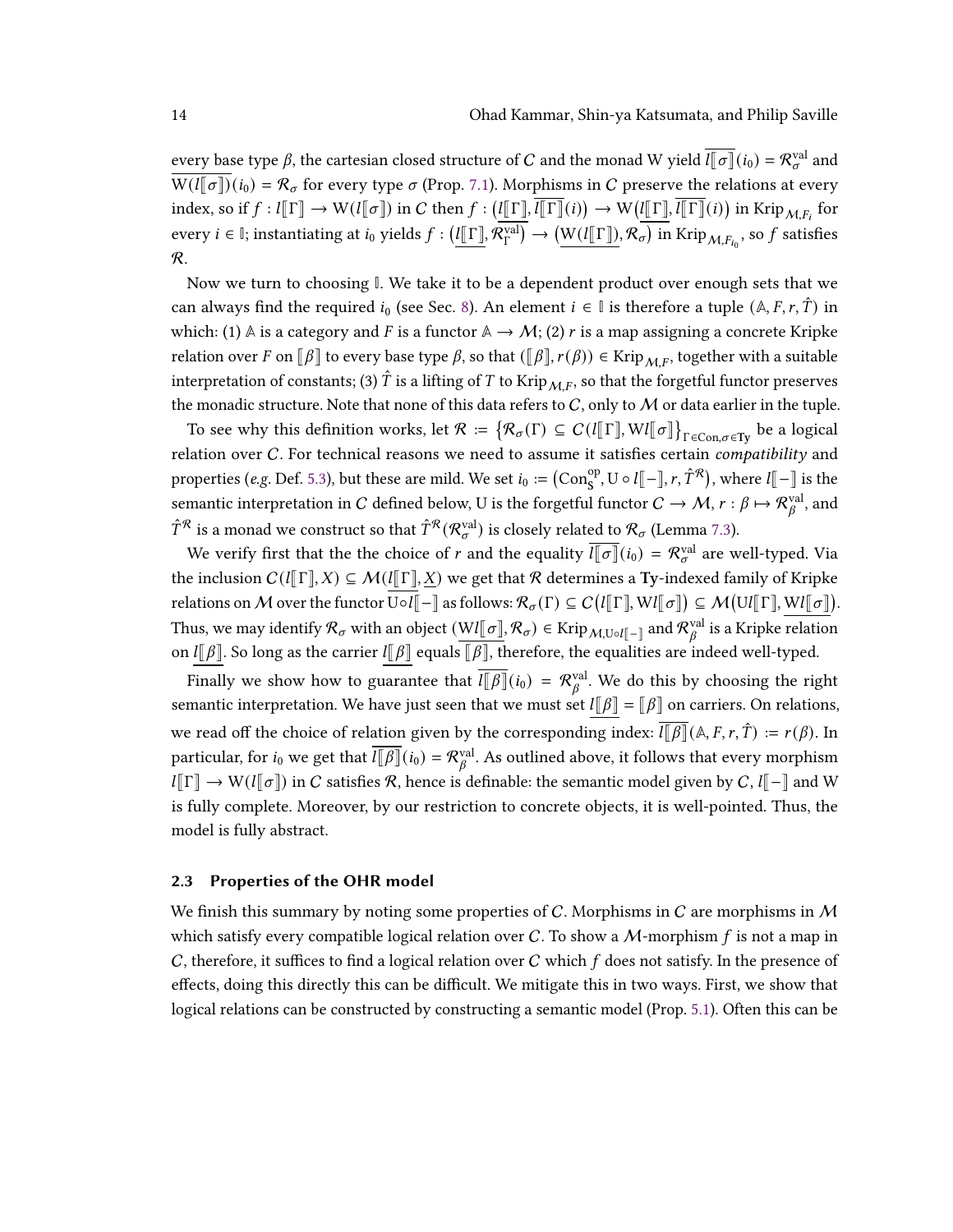done using an intuitive relational condition, as in the construction of  $\mathbb{L}_{\text{Fin}}$  in Ex. [1.1.](#page-1-0) Second, we indicate how one may induce logical relations on C using certain logical relations on M (Sec. [9\)](#page-27-0).

The semantic interpretation of ground types in C coincides with that in  $M$ . Moreover, in our examples the monad W on C is a sub-monad of the monad T on  $M$ : there is a canonical monad morphism giving a monic  $c_X : W X \hookrightarrow TX$  for every  $X \in C$  (Lemma [6.1\)](#page-22-0). Hence, the interpretations of closed ground terms in C are determined by those in  $M$  (Lemma [8.2\)](#page-27-2). This disappears at higher types because the forgetful functor  $C \to M$  does not preserve function spaces (*cf.* Remark [1.1\)](#page-4-0).

It follows that C inherits much of the intuition of the original model. For example, in the OHR model over the model  $\mathbb{L}_{\text{Fin}}$  of Ex. [1.1,](#page-1-0) the maps are set maps, the carriers of the function spaces are subsets of those in Fin, and the carrier of  $WX$  is a subset of RX. We examine this further in Sec. [9.](#page-27-0)

Finally, we do not yet incorporate recursion so our model does not use any form of approximation. While O'Hearn & Riecke use a form of compactness to approximate every term using a countable chain, no such facility is available to us. We hope to pursue this line in the future (see Sec. [1.4\)](#page-8-1).

# 3 THE COMPUTATIONAL  $\lambda$ -CALCULUS  $\lambda_c^+$

**Syntax.** Throughout we shall assume a fixed (but arbitrary) choice of  $\lambda_c^+$ -signature S, consisting of

- (1) A set B of *base types*, which we extend with a unit type, binary products, an empty type and binary sums to obtain the set of ground types:  $G \ni \gamma ::= \beta \in B \mid 1 \mid \gamma * \gamma \mid 0 \mid \gamma + \gamma$ . Including function types yields the set of simple types:  $Ty^+ \ni \sigma ::= \beta \in B \mid 1 \mid \sigma * \sigma \mid 0 \mid \sigma + \sigma \mid \sigma \rightarrow \sigma$ .
- (2) A set E of (algebraic) *effect operations* [\[Plotkin and Power](#page-35-15) [2003\]](#page-35-15) and an assignment  $E \rightarrow G \times G$ assigning a *parameter type*  $\alpha$  and an *arity type*  $\kappa$  to every op  $\in$  **E**.
- (3) A set **P** of *primitives* and an assignment  $P \rightarrow Ty^+$  of a simple type  $\kappa$  to every  $\xi \in P$ . We require that either  $\kappa \in G$  or  $\kappa = \sigma_1 * \cdots * \sigma_n \to \gamma$  where  $\gamma \in G$  and each  $\sigma_i$  is a (possibly *thunked*) ground type: either  $\sigma_i \in G$ , or  $\sigma_i = (1 \rightarrow \gamma_i)$  and  $\gamma_i \in G$ .

We write op :  $\alpha \rightsquigarrow \kappa$  to indicate that op  $\in$  E has parameter type  $\alpha$  and arity type  $\kappa$ , and  $\xi$ :  $\kappa$ to indicate that  $\xi \in \mathbf{P}$  is assigned type  $\kappa$ . Although we do not take advantage of it in this paper, we distinguish between effect operations and primitives so that future developments can employ the better metatheory enjoyed by effect operations (e.g. [Kammar and Plotkin](#page-34-15) [\[2012\]](#page-34-15); [Katsumata](#page-35-5) [\[2013\]](#page-35-5)).

**Example 3.1.** For a set of exceptions E consider the *exception monad* (−) + E together with an effect operation raise<sub>e</sub> raising an exception for each  $e \in E$ . The corresponding handle<sub>e</sub> operation is not algebraic ([\[Plotkin and Power](#page-35-15) [2003,](#page-35-15) Example 3]), but one could add it as a primitive.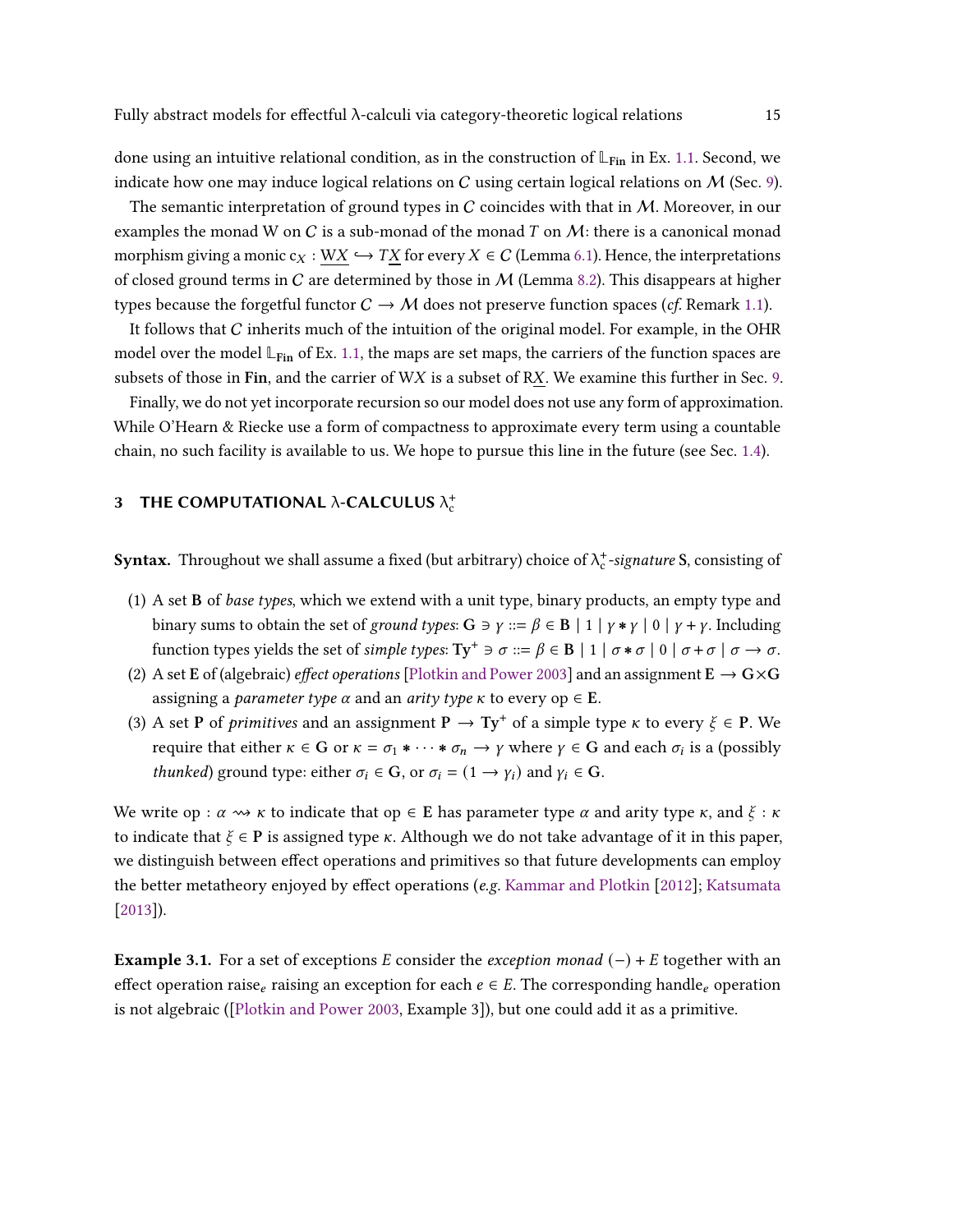The typing rules of the type theory  $\lambda_c^+$ (S) are the usual rules for the simply-typed lambda calculus with finite products and finite sum types (e.g. [Fiore and Simpson](#page-34-7) [\[1999\]](#page-34-7); [Scherer](#page-36-3) [\[2017\]](#page-36-3)) together with the rules for effect operations and primitives:

$$
\frac{\Gamma \vdash M : \alpha}{\Gamma \vdash \text{op } M : \kappa} (\text{op} : \alpha \leadsto \kappa) \qquad \qquad \frac{\Gamma \vdash \xi : \kappa}{\Gamma \vdash \xi : \kappa} (\xi : \kappa)
$$

**Semantic interpretation.**  $A \lambda_c^+ (S)$ -model  $(M, T, s)$  consists of

- (1) A category M with finite products  $(x, 1)$ , finite coproducts  $(+, 0)$  and exponentials  $\Rightarrow$  (that is, a bi-cartesian closed category or bi-CCC).
- (2) A functor  $T : \mathcal{M} \to \mathcal{M}$  equipped with natural transformations with components  $\mu_A$ :  $TTA \rightarrow TA$ ,  $\eta_A : A \rightarrow TA$ , and  $st_{A,B} : A \times TB \rightarrow T(A \times B)$  satisfying standard axioms [\[Kock](#page-35-16) [1972\]](#page-35-16) (that is, a *strong monad*  $(T, \mu, \eta, st)$ ). Where the context is unambiguous we write simply  $T_{\perp}$
- (3) An interpretation  $s : \mathbf{B} \to Ob(\mathcal{M})$  of base types. This extends to an interpretation  $s[-]$ :  $\text{Ty}^+ \to \text{Ob}(\mathcal{M})$  of all types; on contexts we set  $s[\![\Gamma]\!]:=\prod_{(x:\sigma)\in \Gamma} s[\![\sigma]\!].$
- (4) An interpretation of effect operations and primitives: a Kleisli arrow  $s[\![op]\!] : s[\![\alpha]\!] \to Ts[\![\kappa]\!]$ for every op :  $\alpha \rightsquigarrow \kappa$  and a global element  $s[[\xi] : 1 \rightarrow s[[\kappa]]$  for every  $\xi : \kappa$ .

A morphism of  $\lambda_c^+(S)$ -models  $F : (M, T, s) \to (M', T', s')$  is a functor  $F : M \to M'$  which strictly preserves all the structure. Thus,  $F$  must strictly preserve the cartesian closed structure and satisfy  $FT = T'F$ ,  $F\mu_X = \mu'_{FX}$ ,  $F\eta_X = \eta'_{FX}$ ,  $F \text{st}_{X,Y} = \text{st}'_{FX,FY}$  and  $Fs = s'$  for all  $X \in \mathcal{M}$ .

The interpretation s in a  $\lambda_c^+$ (S)-model (M, T, s) extends to an interpretation s[-] of all  $\lambda_c^+$ (S)-terms:  $s[\Gamma \vdash M : \tau] : s[\Gamma] \rightarrow T(s[\tau])$ . The rules are standard (e.g. [Fiore and Simpson](#page-34-7) [\[1999\]](#page-34-7); [Moggi](#page-35-0) [\[1989\]](#page-35-0)) so we omit them. A  $\lambda_c^+(S)$ -model morphism strictly preserves these interpretations: if  $F: (\mathcal{M}, T, s) \to (\mathcal{M}', T', s')$  and  $(\Gamma \vdash M : \sigma)$  then  $F(s[\Gamma \vdash M : \sigma]) = s'[\Gamma \vdash M : \sigma]$ .

We shall also consider the development without sum types. Write  $\lambda_c(\mathbf{S})$  for the fragment of  $\lambda_c^+(\mathbf{S})$ without any sum types, and Ty for the subset of Ty<sup>+</sup> defined by Ty  $\Rightarrow \sigma ::= \beta \in B \mid 1 \mid \sigma * \sigma \mid \sigma \rightarrow \sigma$ .  $A \lambda_c(S)$ -model consists of a CCC  $(M, \times, 1, \Rightarrow)$  equipped with a strong monad, an interpretation of base types and an interpretation of each operation op and primitive  $\xi$ .

We write  $f^*$  for the Kleisli extension  $\mu_Y \circ Tf : TX \to TY$  of  $f : X \to TY$ .

Full abstraction and full completeness. We streamline the development by using the *semantic* contextual equivalence of [Milner](#page-35-8) [\[1977\]](#page-35-8). We say two  $\lambda_c^+(S)$ -terms (Γ  $\vdash M : \sigma$ ) and (Γ  $\vdash M' : \sigma$ ) are contextually equivalent in a  $\lambda_c^+$ (S)-model (M, T, s), and write ( $\Gamma \vdash M \simeq_{\text{ctx}} M' : \sigma$ ), if for every closed ground context  $C[-]$  one has  $s[\diamond \vdash C[M] : \gamma] = s[\diamond \vdash C[M'] : \gamma]$ . The model is *fully abstract* if contextual equivalence implies denotational equality:  $s[\![\Gamma \vdash M : \tau]\!] = s[\![\Gamma \vdash M' : \tau]\!]$  whenever  $(\Gamma \vdash M \simeq_{\text{ctx}} M' : \sigma)$ . This notion coincides with the syntactic definition in common examples, such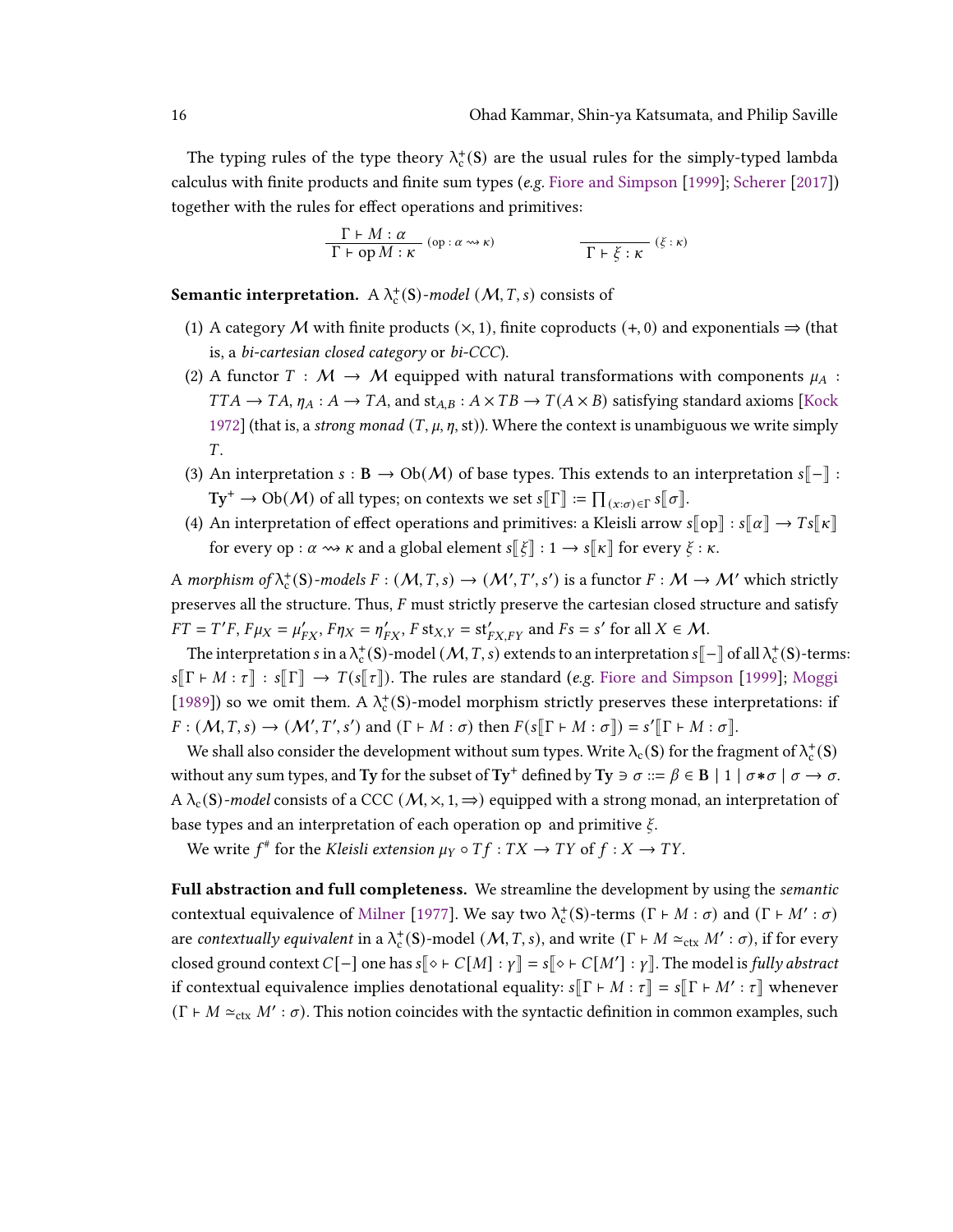as the domains model of PCF. The converse to full abstraction—called *adequacy*—follows from the compositionality of the interpretation  $s[-]$ . We now substantiate the claim made in Sec. [1.1.2.](#page-4-1)

# <span id="page-16-0"></span>**Proposition 3.1.** Any well-pointed, fully complete  $\lambda_c^+$ (S)-model is fully abstract.

The proof echoes the *definable separability* criterion of [Curien](#page-33-9) [\[2007\]](#page-33-9); one uses well-pointedness together with the fact that for any term  $(\Gamma \vdash M : \tau)$  and environment  $(\diamond \vdash G : \prod_{(x : \sigma) \in \Gamma} \sigma)$  there is a context  $C[-]$  such that  $s[\![\Gamma \vdash C[M] : \tau]\!] = s[\![\Gamma \vdash M : \tau]\!]^{\#} \circ s[\![\diamond \vdash G : \prod_{(x : \sigma) \in \Gamma} \sigma]\!]$ .

# <span id="page-16-1"></span>4 THE FIBRATIONAL APPROACH TO DEFINABILITY

In this section we introduce the technical machinery referred to in Sec. [2,](#page-8-0) namely *fibrations for* logical relations, which axiomatise the data required to study logical relations, ⊤⊤-lifting, which allows us to construct monads on categories of relations, and ⊤⊤-closure, for handling sum types.

# <span id="page-16-2"></span>4.1 Kripke relations of varying arity and fibrations for logical relations

We assume familiarity with the basics of fibrations: see e.g. [Jacobs](#page-34-3) [\[1999\]](#page-34-3) or [Loregian and Riehl](#page-35-17) [\[2020\]](#page-35-17). For any fibration  $p : \mathbb{E} \to \mathbb{B}$  and product-preserving functor N :  $\mathbb{C} \to \mathbb{B}$ , write U : Krip( $p, N$ )  $\rightarrow \mathbb{C}$  for the fibration obtained by *change-of-base* as in the (pullback) diagram in Figure [4.](#page-16-3)

Objects of Krip $(p, N)$  are pairs  $(X \in \mathbb{C}, R \in \mathbb{E})$  such that  $NX = pR$ ; morphisms are pairs  $(f : X \rightarrow X', \hat{f} : R \rightarrow R')$  such that  $Nf = p(\hat{f})$ . We want to study cases in which Krip $(p, N)$  is a bi-CCC and U strictly preserves this structure. This is captured by the next definition, due to [Katsumata](#page-35-5) [\[2013\]](#page-35-5).

<span id="page-16-3"></span>

Fig. 4. Constructing Krip $(p, N)$ 

Definition 4.1. A fibration for logical relations over a bi-CCC **B** is a partial order bifibration  $p : \mathbb{E} \to \mathbb{B}$  with small fibres and

fibrewise small products such that  $E$  is a bi-CCC and  $p$  strictly preserves the bi-CCC structure.

Sec. [1.1.3](#page-5-1) employed the category Sub(Fin) of unary *predicates* on Fin; the functor Sub(Fin)  $\rightarrow$  Fin :  $(A, X) \mapsto X$  is a fibration for logical relations. For more examples see [\[Katsumata](#page-35-5) [2013,](#page-35-5) §6].

<span id="page-16-4"></span>**Lemma 4.1** ([\[Katsumata](#page-35-5) [2013,](#page-35-5) Prop. 6]). For any fibration for logical relations  $p : \mathbb{E} \to \mathbb{B}$ , bi-CCC  $\mathbb C$  and product-preserving functor  $N : \mathbb C \to \mathbb B$ ,  $U : Krip(p, N) \to \mathbb C$  is a fibration for logical relations.

As noted above, the categories  $\mathbb{L}_{\text{Fin}}$ , Krip<sub>M,F</sub> and K all arise as instances of this lemma. In particular, where  $N_F$  denotes the nerve functor  $X \mapsto \mathcal{M}(F(-), X)$ , we have Krip $_{\mathcal{M}, F} :=$  Krip $(\text{cod}, N_F)$ and  $K := \text{Krip}(\prod_i \text{cod}, N_{\langle F_i \rangle_i})$ . The bi-CCC structure of  $\text{Krip}_{\mathcal{M},F}$  is given below. The exponentials encode the Jung-Tiuryn logical relations condition (cf. [Jung and Tiuryn](#page-34-12) [\[1993\]](#page-34-12); [Plotkin](#page-35-18) [\[1980\]](#page-35-18)).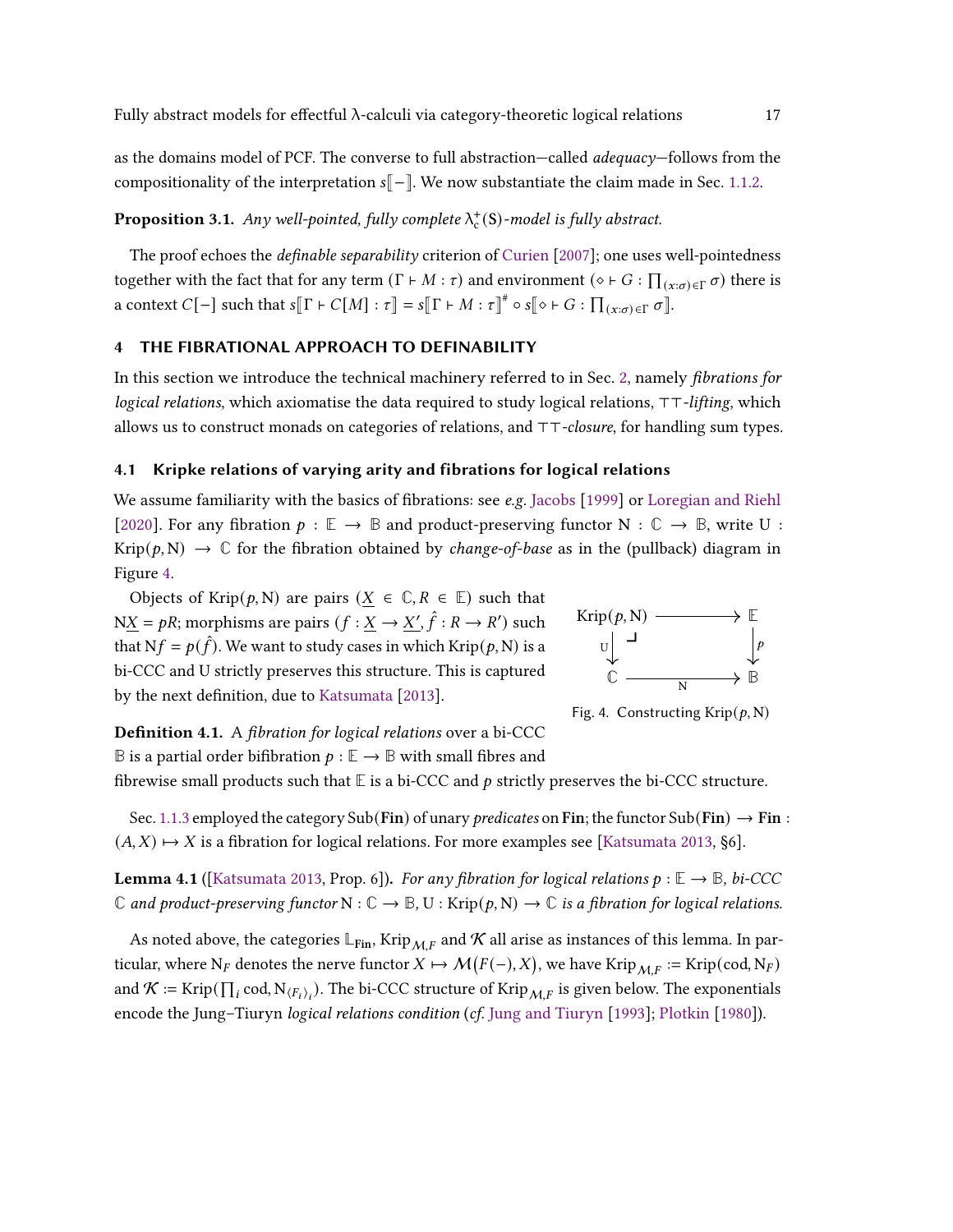**Products:** The terminal object is  $(1_C, T)$ , where  $T(\Gamma) = \{!_{F\Gamma} \}$ . The binary product is  $(\underline{A}_1, R_1) \times$ 

 $(\underline{A}_2, R_2) := (\underline{A}_1 \times \underline{A}_2, R_1 \otimes R_2)$ , where  $h \in (R_1 \otimes R_2)(\Gamma)$  if and only if  $\pi_i \circ h \in R_i(\Gamma)$  for  $i = 1, 2$ . **Exponentials:**  $(A, R) \Rightarrow (B, S) := (A \Rightarrow B, R \supset S)$ , where  $h \in (R \supset S)(\Gamma)$  if and only if eval  $\circ \langle h \circ F \rho, u \rangle \in S(\Delta)$  for every morphism  $\rho : \Delta \to \Gamma$  and every  $u \in R(\Delta)$ .

**Coproducts:** The initial object is  $(0<sub>C</sub>, \perp)$ , where  $\perp(\Gamma) = \emptyset$ . The binary coproduct is  $(\underline{A}_1, R_1)$  +  $(\underline{A}_2, R_2) := (\underline{A}_1 + \underline{A}_2, R_1 \oplus R_2), \text{ with } (R_1 \oplus R_2)(\Gamma) := \{ \text{inj}_1 \circ h \mid h \in R_1(\Gamma) \} \cup \{ \text{inj}_2 \circ h \mid h \in R_2(\Gamma) \}.$ 

#### 4.2 Monad liftings and generalised ⊤⊤-lifting

By Lemma [4.1,](#page-16-4) if we start from a  $\lambda_c^+$ (S)-model  $(M, T, s)$  then the category of Kripke relations Krip $M_{\mathcal{M},S}$ [ $-$ ] is a bi-CCC. To make this into a  $\lambda_c^+$ (S)-model we want a *lifting* of  $T$ .

<span id="page-17-0"></span>**Definition 4.2** ([\[Katsumata](#page-34-1) [2005,](#page-34-1) [2013\]](#page-35-5)). Let  $p : \mathbb{E} \to \mathbb{B}$  be a fibration for logical relations and  $(T, \mu, \eta, st)$  a strong monad on **B**. A lifting of T is a strong monad  $(\hat{T}, \hat{\mu}, \hat{\eta}, st)$  on **E** such that  $p\hat{T} = Tp$ ,  $p\hat{\mu} = \mu_p$ ,  $p\hat{\eta} = \eta_p$ , and  $p\hat{\text{st}} = \text{st}_p$ .

Our characterisation of definability will rely on the *semantic* ⊤⊤-lifting of [Katsumata](#page-34-1) [\[2005\]](#page-34-1). Alternative liftings include the *free lifting* [\[Kammar and McDermott](#page-34-16) [2018\]](#page-34-16) and the monadic lifting of [Goubault-Larrecq et al.](#page-34-9) [\[2008\]](#page-34-9). We choose Katsumata's approach because it interacts well with the extra structure we shall need at sum types (see Def. [5.2\)](#page-19-0).

The next lemma describes the abstract situation.

**Lemma 4.2.** Let  $p : \mathbb{E} \to \mathbb{B}$  be a fibration for logical relations and T and S be strong monads on  $\mathbb{B}$ related by a morphism of strong monads  $\alpha : T \implies S$  [\[Pareigis](#page-35-19) [1977;](#page-35-19) [Street](#page-36-4) [1972\]](#page-36-4). Further assume that S has a lifting  $\hat{S}$  and set  $\hat{T}X$  to be the cartesian lifting below:

<span id="page-17-1"></span>
$$
\hat{T}X \longrightarrow \hat{S}X \qquad \qquad \mathbb{E}
$$
\n
$$
T(pX) \longrightarrow_{\alpha_{pX}} S(pX) \qquad \qquad \mathbb{B}
$$
\n(3)

Then  $\hat{T}(-)$  extends to a monad which is a lifting of T, and  $\hat{\alpha}$  extends to a morphism of strong monads.

⊤⊤-lifting arises by taking S and S to both be the (strong) continuation monad. In any CCC **C**, let K<sub>*p*</sub> denote the continuation monad ( $-\Rightarrow P$ )  $\Rightarrow$  *P*; there exists a canonical monad morphism  $\sigma^P : T \Rightarrow K_{TP}$  with components  $\lambda(\text{eval}^* \circ \text{st} \circ \langle \pi_2, \pi_1 \rangle)$ . When  $p : \mathbb{E} \to \mathbb{B}$  is a fibration for logical relations, write  $\hat{K}_P$  for the continuation monad on  $\mathbb E$  with target P and observe that this is a lifting of  $K_{p(P)}$ . We call an object  $P \in \mathbb{E}$  such that  $p(P) = TQ$  for some  $Q \in \mathbb{B}$  a  $TT$ -lifting parameter.

**Definition 4.3** ([\[Katsumata](#page-34-1) [2005\]](#page-34-1)). Let  $p : \mathbb{E} \to \mathbb{B}$  be a fibration for logical relations and T be a strong monad on **B**. Where  $p(P) = TQ$  is a ⊤⊤-lifting parameter, the ⊤⊤[P]-lifting  $T^{\top\top[P]}$  of  $T$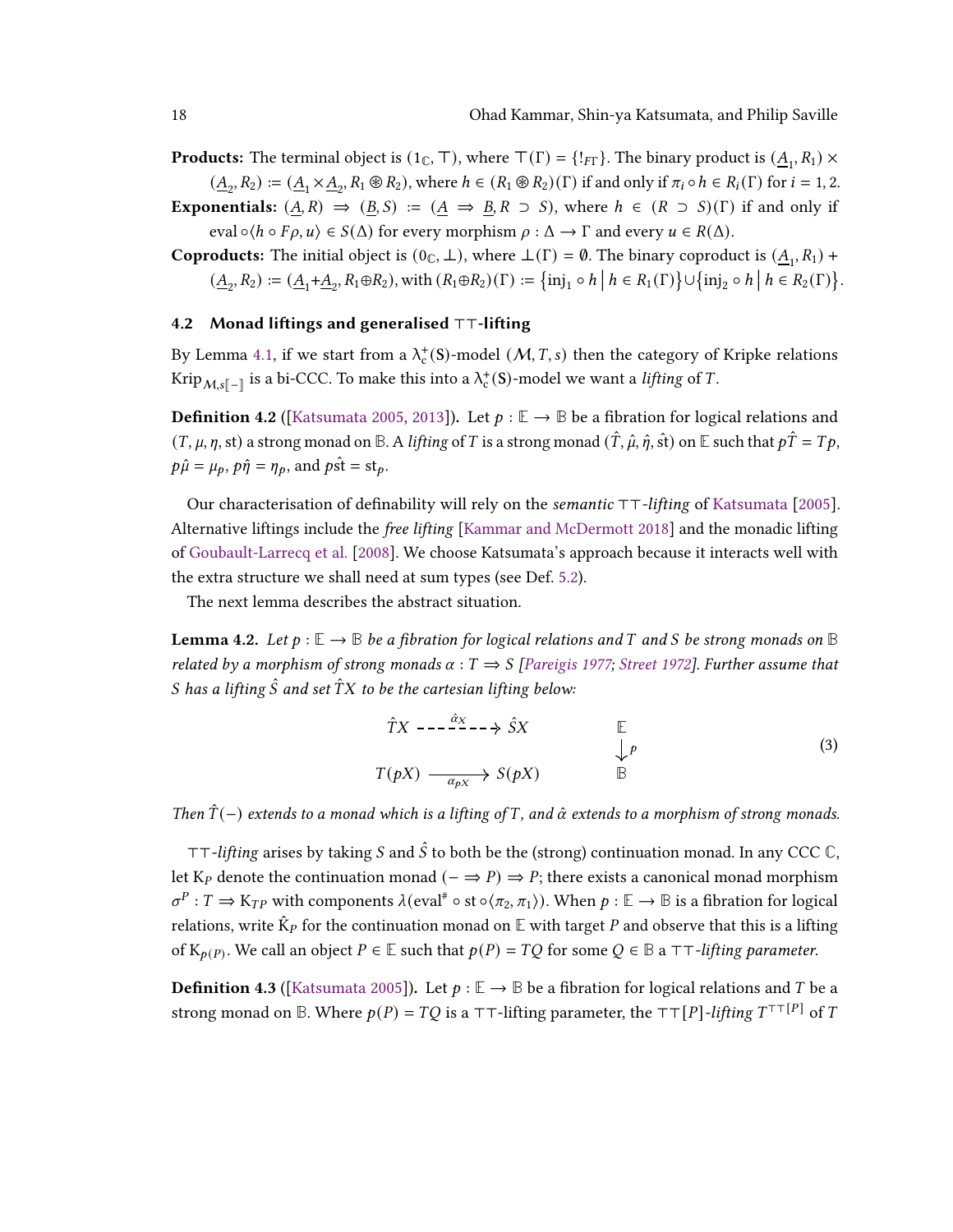is the monad obtained by taking  $\hat{S} := \hat{K}_P$ ,  $S := K_{TO}$  and  $\alpha := \sigma^Q$  in [\(3\)](#page-17-1). For a small set  $\mathbb{P} \neq \emptyset$  of  $\top$ ⊤-lifting parameters, the  $\top$ ⊤[ $\mathbb{P}$ ]-*lifting of*  $T$  is the fibred product  $T^{\top\top}[\mathbb{P}] := \bigwedge_{P \in \mathbb{P}} T^{\top\top[P]}(-)$ .

We shall implicitly assume that every set of ⊤⊤-lifting parameters is both non-empty and small.

#### 4.3 Generalised ⊤⊤-closure

While the definability predicate for a  $\lambda_{\rm c}^{+}$ (S)-model  $(\mathcal{M},T,s)$  interacts well with the cartesian closed structure of Krip $_{\mathcal{M},s[-]}$ , this is not the case for the cocartesian structure (see Sec. [5\)](#page-18-0). We therefore follow [Katsumata](#page-35-6) [\[2008\]](#page-35-6) in restricting to a subcategory with a different coproduct structure.

**Definition 4.4.** Let  $p : \mathbb{E} \to \mathbb{B}$  be a fibration for logical relations, T be a strong monad on  $\mathbb{B}$ , and  $\hat{T}$ be a lifting of T to **E**. Define a monad  $(-)^{\top\top[\hat{T}]}$  lifting the identity monad by taking  $\hat{S} := \hat{T}, S := T$ ,  $T :=$  id and  $\alpha := \eta^T$  in [\(3\)](#page-17-1). If  $X = X^{\top T[\hat{T}]}$  we say X is  $\hat{T}$ -closed. We write  $i : \mathbb{E}^{\top T[\hat{T}]} \hookrightarrow \mathbb{E}$  for the full subcategory of  $\hat{T}$ -closed objects.

The ⊤⊤-closure of [Katsumata](#page-35-6) [\[2008\]](#page-35-6) arises as a special case. Where **P** is a set of ⊤⊤-lifting parameters, an object  $X \in \mathbb{E}$  is  $\top \top [\mathbb{P}]$ *-closed*, or simply  $\top \top$ *-closed*, if  $\mathrm{id}^{\top \top [\mathbb{P}]}(X) = X.$ 

**Lemma 4.3.** Let  $p : \mathbb{E} \to \mathbb{B}$  be a fibration for logical relations and T be a strong monad on  $\mathbb{B}$ . For any set  $\mathbb P$  of  $\top$ ⊤-lifting parameters,  $(-)^{\top\top[T^{\top\top[F]}}$  = id<sup> $\top\top[\mathbb P]$ </sup>.

Hence, X is ⊤⊤[P]-closed if and only if it is  $T^{\top\top[P]}$ -closed. We finish this section by recording some elementary properties of the subcategory of  $\hat{T}$ -closed objects. The first two cases generalise properties of the subcategory of ⊤⊤-closed objects proven in [\[Katsumata](#page-35-6) [2008\]](#page-35-6).

<span id="page-18-2"></span>**Lemma 4.4.** Let  $p : \mathbb{E} \to \mathbb{B}$  be a fibration for logical relations, T be a strong monad on  $\mathbb{B}$ , and  $\hat{T}$  be a lifting of  $T$  to  $E$ . Then:

(1)  $(-)^{\top\top[\hat{T}]}$  is an idempotent monad, so  ${\mathbb E}^{\top\top[\hat{T}]}$  is a replete, reflective subcategory;

<span id="page-18-3"></span>(2)  $\mathbb{E}^{\text{TT}}[\hat{\tau}]$  is a sub-CCC of  $\mathbb{E}$ , and has finite coproducts as  $X_i \xrightarrow{\text{inj}_i} \sum_{i \leq n} X_i \xrightarrow{\leq} \text{id}^{\text{TT}}[\hat{\tau}]$  ( $\sum_{i \leq n} X_i$ );

(3)  $\hat{T}$  restricts to a strong monad on  $\mathbb{E}^{\tau\tau[\hat{T}]}$ : if X is  $\hat{T}$ -closed, then so is  $\hat{T}X$ .

# <span id="page-18-0"></span>5 DEFINABILITY AND  $\lambda_c^+(S)$ -LOGICAL RELATIONS

In Sec. [2.1](#page-9-0) our second key observation was that the the definable morphisms in a fixed  $\lambda_c^+(\mathbf{S})$ -model  $(M, T, s)$  may be characterised as as those which satisfy every logical relation, and that this can be expressed in categorical terms: a map  $f : s[[\Gamma]] \to T(s[[\sigma]])$  in M satisfies R if and only if it lifts to a morphism of Kripke relations  $f: \overline{L^R}[\Gamma] \to \hat{T}(L^R[\sigma])$ . We now make this precise.

<span id="page-18-1"></span>Our starting point is the next definition, which extends both logical relations for the simplytyped λ-calculus and logical relations for the monadic metalanguage over Set [\[Katsumata](#page-34-1) [2005\]](#page-34-1). Since we use  $\lambda_c^+$ (S) rather than the monadic metalanguage we use the  $(-)^\text{val}$  operation (Def. [2.3\)](#page-10-1).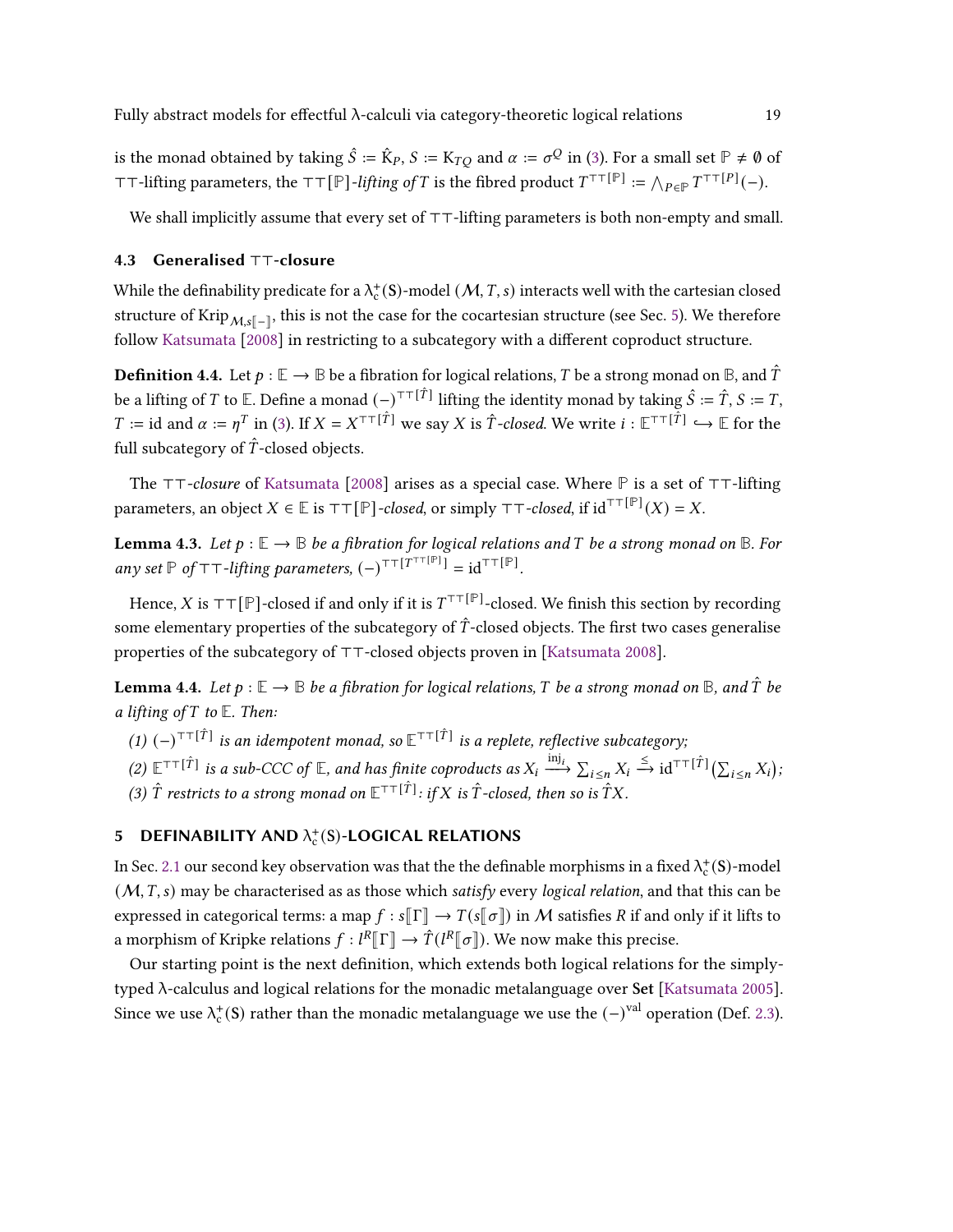**Definition 5.1.** Let  $\hat{T}$  be a lifting of  $T$  to Krip $_{\mathcal{M},s[\,-]}$ . A  $\lambda_{\rm c}(\rm S)$ -logical relation over  $\hat{T}$  is a  $\rm\bf Ty$ -indexed family  $\{R_{\sigma} \hookrightarrow \mathcal{M}(s[-], Ts[\sigma])\}_{\sigma \in \text{Ty}}$  such that for every  $\sigma, \tau, \sigma_1, \sigma_2 \in \text{Ty}$  we have

$$
R_1^{\text{val}} = \top, \qquad R_{\sigma_1 * \sigma_2}^{\text{val}} = R_{\sigma_1}^{\text{val}} \circledast R_{\sigma_2}^{\text{val}}, \qquad R_{\sigma \to \tau}^{\text{val}} = (R_{\sigma}^{\text{val}} \supset R_{\tau}), \qquad \hat{T}(s[\![\sigma]\!], R_{\sigma}^{\text{val}}) = (Ts[\![\sigma]\!], R_{\sigma}).
$$

Moreover, we require that the interpretation of every effect operation op :  $\alpha \rightsquigarrow \kappa$  and primitive  $(\xi : \kappa)$  lifts to Kripke relations:  $s[\![\text{op}]\!] : (s[\![\alpha]\!], R_{\alpha}^{\text{val}}) \to (Ts[\![\kappa]\!], R_{\kappa})$  and  $s[\![\xi]\!] : (1, \top) \to (s[\![\kappa]\!], R_{\kappa}^{\text{val}})$ . We extend the definition to contexts using the product structure, so that  $R_r^{\text{val}}$  $I_{\Gamma}^{\text{val}} := \circledast_{(x:\sigma) \in \Gamma} R_{\sigma}^{\text{val}}.$ 

A  $\lambda_c(S)$ -logical relation is equivalently an interpretation of base types  $\hat{s}^R:\beta\mapsto (s[\![\beta]\!],R_g^{\rm val})$ which extends to an interpretation satisfying  $\hat{s}^R[\sigma] = (s[\![\sigma]\!], R_{\sigma}^{\text{val}})$  for every  $\sigma \in \mathbf{Ty}$ .

We cannot use the coproduct structure of Krip $_{\mathcal{M},s[\![-\!]}$  to incorporate sum types because elements of  $\text{DEF}_{\sigma_1}^{\text{val}} \oplus \text{DEF}_{\sigma_2}^{\text{val}}$  must factor through one of the injections  $s[\![\sigma_i]\!] \to s[\![\sigma_1]\!] + s[\![\sigma_2]\!]$ , so one has strict inclusions ⊥ ⊊  $\text{DEF}_{\sigma_0}^{\text{val}}$  and  $(\text{DEF}_{\sigma_1}^{\text{val}} \oplus \text{DEF}_{\sigma_2}^{\text{val}})$  ⊊  $\text{DEF}_{\sigma_1+\sigma_2}^{\text{val}}$ . We therefore restrict to the subcategory of  $\hat{T}$ -closed objects. Using Lemma [4.4,](#page-18-2) one obtains the following diagram for any lifting  $\hat{T}$  of T. The inclusion *i* strictly preserves cartesian closed structure but does not preserve coproducts.

<span id="page-19-1"></span>
$$
\hat{\tau} \overset{\longrightarrow}{\longrightarrow} \operatorname{Krip}_{\mathcal{M},s[\![-]\!]}\overset{(-)^{\top\top[\hat{T}]} }{\xrightarrow{i}} \operatorname{Krip}_{\mathcal{M},s[\![-]\!]}\overset{\longrightarrow}{\longleftrightarrow}\hat{\tau}
$$
\n(4)

We now define  $\lambda_c^+$ (S)-logical relations by extending Def. [5.2](#page-19-0) with cases for sums; as in Def. [5.2,](#page-19-0) this extends to contexts using the product structure.

<span id="page-19-0"></span>**Definition 5.2** (cf. [\[Katsumata](#page-35-6) [2008,](#page-35-6) §3.4]). Let  $\hat{T}$  be a lifting of  $T$  to Krip $_{\mathcal{M},s[\,-]}$ . A  $\lambda_c^+(\mathrm{S})$ -logical *relation* over  $\hat{T}$  is a Ty<sup>+</sup>-indexed family  $\{R_{\sigma} \hookrightarrow \mathcal{M}(s[\![-\!] , Ts[\![\sigma]\!])\}_{\sigma \in \mathrm{Ty}^+}$  such that: (1) the conditions of Def. [5.1](#page-18-1) hold; and (2)  $R_0^{\text{val}} = \perp^{\top\top}[\hat{T}]$  and  $(R_{\sigma_1}^{\text{val}} \oplus R_{\sigma_2}^{\text{val}})^{\top\top}[\hat{T}] = R_{\sigma_1 + \sigma_2}^{\text{val}}$  for every  $\sigma_1, \sigma_2 \in \text{Ty}^+$ .

**Remark 5.1.** When  $\hat{T}$  is the  $T$ T-lifting  $T^{\top[\mathbb{P}]}$ , so that  $R^{\top\top[\hat{T}]} = id^{\top\top[\mathbb{P}]}R$ , it suffices to require that  $((R_{\sigma_1}^{\text{val}} \oplus R_{\sigma_2}^{\text{val}}) \supset Q) = (R_{\sigma_1 + \sigma_2}^{\text{val}} \supset Q)$  and  $(R_0^{\text{val}} \supset Q) = (\perp \supset Q)$  for any  $Q \in \mathbb{P}$  and  $\sigma_1, \sigma_2 \in \text{Ty}^+$ : modulo the  $(-)^{val}$  operation, this is the condition in Katsumata's definition.

 $\lambda_c^+$ (S)-logical relations satisfy the same key property as  $\lambda_c$ (S)-logical relations.

**Lemma 5.1.** Let R be a  $\lambda_c^{\text{+}}(\text{S})$ -logical relation over  $\hat{T}$ . Then every  $(s[\![\sigma]\!], R_{\sigma}^{\text{val}})$  and  $(Ts[\![\sigma]\!], R_{\sigma})$  is  $\hat{T}$ -closed. Hence if  $\hat{s}^R(\beta) = (s[\![\beta]\!], R^{\text{val}}_\beta)$  for all base types  $\beta$  then  $\hat{s}^R[\![\sigma]\!] = (s[\![\sigma]\!], R^{\text{val}}_\sigma)$  for all  $\sigma \in \text{Ty}^+$ .

We now characterise the definable morphisms as those which satisfy every  $\lambda_c^+(\mathbf{S})$ -logical relation. To do so, we take a detour through  $\lambda_c^+(\mathbf{S})$ -model morphisms. We saw in Ex. [1.2](#page-2-0) that such functors exclude 'counterexample' morphisms from a model; it turns out this approach is implicitly using  $\lambda_c^{\pm}$ (S)-logical relations. As well as being a key step in our characterisation of definability, the next result is useful because it is often more intuitive to construct a model than a  $\lambda_c^+(\mathbf{S})$ -logical relation.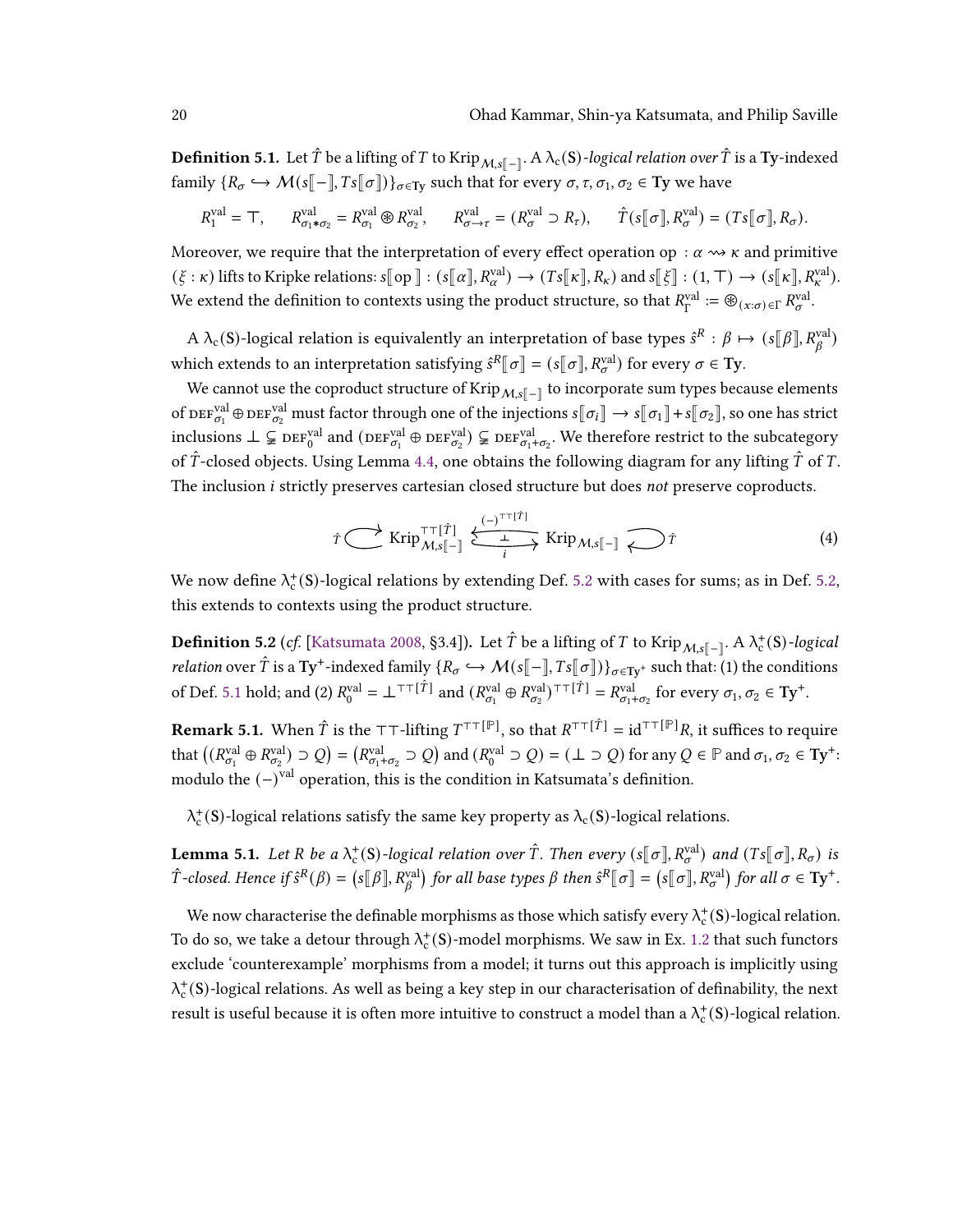Let  $F : (M, T, s) \to (N, S, t)$  be a morphism of  $\lambda_c^+ (S)$ -models. Since F strictly preserves all the structure, we obtain  $\mathcal{F}_{\sigma}(\Gamma) := \{ Fh \mid h \in \mathcal{M}(s[\![\Gamma]\!], Ts[\![\sigma]\!]) \} \subseteq \mathcal{N}(t[\![\Gamma]\!], St[\![\sigma]\!])$  for every  $\sigma \in \mathrm{Ty}^+.$ 

**Notation 5.1.** Every family  $R := \{(Ts[[\sigma], R_{\sigma})\}_{\sigma \in Ty^+} \text{ and hence every } \lambda_c^+(S)$ -logical relation, determines a family of  $T\tau$ -lifting parameters: we also denote this by R.

<span id="page-20-1"></span>**Proposition 5.1.** For any strict  $\lambda_c^+(S)$ -model morphism  $F : (M, T, s) \to (N, S, t)$ , the family  $\mathcal{F} :=$  $\{\mathcal{F}_\sigma\}_{\sigma \in \mathrm{Ty}^+}$  defined above is a  $\lambda_{\rm c}^+({\sf S})$ -logical relation over the monad  $S^{\top\top[\mathcal{F}]}$  lifting S to Krip $_{\mathcal{N},t[\![-\!]}$ .

Thus, we may recast our construction of the category  $\mathbb{L}_{\text{Fin}}$  in Ex. [1.2](#page-2-0) as restricting to the subcategory of Set in which morphisms preserve the  $\lambda_c(S)$ -logical relation U of Ex. [2.1.](#page-11-0)

<span id="page-20-4"></span>**Example 5.1.** The definability predicate DEF (Ex. [2.1\)](#page-11-0) arises from Prop. [5.1:](#page-20-1) for a model ( $M$ ,  $T$ , s) take the subcategory of M with objects  $\{s[\![\sigma]\!] \}_{\sigma \in \mathrm{Ty}^+}$  and morphisms the definable maps.

The desired characterisation now follows from Prop. [5.1,](#page-20-1) Ex. [5.1,](#page-20-4) and the argument sketched in Sec. [2.1;](#page-9-0) a similar result holds for  $\lambda_c(S)$ -relations. Say that a morphism  $f : s[[\Gamma]] \to Ts[[\sigma]]$ in M satisfies a  $\lambda_c^+$ (S)-logical relation  $\{R_{\sigma}\}_{{\sigma \in \mathbf{Ty}^+}}$  if f lifts to a morphism  $\hat{s}^R[\![\Gamma]\!] \to \hat{\vec{T}}(\hat{s}^R[\![\sigma]\!])$  in  $\text{Krip}^{\top\top[\hat{T}]}_{\mathcal{M},s[\![-\!]}$ .

<span id="page-20-2"></span>**Theorem 5.1.**  $\text{DEF} := {\text{Def}}_{\sigma} \}_{{\sigma} \in \text{Ty}^+}$  is a  $\lambda_{\text{c}}^+(S)$ -logical relation over  $T^{\top\top[\text{DEF]}}$ . Hence,  $f: s[\![\Gamma]\!] \to Ts[\![\sigma]\!]$ in M is  $\lambda_c^+$ (S)-definable if and only if it satisfies every  $\lambda_c^+$ (S)-logical relation over  $T^{\top\top[\text{DEF]}}$ .

The logical relations arising via Prop. [5.1](#page-20-1) are particularly well-behaved; for example, they are closed under currying. We end this section by axiomatising these properties.

<span id="page-20-3"></span>**Definition 5.3.** A  $\lambda_c^+$ (S)-logical relation  $R = \{R_{\sigma}\}_{\sigma \in \mathbf{Ty}^+}$  over  $\hat{T}$  is: (1) hungry if  $\mathrm{id}_{s[\sigma]} \in R_{\sigma}^{\mathrm{val}}(x:\sigma)$ for all  $\sigma \in Ty^+$ ; (2)  $\lambda$ -compatible if  $f \in R_\tau(\Gamma, x : \sigma)$  implies  $\lambda f \in R_{\sigma \to \tau}^{\text{val}}(\Gamma)$ ; (3) 0-compatible if  $h \in$  $R_0(\Gamma)$  implies  $T!_{s[\sigma]} \circ h \in R_{\tau}(\Gamma)$ ; and (4) +-compatible if the composite below is in  $R_{\tau}(\Gamma, p : \sigma_1 + \sigma_2)$ whenever  $h_i \in R_{\tau}(\Gamma, x_i : \sigma_i)$  for  $i = 1, 2$  (the isomorphism is the canonical one from distributivity):

$$
s[\![\Gamma, p : \sigma_1 + \sigma_2]\!] = s[\![\Gamma]\!] \times (s[\![\sigma_1]\!] + s[\![\sigma_2]\!]) \xrightarrow{\cong} \sum_{i=1,2} (s[\![\Gamma]\!] \times s[\![\sigma_i]\!]) \xrightarrow{[h_1, h_2]} T s[\![\tau]\!]
$$

If R is  $\lambda$ -compatible, +-compatible and 0-compatible, we say R is  $(\lambda, +, 0)$ -compatible.

A hungry logical relation is one which 'eats' every morphism which preserves it:  $R$  is hungry if and only if  $(f$  satisfies  $R \implies f \in R_{\sigma}(\Gamma)$  for every  $f : s[\Gamma] \to T s[\sigma]$  in M.

# <span id="page-20-0"></span>6 CONCRETENESS

In Sec. [1.1.1](#page-3-2) we obtained a well-pointed model by introducing a criterion which ensures the function spaces only consist of elements that are 'named' by a global element, namely concreteness.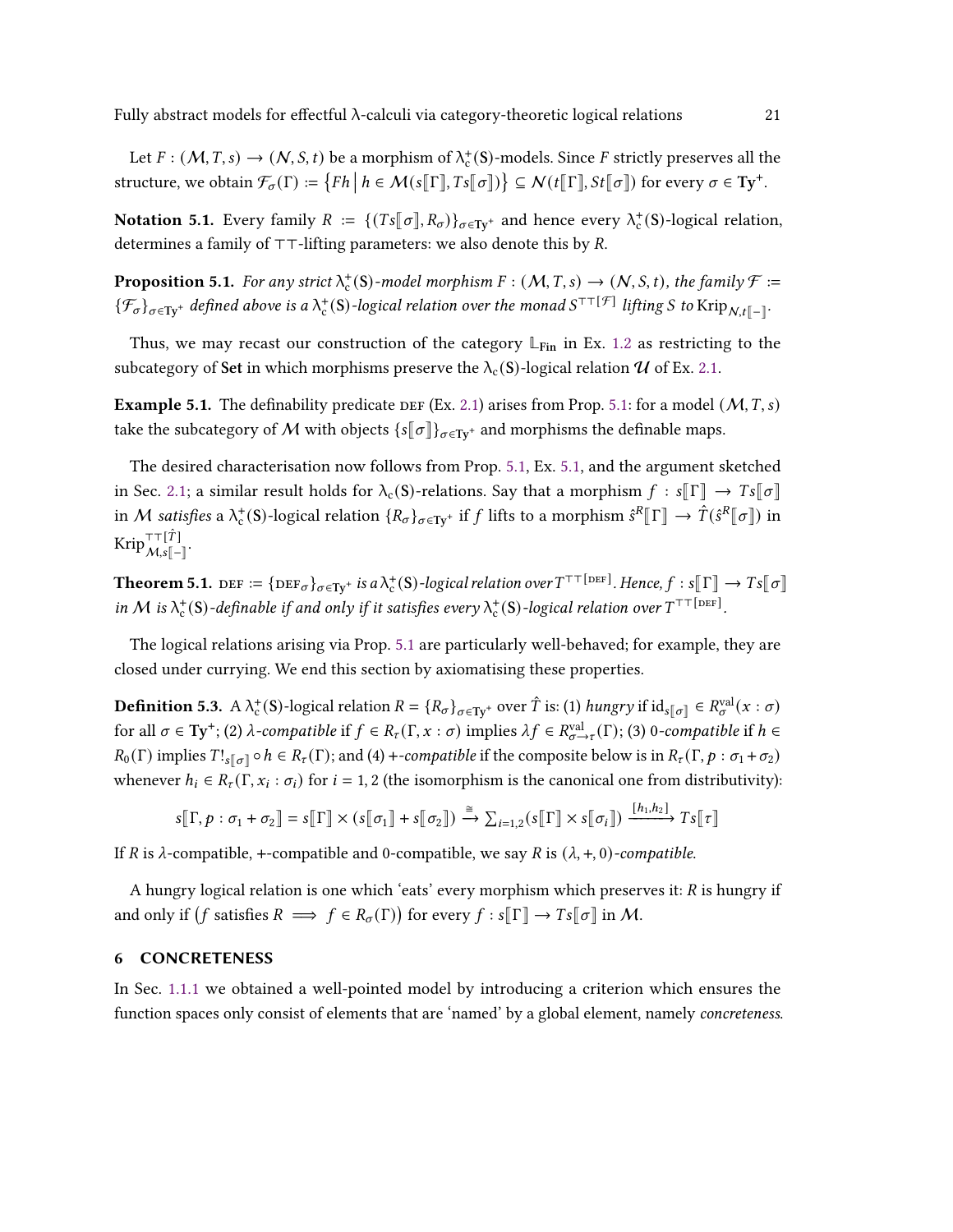In this section we define concreteness in fibrational terms and show that a  $\lambda_{\rm c}^{+}(\rm S)$ -model structure on Krip $(p, N)$  induces a  $\lambda_c^+ (S)$ -model structure on the subcategory of concrete objects, for a fixed bi-CCC  $\mathbb{C}$ , fibration for logical relations  $p : \mathbb{E} \to \mathbb{B}$ , and product-preserving functor  $N : \mathbb{C} \to \mathbb{B}$ . We shall then substantiate the claim in Sec. [1.1.1](#page-3-2) that the function space in the subcategory of concrete objects consists only of those functions which preserve the relevant relations (Lemma [6.2\)](#page-23-1).

**Definition 6.1** (cf. Def. [1.1\)](#page-3-1). An object  $(X, R)$  ∈ Krip $(p, N)$  is concrete if every global element  $g : 1 \to X$  in  $\mathbb C$  lifts to a global element  $(g, \hat{g}) : (1, \mathbb T) \to (X, R)$  lying over g. We write  $j: Conc(p, N) \hookrightarrow Krip(p, N)$  for the full subcategory of concrete objects. When  $p := cod$  and  $N := N_F$ , so that  $Krip(p, N) = Krip_{MF}$ , we write Conc $M_F$  for Conc $(p, N)$ .

**Notation 6.1.** We reserve U for forgetful functors into the base category (either  $\mathbb{C}$  or  $\mathcal{M}$ ) and indicate the domain by a superscript, so that *e.g.*  $U^{\text{Conc}(p,N)} : \text{Conc}(p, N) \to \mathbb{C}$ .

<span id="page-21-0"></span>**Example 6.1** (cf. [\[O'Hearn and Riecke](#page-35-2) [1995\]](#page-35-2)). Let  $F : \mathbb{A} \to \mathbf{Fin}$ . A Kripke relation  $(X, R) \in \text{Krip}_{\text{Fin }F}$ (Def. [2.2\)](#page-9-1) is concrete if and only if  $\Delta(\Gamma) := {\lambda \gamma \in F\Gamma} \cdot x \mid x \in \underline{X} \subseteq R(\Gamma)$  for every  $\Gamma \in \mathbb{A}$ .

Every Kripke relation has a *concrete completion*: the inclusion  $j : \text{Conc}_{M,F} \hookrightarrow \text{Krip}_{M,F}$  has a left adjoint defined by  $K(X, R) = (X, KR)$ , where  $(KR)(\Gamma) := R(\Gamma) \cup \Delta(\Gamma)$  (cf. also [\(2\)](#page-3-3)). This is an instance of a general construction.

**Definition 6.2.** Let  $(X, R) \in$ Krip $(p, N)$ . The set CE $(X, R)$  of *concrete extensions* consists of those S ∈ **E** such that  $p(S) = \underline{X}$ ,  $(\underline{X}, R) \leq (\underline{X}, S)$  and  $(\underline{X}, S)$  is concrete. The *concrete completion*  $(X, \overline{R})$  of  $(\underline{X}, R)$  is the fibred product of all the concrete extensions:  $(\underline{X}, \widetilde{R}) := \bigwedge_{S \in \mathrm{CE}(\underline{X}, R)} (\underline{X}, S)$ .

The concrete completion operation extends to a functor  $K$  which is left adjoint to  $j$ , thereby exhibiting Conc( $p$ , N) as a reflective subcategory of Krip( $p$ , N). For Conc( $p$ , N) to inherit a monad from Krip( $p$ , N), we further ask for Conc( $p$ , N) to be a *coreflective* subcategory. This amounts to adding a restriction operation, taking an object of  $\text{Krip}(p, N)$  to the largest concrete subobject.

**Definition 6.3.** Krip $(p, N)$  admits a hull functor if the inclusion  $j : \text{Conc}(p, N) \hookrightarrow \text{Krip}(p, N)$  has a right adjoint H. We denote the unit and counit of the adjunction  $j \dashv H$  by e and c, respectively, and write  $\varpi$  for the canonical map witnessing that H preserves products.

<span id="page-21-1"></span>**Example 6.2.** In Ex. [6.1,](#page-21-0) the hull functor and its counit are given by the inclusion H $\underline{X} \hookrightarrow \underline{X}$ :

$$
H\underline{X} := \left\{ x \in \underline{X} \mid \lambda y \, . \, x \in R(\Gamma) \text{ for every } \Gamma \in \mathbb{A} \right\}, \quad h \in (HR)\Gamma \iff (F\Gamma \xrightarrow{h} H\underline{X} \hookrightarrow \underline{X}) \in R(\Gamma).
$$

In the preceding example, and in those we consider in Sec. [11,](#page-31-1) the action of the hull functor on relations is determined by the counit c. We axiomatise this with the next definition.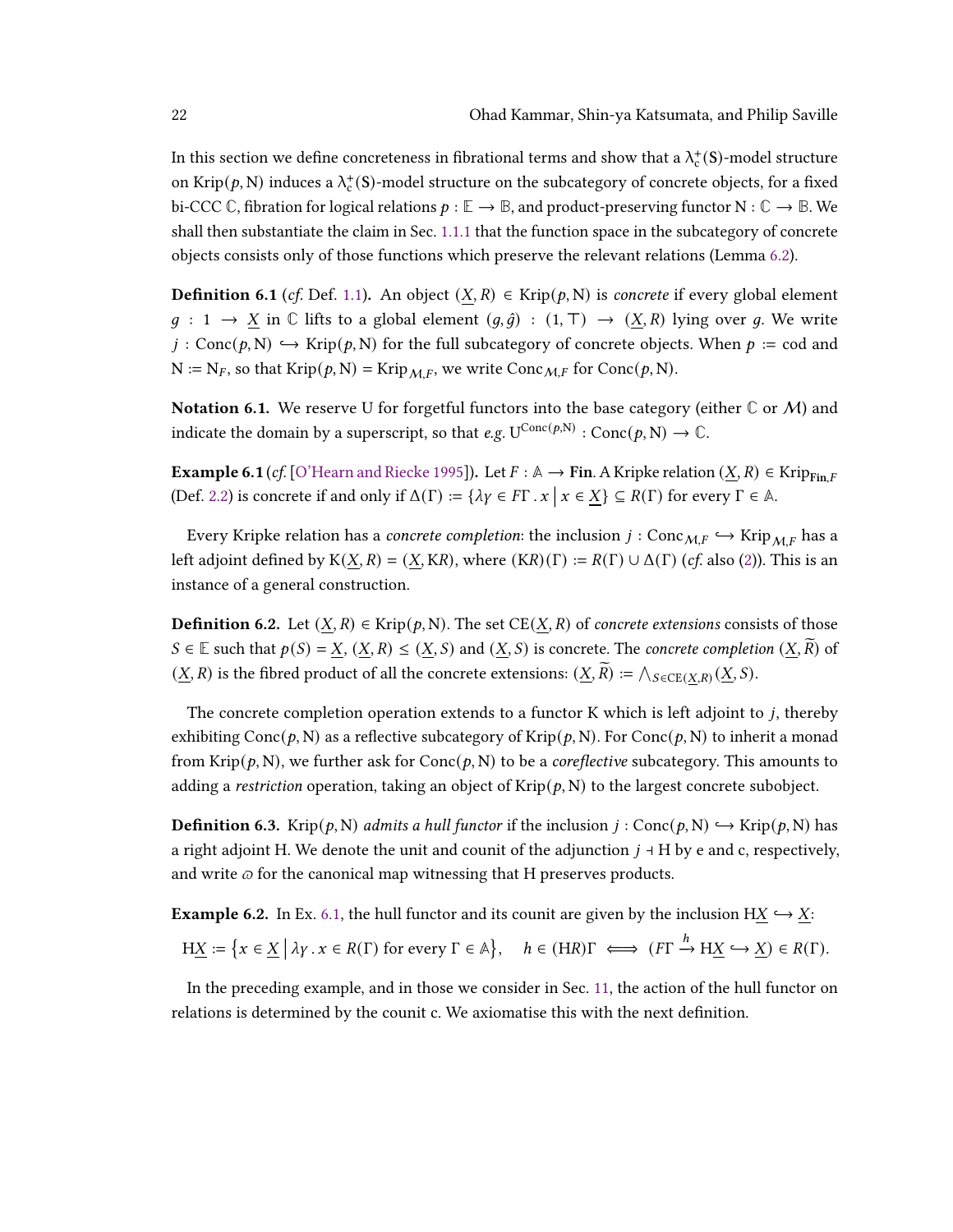**Definition 6.4.** A hull functor H is *tractable* if the diagram below is a cartesian lifting for all  $(X, R)$  in Krip $(p, N)$ . We denote H's action by  $(X, R) \mapsto (HX, HR)$  and the counit's components by  $(c, \hat{c})$ .

$$
jHR \xrightarrow{\hat{c}_{(\underline{X},R)}} R \qquad \qquad \mathbb{E}
$$
  

$$
NjH\underline{X} \xrightarrow[Nc_{(X,R)})} N\underline{X} \qquad \qquad \mathbb{B}
$$

**Example 6.3.** Let  $F : \mathbb{A} \to M$ . The hull  $H : Krip_{MF} \to \text{Conc}_{MF}$  is tractable iff  $h \in (HR)(\Gamma) \iff$  $c_X \circ h \in R(\Gamma)$  for all  $(\underline{X}, R) \in$  Krip $\bigcup_{M,F}$ . Hull functors over Fin are always tractable (recall Ex. [6.2\)](#page-21-1).

<span id="page-22-3"></span>Remark 6.1. In the examples considered in this paper the (tractable) hull functor is always defined similarly to Ex. [6.2.](#page-21-1) This is because our models  $M$  are categories of sets-with-structure such that, if  $X \in \mathcal{M}$  has carrier set  $|X| \in$  Set, and  $S \subseteq |X|$ , then there exists a mono  $\tilde{S} \rightarrowtail X$  in  $\mathcal{M}$  such that  $\tilde{S}$ has carrier S. In future work we shall seek a more widely-applicable condition (see Sec. [1.4\)](#page-8-1).

When Krip( $p$ , N) admits a hull functor the subcategory Conc( $p$ , N) becomes a bi-CCC by the theory of (co)reflective subcategories (e.g. [Adamek et al.](#page-33-10) [\[2009\]](#page-33-10); [Borceux](#page-33-11) [\[1994\]](#page-33-11)). Products and coproducts are inherited from  $\text{Krip}(p, N)$ , and exponentials are given as follows:

$$
(X \Rightarrow_{\text{Conc}(p,N)} Y) := \text{H}(jX \Rightarrow_{\text{Krip}(p,N)} jY), \text{ eval}^{\text{Conc}(p,N)} := \text{eval}^{\text{Krip}(p,N)} \circ (c_{jX \Rightarrow jY} \times jX)
$$

Moreover, a strong monad  $(\hat{T}, \hat{\mu}, \hat{\eta}, \hat{\text{st}})$  on Krip $(p, N)$  defines a monad  $(W, \mu^W, \eta^W, \text{st}^W)$  on Conc $(p, N)$ :

$$
\mathbf{W} := \mathbf{H} \hat{T} j, \qquad \mu^\mathbf{W} := \mathbf{H} \hat{T} \hat{\mu} j \circ \mathbf{H} \hat{T} \mathbf{c} \hat{T} j, \qquad \eta^\mathbf{W} := \mathbf{H} \hat{\eta} j \circ \mathbf{e}, \qquad \mathbf{st}^\mathbf{W} := \mathbf{H} \hat{\mathbf{st}} \circ \varpi \circ (\mathbf{e} \times \mathbf{H} \hat{T} j).
$$

<span id="page-22-0"></span>**Lemma 6.1.** If Krip $(p, N)$  admits a hull functor, then  $(j, c)$  is a morphism of strong monads  $W \Rightarrow \hat{T}$ :

$$
\mathbf{c}_{\hat{T}j} \circ \mu^{\mathbf{W}} = \mu^{\hat{T}} \circ \hat{T} \mathbf{c}_{\hat{T}j} \circ \mathbf{c}_{\hat{T}j\mathbf{W}}, \qquad \mathbf{c}_{\hat{T}j} \circ \eta^{\mathbf{W}} = \eta^{\hat{T}}, \qquad \mathbf{c}_{\hat{T}j} \circ \mathbf{st}^{\mathbf{W}} = \mathbf{st}^{\hat{T}} \circ (\mathrm{id} \times \mathbf{c}_{\hat{T}j}).
$$

Hence, if c is component-wise monic, the monadic structure of W is determined by that of  $\hat{T}$ .

<span id="page-22-1"></span>The next result summarises this section.

**Proposition 6.1.** For any bi-CCC  $\mathbb{C}$ , fibration for logical relations  $p : \mathbb{E} \to \mathbb{B}$  and product-preserving functor N :  $\mathbb{C} \to \mathbb{B}$  such that Krip $(p, N)$  admits a hull functor, Conc $(p, N)$  is a bi-CCC and *i* strictly preserves products and coproducts. Moreover, if  $\hat{T}$  is a strong monad on Krip(p, N) then H $\hat{T}$  is the underlying functor of a strong monad W on  $Conc(p, N)$ , yielding the diagram below:

<span id="page-22-2"></span>
$$
\text{W:}=\text{H}\hat{\tau}_j \bigcirc \text{Conc}(p,\text{N}) \xleftarrow[\text{H}]{\text{K}} \text{Krip}(p,\text{N}) \bigcirc \text{H} \hat{\tau}
$$
\n(5)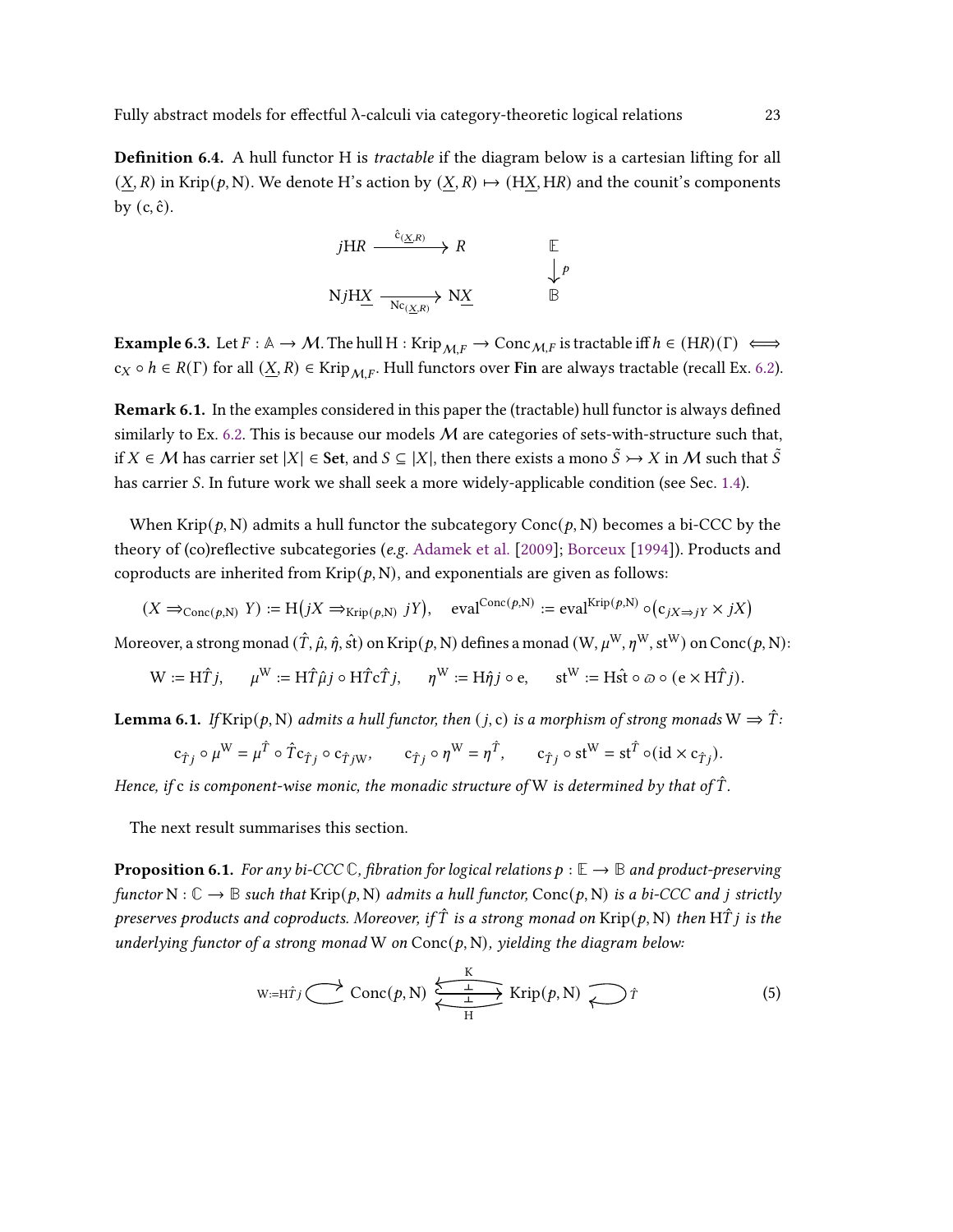We emphasise that the inclusion  $j$  does not preserve exponentials. Instead, the exponential in Conc $(p, N)$  is related to that in Krip $(p, N)$  by the counit c. In the presence of slightly more structure e.g. when  $p$  is the subobject fibration—the global elements of the carrier of the exponential in Conc $(p, N)$  may be identified with morphisms in M preserving the relevant Kripke relations.

<span id="page-23-1"></span>**Lemma 6.2.** Suppose that, in the situation of Prop. [6.1,](#page-22-1) it is moreover the case that for every  $A \in \mathbb{B}$ the (partially-ordered) fibre  $\mathbb{E}_A$  over A has a bottom element  $M_A$ . Then  $U^{Krip(p,N)}$  has a left adjoint  $L: \mathbb{C} \to$  Krip $(p, N): A \mapsto (A, M_A)$ . The composite K  $\circ$  L preserves the terminal object, and hence determines a natural isomorphism  $\mathcal{M}(1, U^{\text{Conc}(p,N)}(X \Rightarrow_{\text{Conc}(p,N)} Y)) \cong \text{Krip}(p,N)(jX, jY).$ 

#### <span id="page-23-0"></span>7 ABSTRACT OHR CONSTRUCTIONS FOR  $\lambda_c$

We can now execute the strategy outlined in Sec. [2.](#page-8-0) We start with the *abstract* construction, in which we assume the properties we need on the indexing set; in Sec. [8](#page-25-0) we show how to choose this set concretely. Fix a  $\lambda_c(S)$ -model  $(M, T, s)$  and a small set **I** such that for each  $i \in \mathbb{I}$  one has:

<span id="page-23-7"></span>A small category  $\mathbb{A}_i$ , a functor  $F_i: \mathbb{A}_i \to \mathcal{M}$ , and a monad lifting  $\hat{T}_i$  of  $T$  to Krip $_{\mathcal{M},F_i}$  $(6)$ 

For each  $i \in \mathbb{I}$  one has Krip $M_{i}F_i := Krip(cod, N_{F_i})$  and its subcategory of concrete objects Conc  $M_{F_i}$  := Conc(cod, N<sub>F<sub>i</sub></sub>). Similarly, taking the fibration for logical relations  $\prod_{i\in\mathbb{I}}$  cod one obtains a category  $\mathcal{K}\coloneqq\mathrm{Krip}\big(\prod_{i\in\mathbb{I}}\mathrm{cod},\langle\mathrm{N}_{F_i}\rangle_{i\in\mathbb{I}}\big)$  with objects denoted  $X\coloneqq(\underline{X},\overline{X})$  as in Sec. [2,](#page-8-0) and a subcategory  $C \coloneqq \mathrm{Conc}(\prod_{i\in \mathbb{I}}\mathrm{cod}, \langle \mathrm{N}_{F_i}\rangle_{i\in \mathbb{I}})$ . The structure in  $\mathcal K$  and  $C$  is determined componentwise.

<span id="page-23-8"></span><span id="page-23-5"></span>**Lemma 7.1.** (1) Take  $(\underline{Y}, \overline{Y}) \in \mathcal{K}$ ,  $f : \underline{X} \to \underline{Y}$  in M, and cartesian liftings in  $\mathcal K$  and  $\text{Krip}_{\mathcal M,F_i}$ :

$$
\Pi_{i \in \mathbb{I}} \text{Sub}(\widehat{\mathbb{A}}_{i}) \qquad f^{*}(\overline{Y}) \qquad \cdots \qquad \qquad \overline{Y} \qquad \qquad f^{*}(\overline{Y}(i)) \qquad \cdots \qquad \overline{Y}(i) \qquad \text{Sub}(\widehat{\mathbb{A}}_{i})
$$
\n
$$
\Pi_{i} \text{cod} \downarrow \qquad \qquad \overline{\Pi_{i} \in \mathbb{I}} \widehat{\mathbb{A}}_{i} \qquad \langle N_{F_{i}} \rangle_{i}(\underline{X}) \longrightarrow \langle N_{F_{i}} \rangle_{i}(\underline{Y}) \qquad \qquad N_{F_{i}}(\underline{X}) \longrightarrow \overline{N_{F_{i}}(f)} N_{F_{i}}(\underline{Y}) \qquad \qquad \widehat{\mathbb{A}}_{i}
$$

Then  $f^*(\overline{Y})$  is determined component-wise, in the sense that  $(f^*(\overline{Y}))(i) = f^*(\overline{Y}(i))$  for all  $i \in \mathbb{I}$ . (2) Setting  $\hat{T}(\underline{X},\overline{X}):=(T\underline{X},\overline{\hat{T}X})$ , where  $\overline{\hat{T}X}(i)=\hat{T}_i(\overline{X}(i))$  for each  $i\in\mathbb{I}$ , defines a lifting of  $T$  to  $\mathcal K$ .  $(3)$   $(\underline{X}, \overline{X}) \in C$  if and only if  $(\underline{X}, \overline{X}(i)) \in \text{Conc}_{\mathcal{M}, F_i}$  for every  $i \in \mathbb{I}$ .

<span id="page-23-6"></span>(4) 
$$
f: X \to Y
$$
 in C if and only if  $f: (\underline{X}, \overline{X}(i)) \to (\underline{Y}, \overline{Y}(i))$  in  $\text{Conc}_{\mathcal{M}, F_i}$  for every  $i \in \mathbb{I}$ .

For our abstract construction we want to assume enough structure so that Prop. [6.1](#page-22-1) holds. This is captured by the following; assumption [\(3\)](#page-23-2) axiomatises the situation of Ex. [6.2.](#page-21-1)

<span id="page-23-4"></span><span id="page-23-3"></span><span id="page-23-2"></span>**Assumption 7.1.** We assume the following: (1) an interpretation  $\hat{s}$  of base types, operations and primitives with U<sup>C</sup> ∘  $\hat{s} = s$ ; (2) an index  $i_0 \in \mathbb{I}$  with  $\mathbb{A}_{i_0} = \text{Con}_S$  and  $F_{i_0} := U^C \circ \hat{s}[\![ - ]\!]$ . Moreover, we assume: (3) K admits a tractable hull functor H with counit c :  $iH \Rightarrow id$  component-wise monic.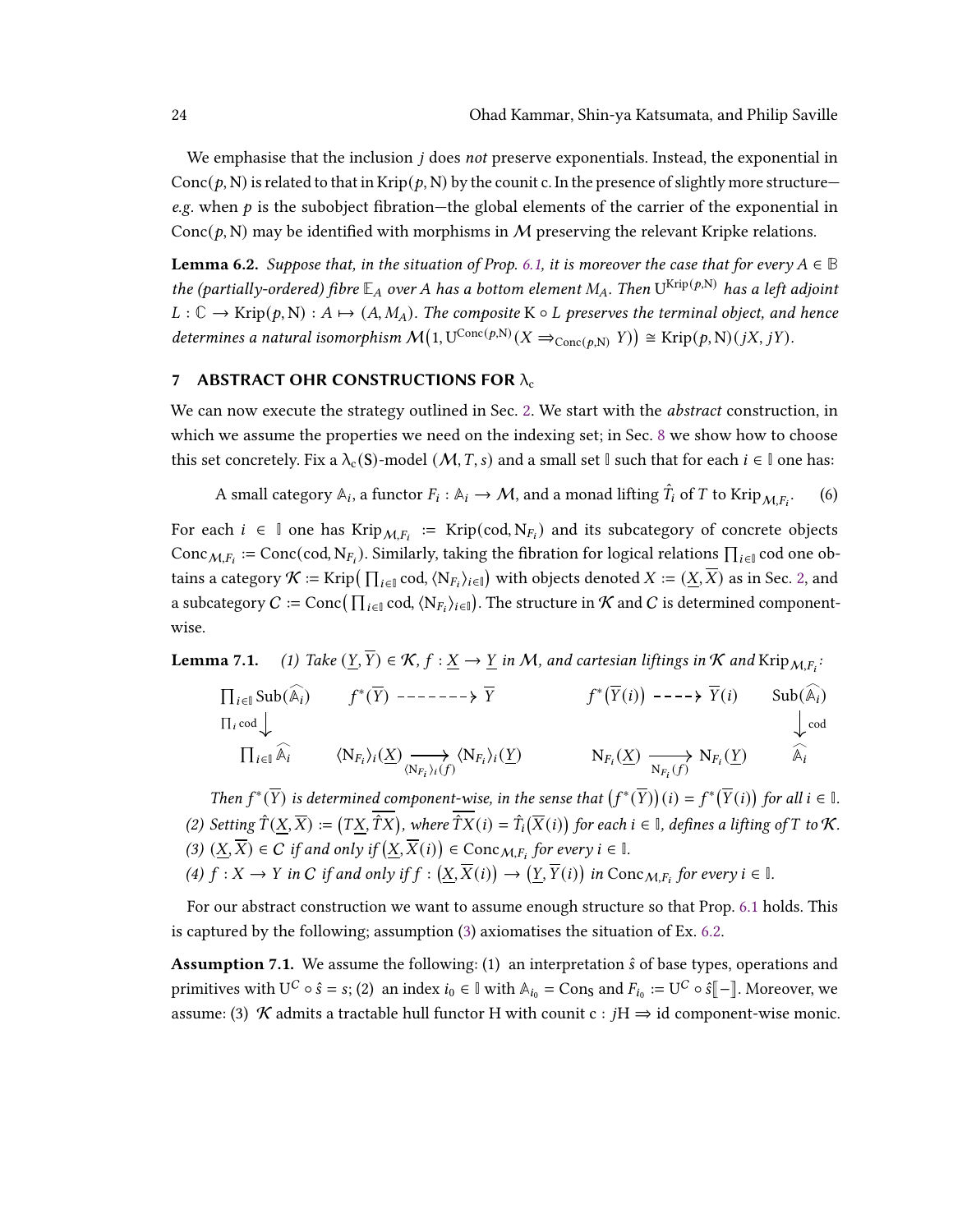With these assumptions, Prop.  $6.1$  entails that  $C$  acquires a bi-CCC structure and a strong monad W with underlying functor  $H\ddot{T}$  *j*. We therefore recover the situation in Figure [1b.](#page-5-0)

<span id="page-24-5"></span>**Definition 7.1.** We call  $(C, W, \hat{s})$  the *abstract OHR model* on  $(M, T, s)$ .

#### 7.1  $\lambda_c(S)$ -logical relations over C

Having constructed  $(C, W, \hat{s})$  we turn to considering logical relations over this model and relating them to logical relations over  $(M, T, s)$ . To this end we consider the following two diagrams, in which  $\hat{W}$  is any lifting of W; recall that Krip(cod,  $N_{U\circ \hat{s}[-]}$ ) is exactly Krip $_{\mathcal{M},F_{i_0}}$  by Assump. [7.1\(](#page-23-3)[2\)](#page-23-4).

<span id="page-24-1"></span>
$$
\hat{w} \underset{W \subset \mathcal{E}}{\leftarrow} \text{Krip}_{C,\hat{s}[-]} \longrightarrow \text{Sub}(\widehat{\text{Cons}}) \qquad \qquad \hat{\tau}_{i_0} \underset{W \subset \mathcal{E}}{\leftarrow} \text{Krip}_{M,F_{i_0}} \longrightarrow \text{Sub}(\widehat{\text{Cons}}) \qquad (7)
$$
\n
$$
w \underset{W \subset \mathcal{E}}{\leftarrow} C \xrightarrow[N_{\hat{s}[-]}\longrightarrow \widehat{\text{Cons}}]{} \qquad \qquad T \underset{W \cup \hat{s}[-]}{\leftarrow} M \xrightarrow[N_{\text{Uos}[-]}\longrightarrow \widehat{\text{Cons}}]{} \qquad (7)
$$

As observed in Sec. [2,](#page-8-0) for any  $(\underline{X}, \mathcal{R})$  ∈ Krip $_{C, \hat{s}$ ∥-∥ the faithfulness of U in [\(7\)](#page-24-1) yields a chain of inclusions  $\mathcal{R} \hookrightarrow C(\hat{\mathfrak{s}}[\![-\!],X) \hookrightarrow \mathcal{M}(U\hat{\mathfrak{s}}[\![-\!],\underline{X}),$  so  $(\underline{X},\mathcal{R})$  becomes an object in Krip $_{\mathcal{M},F_{i_0}}$ .

<span id="page-24-2"></span>**Remark 7.1.** The bi-CCC structure of Krip<sub>C,</sub> $s$ <sub>[-]</sub> is given as in Sec. [4.1,](#page-16-2) except one must take care to use the bi-CCC structure of C. For example, the exponential  $(X, \mathcal{R}) \Rightarrow_{Krip_{C, \delta}[-]} (Y, \mathcal{S})$  is  $(H(X \Rightarrow Y), \overline{H(X \supset Y)}, \mathcal{R} \ni S)$ , where  $h \in (\mathcal{R} \ni S)$   $\Gamma \iff \text{eval} \circ \langle c_{jX \Rightarrow jY} \circ h \circ \hat{s} \llbracket \rho \rrbracket, u \rangle \in \mathcal{S}(\Delta)$ for any  $\rho : \Gamma \to \Delta$  and  $u \in \mathcal{R}(\Gamma)$ ; equivalently,  $c_{iX \to iY} \circ h \in (\mathcal{R} \supset \mathcal{S})(\Gamma)$ .

Together with the fact the forgetful functors Krip $_{C, \hat{s}$ |-| → C and  $C \to M$  both strictly preserve products, Remark [7.1](#page-24-2) entails that—so long as  $\hat{W}$  interacts well with  $\hat{T}_{i_0}$ —then  $\lambda_c(S)$ -logical relations over  $\hat{W}$  are 'tracked' by the cartesian closed structure of Krip $_{\mathcal{M},F_{i_0}}.$  The proof is by induction.

<span id="page-24-4"></span>**Lemma 7.2.** Let  $\mathcal{R} = \{\mathcal{R}_{\sigma}\}_{\sigma \in \text{Ty}}$  be a  $\lambda_c(S)$ -logical relation over  $\hat{W}$  such that: (1)  $h \in \mathcal{R}_{\sigma}(\Gamma)$  if and only if  $c_{\hat{T} j\hat{s} \|\sigma\|} \circ h \in (\hat{T}_{i_0} \mathcal{R}^{\text{val}}_{\sigma})(\Gamma)$ ; and (2)  $\overline{\hat{s}[\beta]}(i_0) = \mathcal{R}^{\text{val}}_{\beta}$  $f_{\beta}^{\text{val}}$  for every  $\beta \in \text{Ty}$ . Then  $\overline{\hat{s}[\![\sigma]\!]}(i_0) = \mathcal{R}_{\sigma}^{\text{val}}$ and  $(\overline{\text{W}\hat{s}[\sigma]})(i_0) = \mathcal{R}_{\sigma}$  for every type  $\sigma \in \text{Ty}$ .

We now want to find  $\hat{\mathrm{W}}$  and  $\hat{T}_{i_0}$  so that condition [\(1\)](#page-24-3) in this lemma holds automatically. Recalling Prop. [5.1,](#page-20-1) it is natural to use the ⊤⊤-lifting arising from the given logical relation, namely  $\hat{W}$  =  $W^{\top\top[\mathcal{R}]}$ . It remains to identify a suitable choice of  $\hat{T}_{i_0}$ . To this end, note that every  $(W\hat{s}[\![\sigma]\!],\mathcal{R}_\sigma)$ gives rise to a ⊤⊤-lifting parameter  $(T \underline{\hat{s}}[\sigma], \langle \mathcal{R}_{\sigma} \rangle)$  in Krip $_{\mathcal{M}, F_{i_0}}$  as follows:

<span id="page-24-3"></span>
$$
\langle \mathcal{R}_\sigma\rangle(\Gamma) := \left\{ \mathsf{c}_{\hat{T} j\hat{s}[\sigma]} \circ h \, \middle| \, h \in \mathcal{R}_\sigma(\Gamma) \right\} \subseteq \mathcal{M}(\underline{\hat{s}[\![\Gamma]\!]},T \underline{\hat{s}[\![\sigma]\!]})
$$

<span id="page-24-0"></span>**Lemma 7.3.** Let  $\mathcal{R} = {\mathcal{R}_{\sigma}}_{\sigma \in \text{Tw}}$  be a hungry  $\lambda_c(S)$ -logical relation over  $\hat{W} := W^{\top \top [R]}$ . Then condition [\(1\)](#page-24-3) of Lemma [7.2](#page-24-4) holds:  $h \in \mathcal{R}_{\sigma}(\Gamma) \iff c_{\hat{T} \setminus \hat{s} \parallel \sigma \parallel} \circ h \in (T^{\top \top \{ \langle \mathcal{R} \rangle \}} \mathcal{R}_{\sigma}^{\text{val}})(\Gamma).$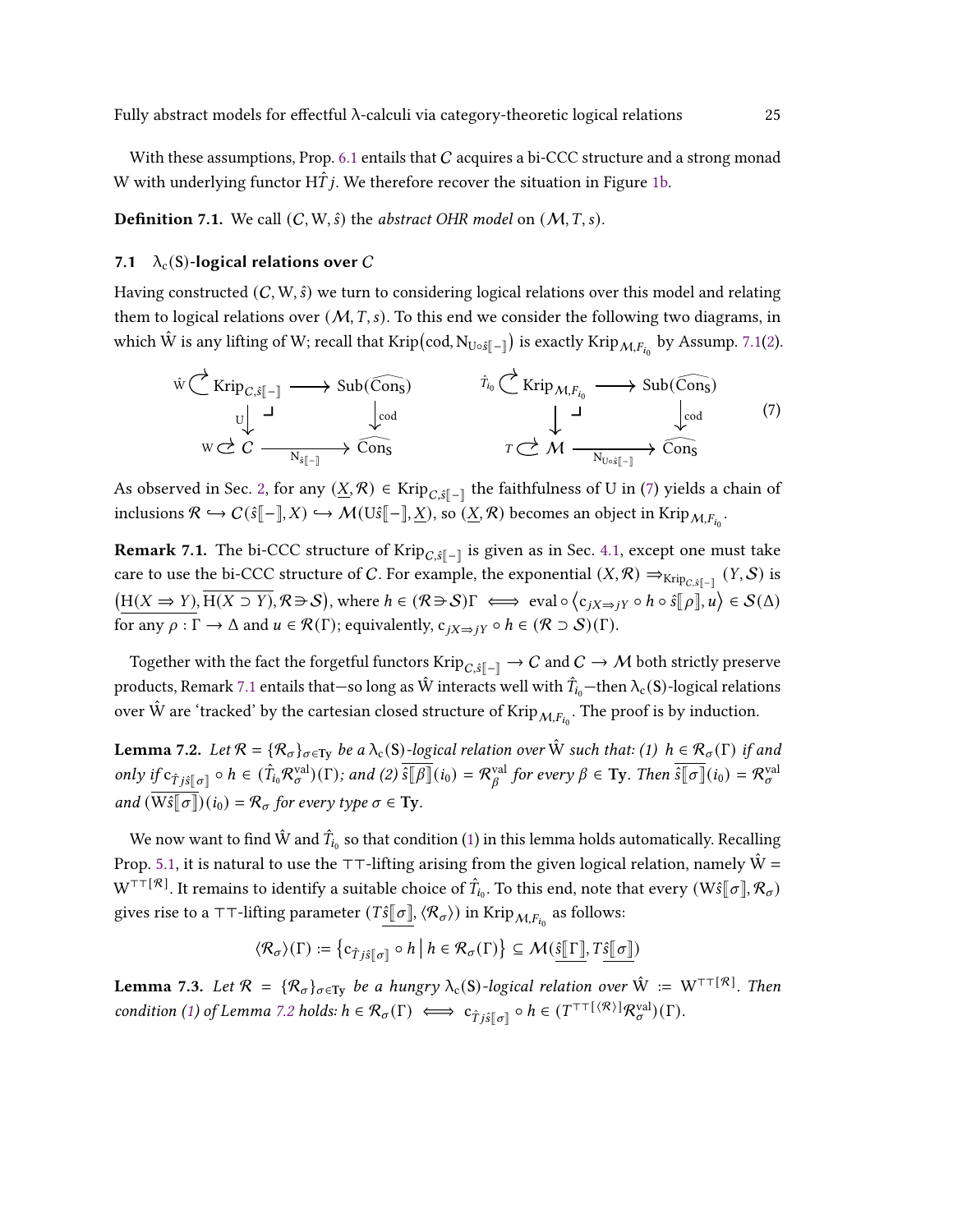Combining Lemmas [7.2](#page-24-4) and [7.3](#page-24-0) yields the following, which makes precise the sense in which morphisms in the abstract OHR model preserve every compatible logical relation over C.

<span id="page-25-1"></span>**Proposition 7.1.** Let  $\mathcal{R} = {\mathcal{R}_{\sigma}}_{\sigma \in T_y}$  be a hungry  $\lambda_c(S)$ -logical relation over  $\hat{W} := W^{\top T[R]}$  and suppose  $i_0 \in \mathbb{I}$  is such that  $\hat{T}_{i_0} = T^{\top \top}(\mathcal{R}) \mid$  and  $\overline{\hat{s}[\sigma]}(i_0)(\beta) = \mathcal{R}_{\beta}^{\text{val}}$  $f_{\beta}^{\text{val}}$  for every  $\beta \in \mathbf{B}$ . Then  $\overline{\hat{s}[\![\sigma]\!]}(i_0) =$  $\mathcal{R}^{\text{val}}_\sigma$  and  $(\overline{\text{W}\hat{s}[\![\sigma]\!]})(i_0) = \mathcal{R}_\sigma$  for every type  $\sigma \in \text{Ty}$ , so every  $f : \hat{s}[\![\Gamma]\!] \to \text{W}\hat{s}[\![\sigma]\!]$  in  $C$  satisfies  $\mathcal{R}.$ 

# <span id="page-25-0"></span>8 A FULLY ABSTRACT MODEL FOR  $\lambda_c$

Choosing the indexing set **I**. We now follow the strategy sketched in Sec. [2.2.](#page-12-1) To instantiate the abstract OHR construction (Def. [7.1\)](#page-24-5) we need to choose  $\mathbb{I}$ ,  $i_0 \in \mathbb{I}$ , and  $\hat{s}$  so that Assump. [7.1](#page-23-3) and the hypotheses of Prop. [7.1](#page-25-1) hold. Thus, we replace Assump. [7.1](#page-23-3) with the weaker assumptions below.

Assumption 8.1. Let  $(M, T, s)$  be a  $\lambda_c^+$ (S)-model such that M is small and, for any small set J and  $\mathbb{J}\text{-}\text{indexed set of functors }\mathbb{A}_j\to\mathcal{M}\text{, the category }\text{Krip}(\prod_{j\in\mathbb{J}}\text{cod},\langle\mathrm{N}_{F_j}\rangle_{j\in\mathbb{J}})\text{ admits a tractable}$ hull functor with counit c component-wise monic.

<span id="page-25-2"></span>Remark 8.1. The size restriction is not onerous. Although many models of interest are large  $(e.g.$  Set,  $\omega$ Cpo, presheaf categories), one generally works within a small subcategory. For example, one may replace Set with the subcategory Set<sub>k</sub> of *hereditarily-* sets, for  $\kappa$  some infinite cardinal.

We construct  $\mathbb I$  in stages, ranging over the data required to construct a  $\lambda_{\rm c}^*$ -model structure on each category of Kripke relations  $\mathcal{K}_i$ . By Prop. [5.1](#page-20-1) this amounts to ranging over a collection of  $\lambda_{\rm c}(\rm S)$ -logical relations. First we give the data necessary to construct  $\mathcal{K}_i$ :

• Fix a set  $\Im$  of small categories such that  $Con_S^{op} \in \Im$  (the singleton  $\{Con_S^{op}\}$  suffices).

• For each  $A \in \mathbb{S}$ , let Fun( $A$ ) := [ $A$ ,  $M$ ] be the set of functors  $A \rightarrow M$ ; this is small since M is. Since the nerve functor  $\mathrm{N}_F:\mathcal{M}\to \widehat{\mathbb{A}}$  preserves limits for any  $F:\mathbb{A}\to \mathcal{M},$  for each  $\mathbb{A}\in \mathbb{S}$  and  $F ∈ Fun(A)$  one obtains a bi-CCC Krip<sub>M,F</sub>. We then take

• For each  $A \in \mathbb{S}$  and  $F \in \text{Fun}(\mathbb{A})$ , take Lift( $\mathbb{A}, F$ ) to be the set of liftings of T to Krip<sub>MF</sub>. This is small because M is small and Krip $_{MF} \rightarrow M$  has small fibres.

Clearly  $U \circ \hat{\mathfrak{s}} \llbracket - \rrbracket \in \text{Fun}(\text{Con}^{\text{op}}_{\mathsf{S}}), \text{ so Assump. } 7.1(2) \text{ will hold, and } T^{\top\top\{\text{[DEF]}}\} \in \text{Lift}(\text{Con}^{\text{op}}_{\mathsf{S}}, \text{U}\hat{\mathfrak{s}} \llbracket - \rrbracket).$  $U \circ \hat{\mathfrak{s}} \llbracket - \rrbracket \in \text{Fun}(\text{Con}^{\text{op}}_{\mathsf{S}}), \text{ so Assump. } 7.1(2) \text{ will hold, and } T^{\top\top\{\text{[DEF]}}\} \in \text{Lift}(\text{Con}^{\text{op}}_{\mathsf{S}}, \text{U}\hat{\mathfrak{s}} \llbracket - \rrbracket).$  $U \circ \hat{\mathfrak{s}} \llbracket - \rrbracket \in \text{Fun}(\text{Con}^{\text{op}}_{\mathsf{S}}), \text{ so Assump. } 7.1(2) \text{ will hold, and } T^{\top\top\{\text{[DEF]}}\} \in \text{Lift}(\text{Con}^{\text{op}}_{\mathsf{S}}, \text{U}\hat{\mathfrak{s}} \llbracket - \rrbracket).$  $U \circ \hat{\mathfrak{s}} \llbracket - \rrbracket \in \text{Fun}(\text{Con}^{\text{op}}_{\mathsf{S}}), \text{ so Assump. } 7.1(2) \text{ will hold, and } T^{\top\top\{\text{[DEF]}}\} \in \text{Lift}(\text{Con}^{\text{op}}_{\mathsf{S}}, \text{U}\hat{\mathfrak{s}} \llbracket - \rrbracket).$ 

It remains to construct the interpretation  $\hat{s}$ . By Lemma [7.1](#page-23-5) it suffices to work component-wise, so fix  $A \in \mathcal{S}, F \in \text{Fun}(\mathcal{A})$  and  $\hat{T} \in \text{Lift}(\mathcal{A}, F)$ . We need each base type to be interpreted by a concrete object, so we range over interpretations of base types  $r : B \to \text{Conc}_{M,F}$  lying over the interpretation s. However, to interpret primitives with thunks we want to use the exponentials of Krip $_{\mathcal{M}, F}$ , which lie over those in  $\mathcal{M}$ , rather than those of Conc $_{\mathcal{M}, F}$ . Thus, we use the composite  $j \circ r : \mathbf{B} \to \text{Krip}_{MF}$ . This extends canonically to an interpretation  $(j \circ r)[\![-]\!]$  of all types, so we take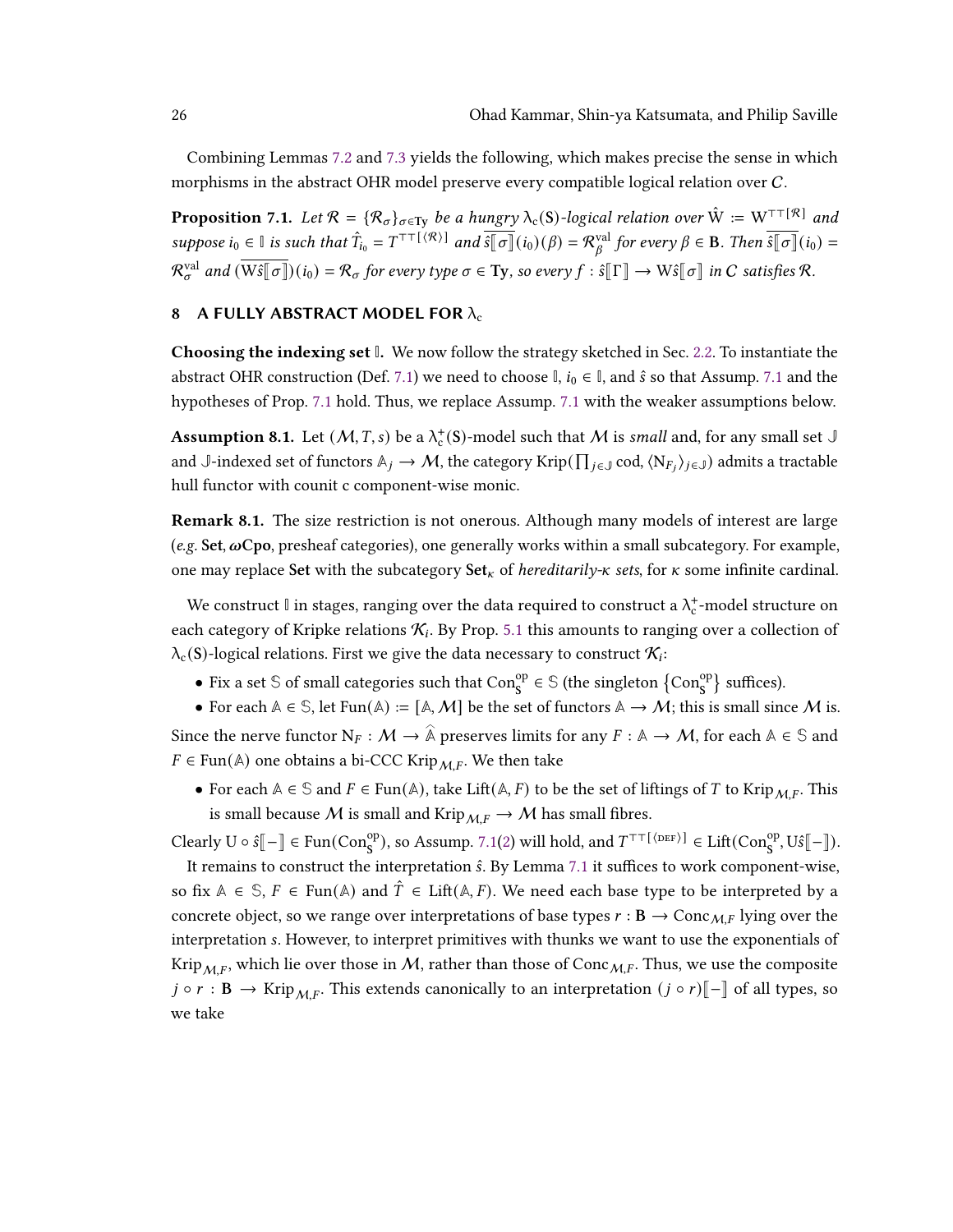Fully abstract models for effectful  $\lambda$ -calculi via category-theoretic logical relations 27

• Interp( $A, F, \hat{T}$ ) is the set of all maps  $r : B \to \text{Conc}_{\mathcal{M}, F}$  such that: (1) U<sup>Conc</sup><sub>M,F</sub> o  $r = s$ ; and (2)  $s[\n\log \mid : j\leftarrow \hat{T}(j\leftarrow \mid \mathbf{k} \mid])$  and  $s[\notin] : 1 \rightarrow (j\leftarrow \mid \mathbf{k} \mid]$  for each op  $: \alpha \rightarrow \infty$   $\kappa$  and  $\xi : \kappa$  in S.

This set is small because the fibration Krip $_{MF} \rightarrow M$  has small fibres, so for each  $\beta \in B$  there's a small set of choices of object lying over  $s[\![\beta]\!]$ . Putting everything together, we define

<span id="page-26-0"></span>
$$
\mathbb{I} := \left\{ (\mathbb{A}, F, \hat{T}, r) \mid \mathbb{A} \in \mathbb{S}, F \in \text{Fun}(\mathbb{A}), \hat{T} \in \text{Lift}(\mathbb{A}, F), r \in \text{Interp}(\mathbb{A}, F, \hat{T}) \right\}
$$
(8)

We now detail the OHR construction. Following [O'Hearn and Riecke](#page-35-2) [\[1995\]](#page-35-2), set  $\hat{s}(\beta) = (s(\beta), \overline{\hat{s}(\beta)})$ where  $\overline{\hat{s}(\beta)}$  ( $\mathbb{A}, F, \hat{T}, r$ ) is the second projection of  $r(\beta)$ ; this is a mapping  $\mathbf{B} \to C$  by Lemma [7.1\(](#page-23-5)[3\)](#page-23-6). To interpret operations and primitives we use the following lemma, which shows that these lift from M to K; we can then use the adjunction  $j \dashv H$  to construct the required maps in C. Thunks require particular care because if  $\sigma_i = (1 \rightarrow \gamma_i)$  then  $\hat{s} \cdot \sigma_i = H(1 \Rightarrow jW \hat{s} \cdot \gamma_i)$ . We therefore define an object  $\ulcorner \hat{s} \urcorner \sigma_i \urcorner \urcorner$  and map  $m_{\sigma_i} : j \hat{s} \urcorner \sigma_i \urcorner \rightarrow \ulcorner \hat{s} \urcorner \sigma_i \urcorner \urcorner$  by setting  $\ulcorner \hat{s} \urcorner \sigma_i \urcorner \urcorner \urcorner = \hat{s} \urcorner \urcorner \gamma_i \urcorner$  and  $m_{\sigma_i} := \text{id}$ if  $\sigma_i = \gamma_i$ , and  $\ulcorner \hat{s} \urcorner \sigma_i \urcorner = 1 \Rightarrow \hat{T} j \hat{s} \urcorner \urcorner \gamma_i \urcorner$  and  $m_{\sigma_i} := (\text{id} \Rightarrow c_{\hat{T} j \hat{s} \urcorner \urcorner \gamma_i \urcorner \urcorner}) \circ c_{1 \Rightarrow W \hat{s} \urcorner \urcorner \gamma_i \urcorner \urcorner \urcorner \urcorner \sigma_i \urcorner$  is a thunk  $(1 \rightarrow \gamma_i)$ .

**Lemma 8.1.** For  $\mathbb{I}$  and  $\hat{s} : B \to C$  as defined above, and K and C constructed as in Figure [1b:](#page-5-0) (1) if op :  $\alpha \rightsquigarrow \kappa$ , then  $s[\![\text{op}]\!] : j\hat{s}[\![\alpha]\!] \rightarrow \hat{T}\hat{s}[\![\kappa]\!]$  in  $\mathcal{K}$ ; and (2) if  $\xi : \gamma$ , then  $s[\![\xi]\!] : 1 \rightarrow \hat{s}[\![\gamma]\!]$  in  $C$ ; and (3) if  $\xi : \sigma_1 * \cdots * \sigma_n \to \gamma$ , then  $s[\xi] : 1 \to (j^r \hat{s}[\sigma_1] \to \cdots \times j^r \hat{s}[\sigma_n] \to \hat{T} \hat{s}[\gamma])$  in K.

For the interpretation of primitives note that for any category  $\text{Krip}(\rho, N)$  with hull functor H there is a bijective correspondence between maps  $1 \to H(jX \Rightarrow jH\hat{T}jY)$  and maps  $1 \times jX \to \hat{T}jY$ .

<span id="page-26-3"></span>**Definition 8.1.** The OHR model (OHR(M), W,  $\hat{s}$ ) over (M, T, s) is the  $\lambda_c(S)$ -model obtained by instantiating Def. [7.1](#page-24-5) with: (1) indexing set  $\mathbb{I}$  as in [\(8\)](#page-26-0), and  $\mathbb{A}_i$ ,  $F_i$  and  $\hat{T}_i$  given by the projections; and (2) interpretation  $\hat{s}$  with  $\hat{s}(\beta) := s(\beta)$  and  $\overline{\hat{s}(\beta)}(\mathbb{A}, F, \hat{T}, r)$  the second projection of  $r(\beta)$ ; and (3) operations op :  $\alpha \rightsquigarrow \kappa$  interpreted by  $\hat{s}$ [op] := H( $s$ [op])  $\circ e_{\hat{s}(\alpha)},$  primitives ( $\xi : \gamma$ ) by  $\hat{s}$ [ξ] :=  $s$ [ξ] and primitives (ξ :  $\sigma_1$  ∗ · · · •  $\sigma_n \to \gamma$ ) by setting  $\hat{s}$ [ξ] to be the arrow corresponding to eval  $\circ$  ( $s[\![\xi]\!] \times \prod_{i=1}^n m_{\sigma_i}$ ) across the bijective correspondence above.

The next result makes precise the idea that  $\text{OHR}(M)$ -morphisms preserve every compatible logical relation over  $\text{OHR}(\mathcal{M})$ . For the proof, set  $i_0 := \left(\text{Con}_{\text{S}}^{\text{op}}, \text{U} \circ \hat{\text{s}} \right[ - \rceil, T^{\top\top}[\langle \mathcal{R} \rangle], r\right)$  with  $r : \beta \mapsto$  $(s[[\beta], R^{\text{val}}_{\beta}), \text{ show that } i_0 \in \mathbb{I}, \text{ i.e. that } r \in \text{Interp}(\text{Con}^{\text{op}}_{\mathbf{S}}, \mathbf{U} \circ \hat{s}[-], T^{\top \top}(\mathcal{R})]$ , and apply Prop. [7.1.](#page-25-1)

<span id="page-26-1"></span>**Proposition 8.1.** Let  $\mathcal{R} = \{\mathcal{R}_{\sigma}\}_{{\sigma \in T_y}}$  be a hungry,  $\lambda$ -compatible  $\lambda_c(S)$ -logical relation over  $\hat{W} := W^{\top\top[\mathcal{R}]}$  such that every global element  $g: 1 \to s[\![\beta]\!]$  in M is in  $\mathcal{R}^{\text{val}}_{\beta}$  $\chi_{\beta}^{\text{val}}(\diamond)$ . Then any morphism  $f : \hat{s} \llbracket \Gamma \rrbracket \to W\hat{s} \llbracket \sigma \rrbracket$  in  $\text{OHR}(\mathcal{M})$  satisfies  $\mathcal{R}$ , and hence—since  $\mathcal{R}$  is hungry—is in  $\mathcal{R}_\sigma(\Gamma)$ .

<span id="page-26-2"></span>Together with Prop. [5.1,](#page-20-1) the preceding entails  $\text{OHR}(\mathcal{M})$  is "saturated": if there exist enough global elements, no  $\lambda_c(S)$ -morphism can cut out any morphisms. This should be contrasted with Ex. [1.2.](#page-2-0)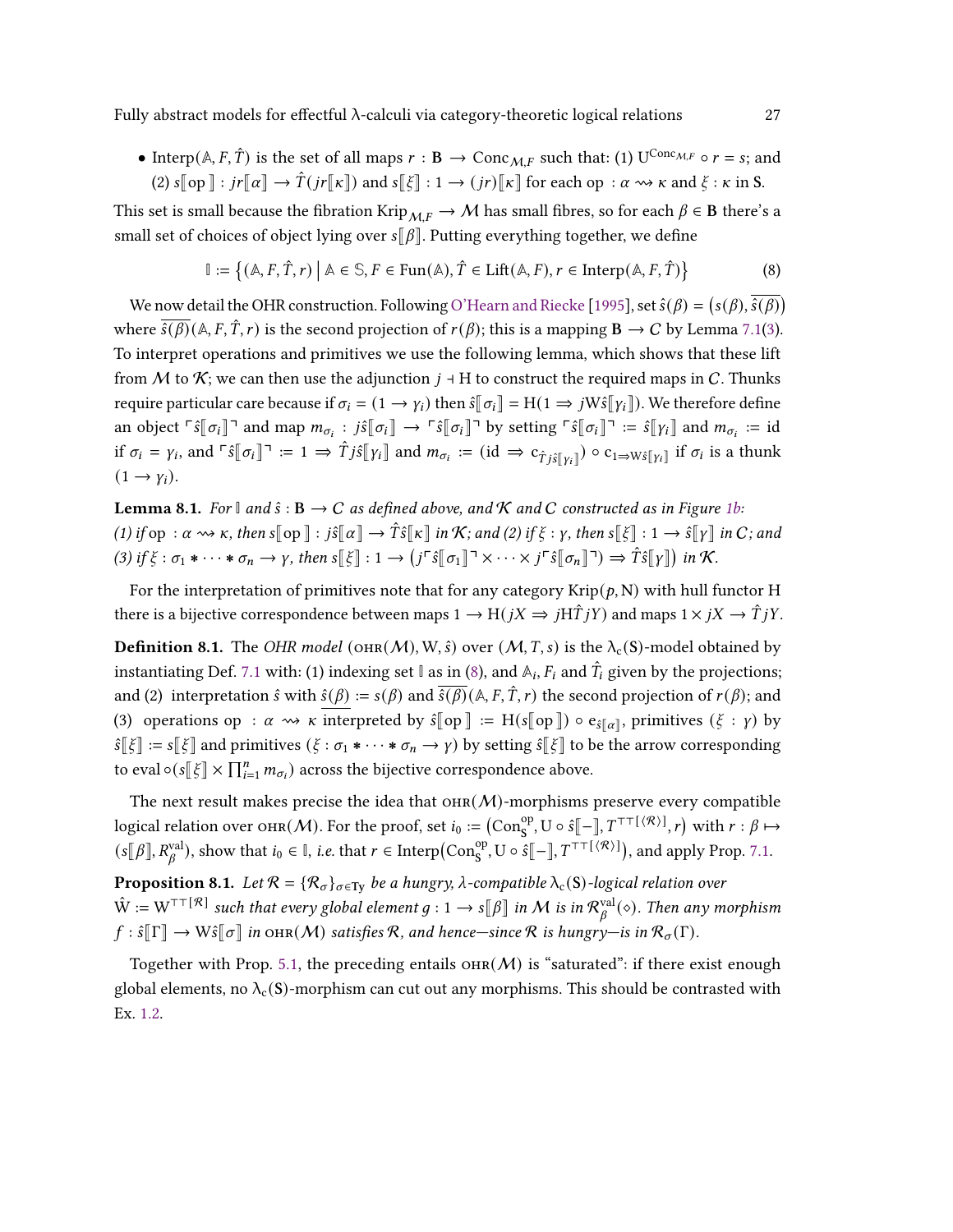**Corollary 8.1.** If  $F : (N, S, t) \to (\text{ORR}(M), W, \hat{s})$  is any strict  $\lambda_c(S)$ -morphism such that the induced composite  $(U^{OHR(M)} \circ F)_{1,t[\![\beta]\!]} : \mathcal{N}(1,t[\![\beta]\!]) \to \mathcal{M}(1,s[\![\beta]\!])$  is onto, then every  $f : \hat{s}[\![\Gamma]\!] \to$  $W\hat{s}\llbracket \sigma \rrbracket$  in  $\text{OHR}(\mathcal{M})$  is in the image of F.

Full completeness of the OHR construction. Since  ${\tt DEF}$  is always  $\lambda_{\rm c}({\sf S})$ -logical over  $T^{\top\top[{\tt DEF}]}$ (Thm. [5.1\)](#page-20-2), the final obstacle to full completeness is the concreteness condition on global elements. For this we relate the induced interpretation  $\hat{s}$  to  $s$ . Write  $\mathcal{D}_{\sigma}(\Gamma) := \{f \mid f \text{ is definable in } (\mathcal{M}, T, s)\}\$ for any context  $\Gamma$  and  $\sigma \in Ty$ , and call a context  $\Gamma$  ground if  $\sigma \in G$  whenever  $(x : \sigma) \in \Gamma$ . Since the forgetful functor  $U^{OHR(M)}$  strictly preserves products,  $\hat{s}$ [ $\Gamma$ ] =  $s$ [ $\Gamma$ ] for any ground context  $\Gamma$ .

<span id="page-27-2"></span>**Lemma 8.2.** For every ground context  $\Gamma$  and ground type  $\gamma$ ,  $U^{OHR(M)}(c_{\hat{T} j\hat{s}[[\gamma]]}\circ \hat{s}[[\Gamma \vdash M : \gamma]]) =$  $s[\![\Gamma \vdash M : \gamma]\!]$ . Hence DEF and  $\mathcal D$  coincide on closed terms of ground type:  $\text{DEF}_{\gamma}^{\text{val}}(\diamond) = \mathcal D_{\gamma}^{\text{val}}(\diamond)$ .

<span id="page-27-4"></span>Remark 8.2. It follows that our semantic definition of contextual equivalence is consistent between  $(M, T, s)$  and  $(\text{OHR}(M), W, \hat{s})$ : we have  $M \simeq_{\text{ctx}} M'$  in M if and only  $M \simeq_{\text{ctx}} M'$  in  $OHR(M).$ 

By Lemma [8.2,](#page-27-2) if a global element  $g: 1 \to s[\beta]$  in M is such that  $\eta_{s[\beta]} \circ g$  is definable, then this composite is also definable in  $O(H)$ . Hence from Prop. [8.1](#page-26-1) we obtain full completeness.

<span id="page-27-3"></span>**Theorem 8.1.** Let  $(M, T, s)$  be a small, well-pointed  $\lambda_c(S)$ -model such that for every  $\beta \in B$  and global element  $g: 1 \to s[\![\beta]\!]$  the composite  $\eta_{s[\![\beta]\!]} \circ g$  is definable. Then, if  $\mathrm{Krip}(\prod_i \mathrm{cod}, \langle F \rangle_{i\in\mathbb{I}})$  admits a tractable hull functor and the counit of the adjunction  $j + H$  is component-wise monic, the induced model ( $\text{OHR}(M)$ , W,  $\hat{s}$ ) is well-pointed and fully complete, hence fully abstract.

<span id="page-27-1"></span>**Example 8.1.** The theorem applies to any model on Set in which the signature has a primitive  $b : \beta$ for every  $b \in s(\beta)$  and  $\beta \in \mathbf{B}$  (for the size restriction take  $\text{Set}_{\kappa}$  for a large enough  $\kappa$ , cf. Remark [8.1\)](#page-25-2), such as when one has a base type nat and primitives  $n : \text{nat}$  for every  $n \in \mathbb{N}$ .

# <span id="page-27-0"></span>9 EXAMPLE: A FULLY ABSTRACT MODEL FOR IMMUTABLE STATE

The structure of the OHR model is closely related to that of the original model, and one can use this to compute in the OHR model. We highlight these properties by returning to Ex. [1.1:](#page-1-0) let us denote the signature considered there by  $S_{RO}$  and write (Fin, R, s) for the associated semantic model. We shall show why the counterexample  $\kappa$ , which shows that (Fin, R, s) is not fully abstract, does not give rise to a counterexample in (OHR(Fin), W,  $\hat{s}$ ); along the way we shall see a particular example of how Prop. [8.1](#page-26-1) ensures full completeness of the OHR model.

We begin by making explicit the structure of the OHR model for a  $\lambda_c(S)$ -model  $(M, T, s)$  with  $M \subseteq$  Set. Recalling Ex. [6.2,](#page-21-1) the counit c is an inclusion on carrier sets: for any  $X = (X,\overline{X}) \in \mathcal{K}$ one has  $c_X : jHX \hookrightarrow \underline{X}$ . All the  $\lambda_c$ -model structure of  $\text{OHR}(M)$  is then determined by c and the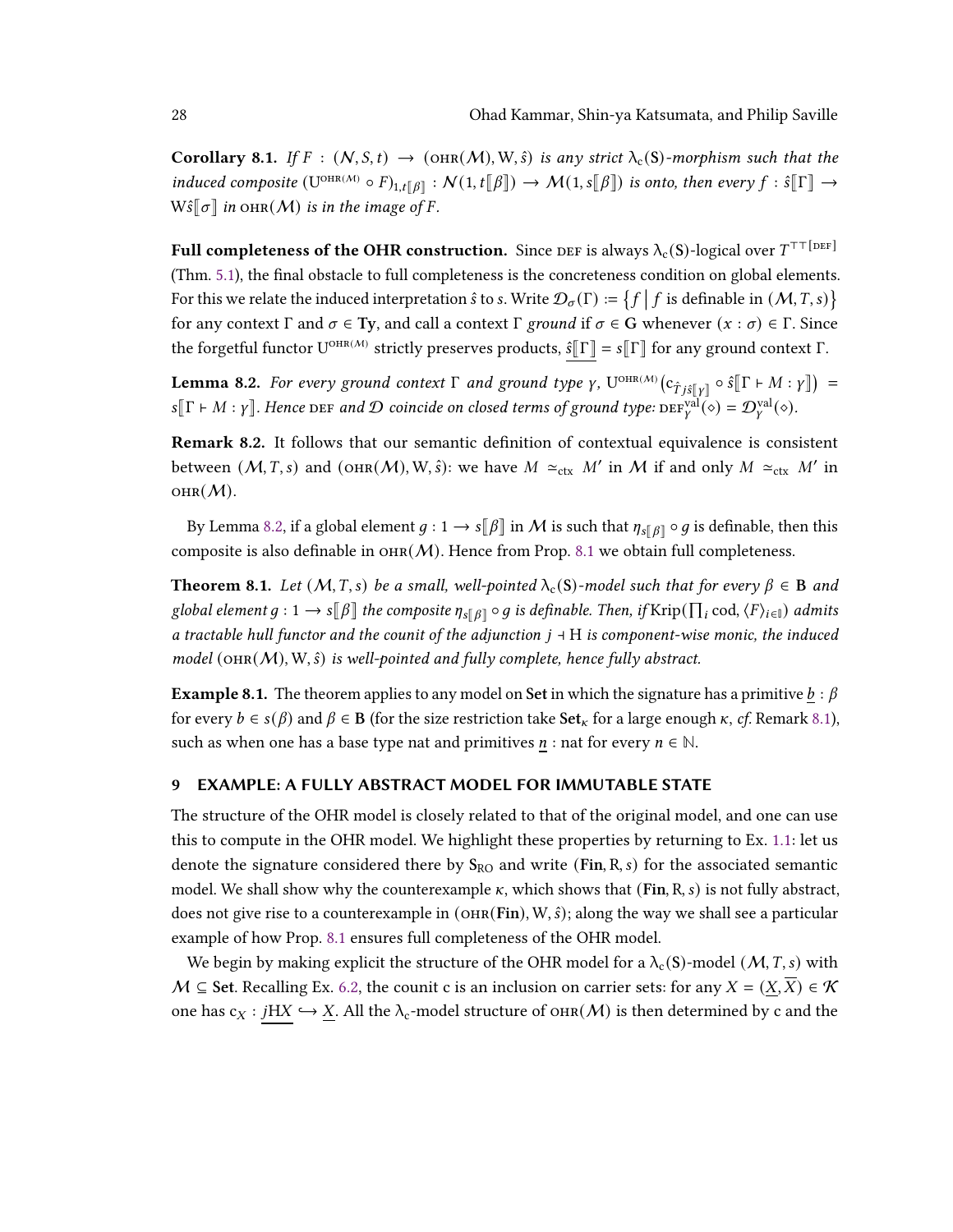corresponding structure on M. For example, products in  $\mathcal{M}$  coincide with products in M and eval<sup>OHR(M)</sup> is the following composite in M, so that eval<sup>OHR(M)</sup>  $(f, x) = f(x)$ :

<span id="page-28-2"></span>
$$
\underline{H(jX \Rightarrow jY)} \times \underline{X} \hookrightarrow (\underline{X} \Rightarrow \underline{Y}) \times \underline{X} \xrightarrow{\text{eval}} \underline{Y}
$$
 (9)

By Lemma [6.1,](#page-22-0) similar remarks apply to the monadic structure, e.g.  $\eta_X^W(x) = \eta_X^T(x)$  for all  $x \in \underline{X}$ .

We now return to the particular case of Ex. [1.1.](#page-1-0) Since  $s[[\mathbf{t}]]$  and  $s[[\mathbf{f}]]$  name the two elements of  $\sqrt{s}$ [bool], the model (Fin, R, s) satisfies the conditions of Thm. [8.1.](#page-27-3) Hence the OHR model  $($ OHR(Fin), W,  $\hat{s}$ ) on (Fin, R, s) exists and is fully abstract.

<span id="page-28-1"></span>Using the relationship between  $OHR(Fin)$  and Fin sketched above, one sees the following.

**Example 9.1.** For any closed  $\lambda_c(S_{RO})$ -terms  $N, N': 1 \rightarrow \text{bool}$  and variable  $f : (1 \rightarrow \text{bool}) \rightarrow$ bool,

 $c_{\hat{T}j\hat{s}\|\text{bool}\|}\circ \hat{s}[[f:(1\rightarrow \text{bool})\rightarrow \text{bool} \vdash \text{or}(\langle fN, fN'\rangle):\text{bool}]\equiv \lambda \varphi \cdot \lambda i \cdot \varphi(n(i))(i) \vee \varphi(n'(i))(i)$ where  $n = c_{\hat{T} j\hat{s}[\![1\rightarrow \text{bool}]\!]}\circ \hat{s}[\![N]\!]$  and  $n' = c_{\hat{T} j\hat{s}[\![1\rightarrow \text{bool}]\!]}\circ \hat{s}[\![N']\!]$ . Since the components of c are injections, this determines  $\hat{s}$ [or( $\langle f N, f N' \rangle$ )]. Similar considerations show that, where M and M' are as in [\(1\)](#page-1-1), then the set maps  $\hat{s}[[M]]$  and  $\hat{s}[[M']]$  have the same action as  $s[[M]]$  and  $s[[M']]$ .

We can now show why the counterexample morphism  $\kappa$  of Ex. [1.1](#page-1-0) cannot determine an element of  $\hat{s}$   $(1 \rightarrow$  bool $) \rightarrow$  bool]. The idea, which holds quite generally, is to instantiate a version of Figure [1a](#page-5-0) with Fin replaced by  $OHR(Fin)$ , then adapt the argument from Ex. [1.2](#page-2-0) to show  $\kappa$  does not restrict to a map in OHR(Fin). Accordingly, let  $\mathbb{L}_{\text{OR}(Fin)}$  be the category obtained by change-of-base along  $\Delta \circ U^{\text{OHR}(\mathcal{M})}: \text{OHR}(\mathcal{M}) \to \text{Fin} \times \text{Fin}$ . Explicitly,  $\mathbb{L}_{\text{OHR}(\text{Fin})}$  has objects triples  $((\underline{X},\overline{X}), R_1, R_2)$ where each  $R_i$  is a binary relation on the carrier X; products and exponentials are defined as in **L**Fin.

For the monad, the universal property of the fibration induces a lifting  $\hat{W}$  of  $W$  to  $\mathbb{L}_{\text{OHR}(\text{Fin})}$ : for  $((\underline{X}, \overline{X}), S) \in \mathbb{L}_{\text{OHR}(\text{Fin})}$  one has  $(\underline{X}, S) \in \mathbb{L}_{\text{Fin}}$  and  $(R\underline{X}, \hat{R}S) \in \mathbb{L}_{\text{Fin}}$ , so one defines  $\hat{W}S$  using the cartesian lifting in [\(10\)](#page-28-0), below. Explicitly,  $(h, h') \in (\hat{W}R)_i \iff (h i, h' i) \in R_i$ . To finish defining a the semantic model, set  $\hat{t}(\text{bool}) = (\hat{s}[\text{bool}], \{(0,0), (1,1)\}, \{(0,0), (1,1)\})$  and interpret primitives and operations using the universal property of the cartesian lifting. Then  $(\mathbb{L}_{\text{OHR}(Fin)}, \hat{W}, \hat{t})$  is a  $\lambda_c(S_{RO})$ -model and the forgetful functor  $\mathbb{L}_{OHR(Fin)} \to OHR(Fin)$  is a  $\lambda_c(S_{RO})$ -morphism.

<span id="page-28-0"></span>
$$
\hat{W}S \n\begin{array}{ccc}\n-\n- - - - - \rightarrow \hat{R}S & \text{Sub(Fin)} \times \text{Sub(Fin)} \\
\downarrow \text{cod} \times \text{cod} \\
\downarrow \text{cod} \times \text{cod}\n\end{array}\n\tag{10}
$$
\n
$$
\text{N\underline{WX}} \n\begin{array}{ccc}\n-\n\text{N\underline{V}X} & \text{NR}(\underline{X}) & \text{Fin} \times \text{Fin}\n\end{array}
$$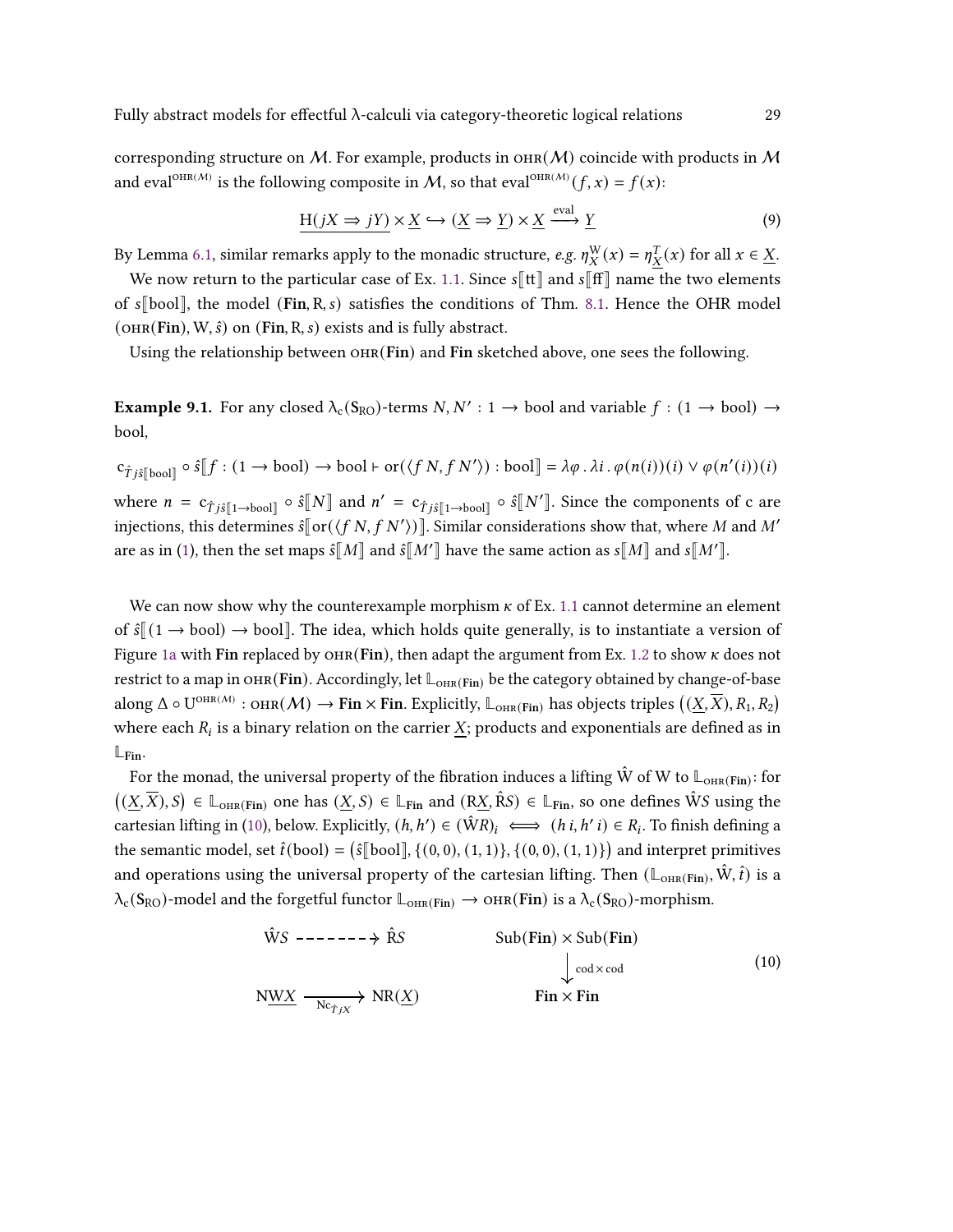We can now show the counterexample  $\kappa$  from Ex. [1.1](#page-1-0) does not restrict to a counterexample  $\kappa'$  in OHR(Fin), *i.e.* that there does not exist  $\kappa'$  in OHR(Fin) and  $i \in \mathbb{2}$  such that

$$
\kappa = \left(1 \xrightarrow{\kappa'} \underline{\text{W}\hat{s}} \left[ (1 \to \text{bool}) \to \text{bool} \right] \longleftrightarrow R \left( (1 \Rightarrow R2) \Rightarrow R2 \right) \xrightarrow{\text{eval}_i} (1 \Rightarrow R2) \Rightarrow R2 \right).
$$

If such a  $\kappa'$  existed, it must lift to  $\mathbb{L}_{\text{OHR}(\text{Fin})}$  by Cor. [8.1,](#page-26-2) but, arguing in the same way as Ex. [1.2,](#page-2-0) one sees this is impossible. Similar reasoning remedies our omission in Ex. [1.1.](#page-1-0)

<span id="page-29-0"></span>**Lemma 9.1.** For M, M' as in Ex. [1.1,](#page-1-0)  $M \approx_{\text{ctx}} M'$  in (Fin, R, s).

PROOF. By Remark [8.2](#page-27-4) it suffices to show  $M \simeq_{\text{ctx}} M'$  in the OHR model. Suppose for a contradiction that  $\hat{s}[M] \neq \hat{s}[M']$ . The counit determines an inclusion  $W\hat{s}[(1 \rightarrow bool) \rightarrow bool] \rightarrow bool]$  $R(\hat{s} \mid (1 \rightarrow \text{bool}) \rightarrow \text{bool} \mid \Rightarrow R2)$  so there exists some  $i \in \{2 \text{ and } \delta \in \hat{s} \mid (1 \rightarrow \text{bool}) \rightarrow \text{bool} \mid \text{such}$ that  $\hat{s}[[M]](i)(\delta) \neq \hat{s}[M']](i)(\delta)$ . Using the interpretations of read, it, ff and  $\neg$  in  $\text{OHR}(M)$  one sees that  $\hat{s} \sim \sim$  bool)  $\rightarrow$  bool] has four elements, and so must equal  $s \sim \sim$  bool)  $\rightarrow$  bool]. A long but basic check then shows that if  $s[M](i)(\omega) \neq s[M'](i)(\omega)$  then  $\omega$  does not lift to a morphism in  $\mathbb{L}_{\text{Fin}}$  so, by Ex. [9.1,](#page-28-1)  $\delta$  cannot lift to a morphism in  $\mathbb{L}_{\text{Fin}}$ . On the other hand, by concreteness and Cor. [8.1,](#page-26-2)  $\delta$  defines a morphism  $1 \to \hat{t} \llbracket (1 \to \text{bool}) \to \text{bool} \rrbracket$  in  $\mathbb{L}_{\text{OHR}(\text{Fin})}$ . But then  $\delta: (X, R_1, R_2) \to (Y, S_1, S_2)$  in  $\mathbb{L}_{\text{OHR}}(\text{Fin})$  implies  $\delta: (\underline{X}, R_1, R_2) \to (\underline{Y}, S_1, S_2)$  in  $\mathbb{L}_{\text{Fin}}$ , contradicting the preceding. □

# <span id="page-29-1"></span>10 A FULLY ABSTRACT MODEL FOR  $\lambda_c^+$

We now fold sum types into the development of Secs. [7](#page-23-0) and [8.](#page-25-0) We saw in Sec. [5](#page-18-0) that to characterise definability with sum types one needs to restrict to  $\hat{T}$ -closed objects. Accordingly, for our OHR construction we restrict not just to concrete objects, but to those that are both concrete and  $\hat{T}$ closed. Write  $k : \text{ConcCl}(p, N, \hat{T}) \hookrightarrow \text{Krip}(p, N)$  for the subcategory of concrete,  $\hat{T}$ -closed objects. We induce structure on this category as we did for the concrete and  $\hat{T}$ -closed subcategories.

<span id="page-29-2"></span>**Lemma 10.1** (cf. Lemma [4.4](#page-18-2) and Prop. [6.1\)](#page-22-1). In the situation of Prop. [6.1:](#page-22-1)

- (1) The closure operator  ${\rm id}^{\tau\tau[\hat{T}]}$  restricts to  ${\rm Conc}(p,{\rm N})$  : if  $(A,R)$  is concrete, then so is  ${\rm id}^{\tau\tau[\hat{T}]}(A,R)$ . Hence ConcCl(p, N,  $\hat{T}$ ) is a replete reflective subcategory of Conc(p, N).
- (2) ConcCl(p, N,  $\hat{T}$ ) is an exponential ideal (e.g. [Johnstone](#page-34-17) [\[2002,](#page-34-17) p. 52]) of Conc(p, N).
- (3) If H is tractable, then HT *i* restricts to a strong monad on ConcCl(p, N, T).

Hence, ConcCl(p, N,  $\hat{T}$ ) is a bi-CCC with cartesian-closed structure inherited from Conc(p, N) and coproducts as in Lemma [4.4\(](#page-18-2)[2\)](#page-18-3), the forgetful functor U : ConcCl(p, N,  $\hat{T}$ )  $\rightarrow \mathbb{A}$  strictly preserves finite products and finite coproducts, and one obtains the diagram below (cf. diagrams  $(4)$  and  $(5)$ ):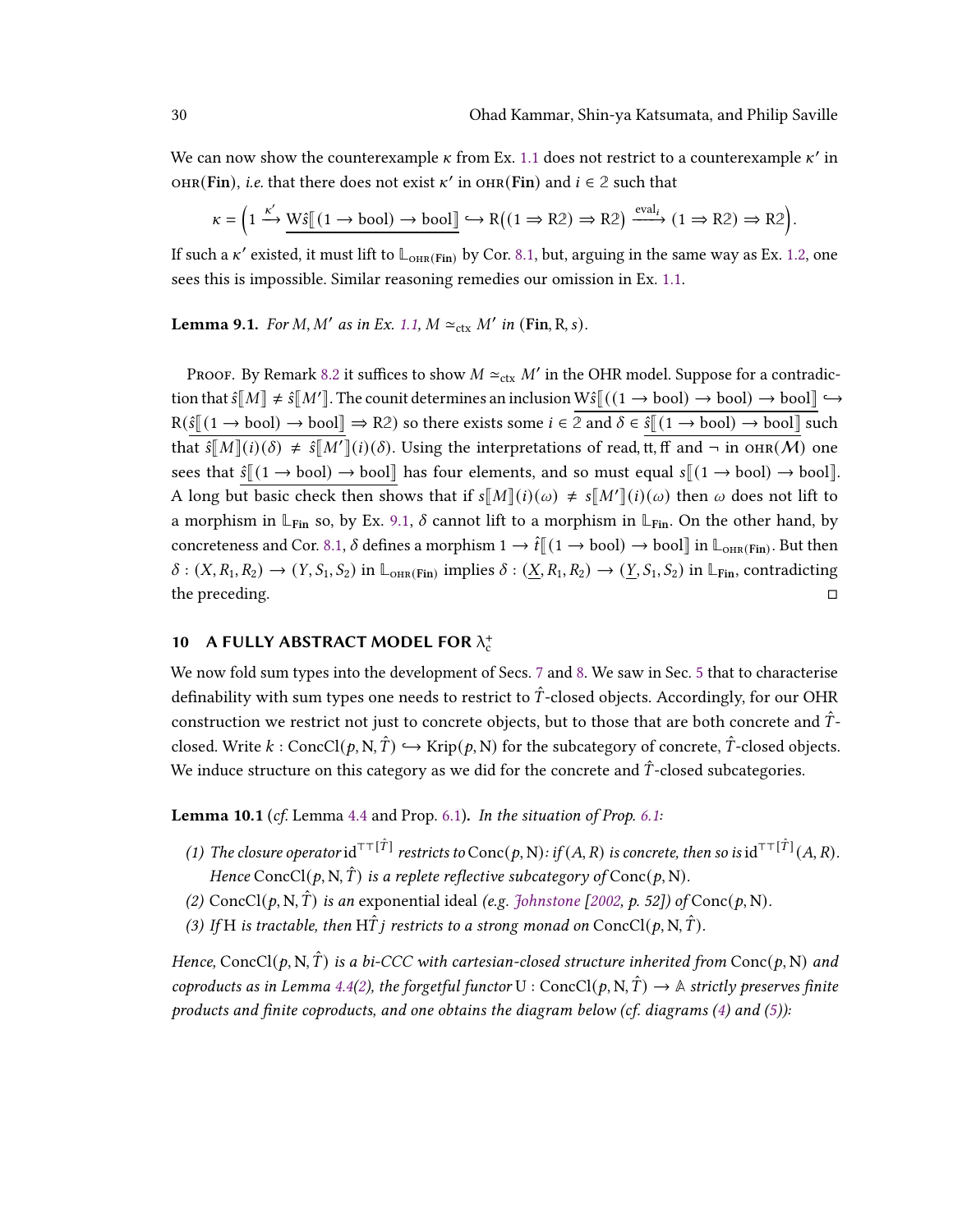Fully abstract models for effectful λ-calculi via category-theoretic logical relations 31

<span id="page-30-1"></span>
$$
H\hat{T}j
$$
\n
$$
H\hat{T}j
$$
\n
$$
\longleftrightarrow \text{ConcCl}(p, N, \hat{T}) \xrightarrow{\perp} \text{Conc}(p, N) \xleftarrow{\text{K}} \text{Krip}(p, N) \xrightarrow{\text{L}} \hat{T}
$$
\n
$$
(11)
$$

We now refine the abstract OHR construction for  $\lambda_c(S)$  (Sec. [7\)](#page-23-0) to incorporate sums. Consider a fixed  $\lambda_c^+(S)$ -model  $(M, T, s)$  and an indexing set  $\mathbb{I}$  such that for each  $i \in \mathbb{I}$  one has cho-sen data as in [\(6\)](#page-23-7), and make the assumptions of Assump. [7.1.](#page-23-3) For each  $i \in \mathbb{I}$  one now obtains *three* categories: Krip<sub>M,F<sub>i</sub></sub> := Krip(cod, N<sub>F<sub>i</sub></sub>), Conc<sub>M,F<sub>i</sub></sub> := Conc(cod, N<sub>F<sub>i</sub></sub>) and ConcCl<sub>M,F<sub>i</sub>, $\hat{T}_i$  :=</sub> ConcCl(cod, N<sub>F<sub>i</sub></sub>,  $\hat{T}_i$ ). Similarly, taking the fibration for logical relations  $\prod_{i\in\mathbb{I}}$  cod one obtains a  $\mathcal{R} := \text{Krip}(\prod_{i \in \mathbb{I}} \text{cod}, \langle N_{F_i} \rangle_{i \in \mathbb{I}})$  as well as subcategories  $C := \text{Conc}(\prod_{i \in \mathbb{I}} \text{cod}, \langle N_{F_i} \rangle_{i \in \mathbb{I}})$ and  $CCl := \text{ConcCl}(\prod_{i \in \mathbb{I}} \text{cod}, \langle N_{F_i} \rangle_{i \in \mathbb{I}}, \hat{T})$ , for  $\hat{T}$  the monad defined in Lemma [7.1.](#page-23-5)

Because cartesian liftings are determined component-wise (Lemma [7.1](#page-23-5)[\(1\)](#page-23-8)), so is  $\hat{T}$ -closure. It fol-lows that all the properties of Lemma [7.1](#page-23-5) extend to CCl. Moreover, CCl acquires a bi-CCC structure and a strong monad W with underlying functor  $H\hat{T}k$  by Lemma [10.1.](#page-29-2) We call (CCl, W,  $\hat{s}$ ) the abstract OHR model on  $(M, T, s)$ . The situation is summarised below (cf. Figure [1b](#page-5-0) and diagram [\(11\)](#page-30-1)):

$$
\text{ConcCl}_{M,F_i,\hat{T}_i} \xrightarrow{\perp} \text{Conc}_{M,F_i} \xleftarrow{\perp} \text{Krip}_{M,F_i} \qquad \text{w:=H\hat{T}k} \xleftarrow{\sim} \text{CCl} \xrightarrow{\perp} C \xleftarrow{\perp} \text{K} \text{C} \text{F} \text{F}
$$

Next we consider logical relations over CCl (cf. diagram  $(7)$ ). Extending Lemmas [7.2](#page-24-4) and [7.3](#page-24-0) to incorporate sums, one obtains the following extension of Prop. [7.1](#page-25-1) with sum types.

**Proposition 10.1.** Let  $\mathcal{R} = \{\mathcal{R}_{\sigma}\}_{\sigma \in \text{Ty}^+}$  be a hungry,  $(\lambda, +, 0)$ -compatible  $\lambda_c^+(S)$ -logical relation over  $W^{\top\top[\mathcal{R}]}$  and suppose  $i_0 \in \mathbb{I}$  is such that  $\hat{T}_{i_0} = T^{\top\top[\mathcal{R}]}$  and  $\overline{\hat{s}[\sigma]}(i_0)(\beta) = \mathcal{R}_{\beta}^{\text{val}}$  $\int_{\beta}^{\text{val}}$  for all  $\beta \in \mathbf{B}$ . Then  $\overline{\hat{s}[\sigma]}(i_0) = \mathcal{R}^{\text{val}}_{\sigma}$  and  $(\overline{\text{W}\hat{s}[\sigma]})(i_0) = \mathcal{R}_{\sigma}$  for all  $\sigma \in \text{Ty}^+$ , so every  $f : \hat{s}[\Gamma] \to \text{W}\hat{s}[\sigma]$  in CCl satisfies R.

It remains to instantiate the abstract construction. The development goes through verbatim, except in the definition of  $\mathbb{I}$  (equation [\(8\)](#page-26-0)) we must now assume that  $Interp(\mathbb{A}, F, \hat{T})$  consists of maps  $r : B \to \text{ConcCl}_{MF \hat{T}}$  rather than  $B \to \text{Conc}_{M,F}$ . We therefore obtain an *OHR model* as in Def. [8.1.](#page-26-3) In this setting, Prop. [8.1](#page-26-1) and Cor. [8.1](#page-26-2) are as follows.

**Theorem 10.1.** Let  $\mathcal{R} = \{\mathcal{R}_{\sigma}\}_{{\sigma} \in \mathrm{Ty}}$  be a hungry,  $(\lambda, +, 0)$ -compatible  $\lambda_c^+(S)$ -logical relation over  $\hat{W} := W^{\top\top[\mathcal{R}]}$  such that every global element  $g: 1 \to s[\![\beta]\!]$  in M is in  $\mathcal{R}^{\text{val}}_{\beta}$  $_{\beta}^{\mathrm{val}}(\diamond)$ . Then every  $\mathrm{OHR}(\mathcal{M})$ morphism  $f : \hat{s} \llbracket \Gamma \rrbracket \rightarrow W \hat{s} \llbracket \sigma \rrbracket$  satisfies  $\mathcal{R}$ .

**Corollary 10.1.** If  $F : (N, S, t) \to (\text{ORR}(M), W, \hat{s})$  is a  $\lambda_c^+(S)$ -morphism with a surjective map  $(U \circ F)_{1,t[\![\beta]\!]} : \mathcal{N}(1,t[\![\beta]\!]) \to \mathcal{M}(1,s[\![\beta]\!])$ , then any  $f : \hat{s}[\![\Gamma]\!] \to W\hat{s}[\![\sigma]\!]$  in  $\text{OR}(\mathcal{M})$  is in  $F$ 's image.

<span id="page-30-0"></span>Since Lemma [8.2](#page-27-2) extends to sum types without difficulty, we also recover full abstraction.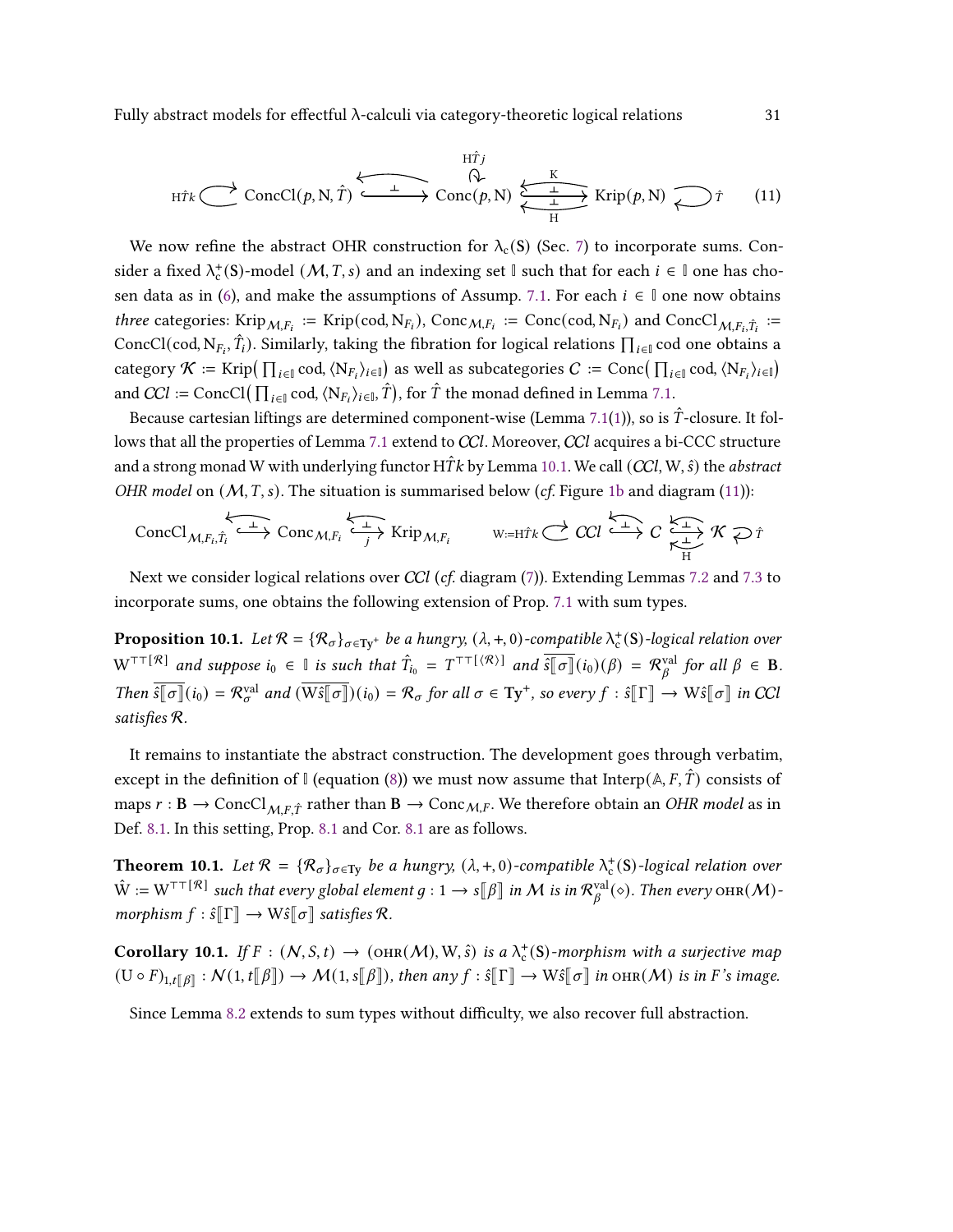**Theorem 10.2.** Let  $(M, T, s)$  be a small, well-pointed  $\lambda_c^+(S)$ -model such that for every  $\beta \in B$  and  $g: 1 \to s[\![\beta]\!]$  the composite  $\eta_{s[\![\beta]\!]} \circ g$  is definable. Then, if Krip $(\prod_i \text{cod}, \langle F \rangle_{i \in \mathbb{I}})$  admits a tractable hull functor and the counit of the adjunction  $j + H$  is component-wise monic, the induced model  $(OHR(M), W, \hat{s})$  is well-pointed and fully complete, hence fully abstract.

#### <span id="page-31-1"></span>11 EXAMPLES: FULLY ABSTRACT MODELS OVER Diff AND QBS

In this final section we give two examples of the OHR construction with sums. First we study a simple language for probabilistic programming. This is the fragment of the idealised Anglican language of [Staton et al.](#page-36-5) [\[2016\]](#page-36-5) without recursive types and constructors; for the semantics we use the category of *quasi-Borel spaces* [\[Heunen et al.](#page-34-4) [2017\]](#page-34-4). Then we turn to the language for automatic differentiation studied by [Huot et al.](#page-34-5) [\[2020\]](#page-34-5), extended with a global memory cell that may be read and written to. The semantics takes place in the category of *diffeological spaces* (e.g. [Iglesias-Zemmour](#page-34-6) [\[2013\]](#page-34-6)). In each case the hull functor is defined as in Remark [6.1,](#page-22-3) so tractable.

# <span id="page-31-0"></span>11.1 Probability over QBS

The category of quasi-Borel spaces was introduced by [Heunen et al.](#page-34-4) [\[2017\]](#page-34-4) as a setting for the denotational semantics of higher-order probabilistic programming languages. Naively, one would hope to interpret such languages in the category Meas of measurable spaces and measurable maps using the Giry monad [\[Giry](#page-34-18) [1982\]](#page-34-18). However, Meas is not cartesian closed; QBS rectifies this deficiency. QBS acts as a kind of conservative extension of the category of standard Borel spaces: there is a functor R : Meas  $\rightarrow$  QBS and, if X, Y are standard Borel spaces, then QBS(RX, RY) = Meas $(X, Y)$  (see e.g. [Ścibior et al.](#page-36-6) [\[2018\]](#page-36-6)). Moreover, the Giry monad restricts to a monad P on QBS, and if X, Y are standard Borel spaces then maps  $RX \rightarrow P(RY)$  correspond to the *s-finite* kernels used by [Staton](#page-36-7) [\[2017\]](#page-36-7) to give a complete semantics for a first-order probabilistic language.

The signature  $S_{prob}$  for our idealised probabilistic programming language is given in the box below. The type real represents the real numbers. To get a primitive representing each measurable function we use the (co)cartesian structure of **Meas**: where  $m : \{real\} \rightarrow$  **Meas** interprets real as the standard Borel space  $(\mathbb{R}, \Sigma_{\mathbb{R}})$ , one obtains a measurable space  $m||\gamma||$  for all ground types y. Constant maps and all the usual distributions are measurable; hence for any  $r \in \mathbb{R}$  one has  $const_r : 1 \rightarrow real$ .

Semantically, we set  $s$ (real) to be the quasi-Borel space corresponding to  $(\mathbb{R}, \Sigma_{\mathbb{R}})$ . Because  $\mathbb{R}$  is standard Borel,  $m||\gamma||$  is standard Borel for every ground type  $\gamma$ . For each operation op :  $\gamma \rightsquigarrow \nu$  we therefore take  $s$  op  $\parallel$  to be the Kleisli arrow corresponding to the s-finite kernel interpretation

| <b>base types:</b> real;                                                                                                                                                                                         | <b>primitives:</b> $f : \gamma \to \nu$ for every $f : m[\![\gamma]\!] \to m[\![\nu]\!];$ |
|------------------------------------------------------------------------------------------------------------------------------------------------------------------------------------------------------------------|-------------------------------------------------------------------------------------------|
| <b>operations (for</b> $\gamma \in G$ ): score : real $\rightsquigarrow$ 1, sample <sub>v</sub> : $\gamma \rightsquigarrow \gamma$ , normalise <sub>y</sub> : $\gamma \rightsquigarrow$ real $*\gamma + 1 + 1$ ; |                                                                                           |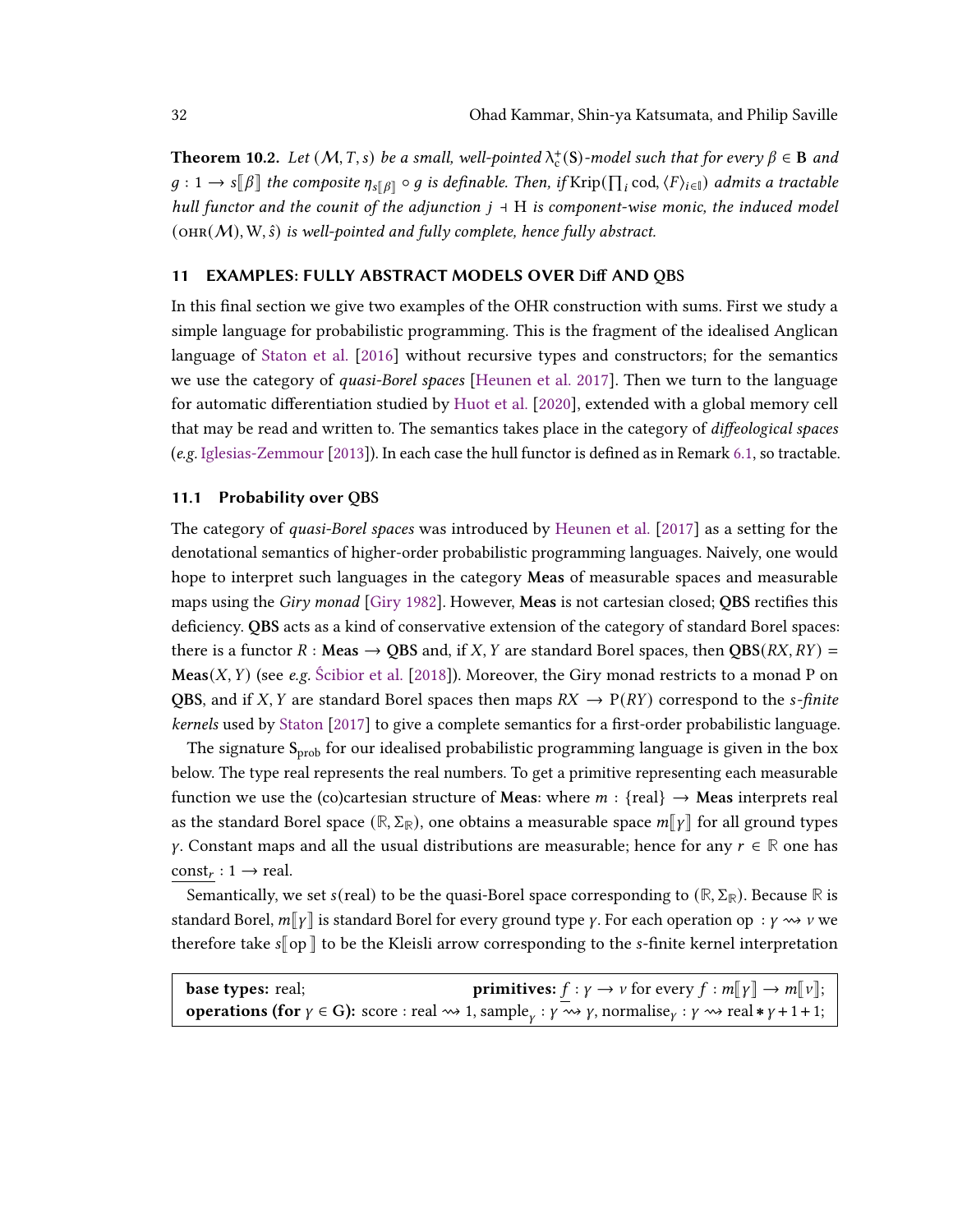of that operation given by [Staton](#page-36-7) [\[2017\]](#page-36-7). Finally, for a primitive  $f : \gamma \to \nu$  we use the fact that  $QBS(s[\![\gamma]\!], s[\![\nu]\!]) = \text{Meas}(m[\![\gamma]\!], m[\![\nu]\!])$  to define  $s[\![f]\!]: = \lambda(* \in 1) \cdot f : 1 \to (s[\![\gamma]\!]) \Rightarrow s[\![\nu]\!])$ . Thus, we have a  $\lambda_c^+$ (S<sub>prob</sub>)-model (QBS, P, s) (we silently identify QBS with a suitable small subcategory).

The induced OHR model is fully abstract, since for every  $q : 1 \rightarrow s$  real the composite  $n^{\rm P}$  $\frac{\text{P}}{\text{s} \parallel \text{real}}$   $\circ$   $g$  is definable. Indeed, global elements in QBS are in bijective correspondence with global elements in Set, so we can identify g with a constant map const<sub>r</sub> for some  $r \in \mathbb{R}$ . Then  $n^{\rm P}$  $F_{s[\text{real}]} \circ g = s[\diamond \vdash \underline{\text{const}}_r() : \text{real}],$  as required. So the OHR model over  $(QBS, P, s)$  exists and is fully abstract.

The forgetful functor  $QBS \rightarrow Set$  strictly preserves products and coproducts and evaluation in QBS is as in Set, so the relationship between  $OHR(QBS)$  and QBS is very similar to that between  $OHR(Fin)$  and Fin outlined in Sec. [9.](#page-27-0) The monad W is a restriction of P, products in  $OHR(OBS)$  are as in QBS—hence as in Set—and the evaluation map is a restriction of that in Set  $(cf. (9))$  $(cf. (9))$  $(cf. (9))$ .

# <span id="page-32-0"></span>11.2 Global state over Diff

Just as quasi-Borel spaces were introduced to deal with the fact that Meas is not cartesian closed, so the category Diff of diffeological spaces and smooth maps was used by [Huot et al.](#page-34-5) [\[2020\]](#page-34-5) to deal with the fact that the usual setting for differential geometry, namely the category of cartesian spaces and smooth functions, is not cartesian closed. A diffeological space is a pair  $(X, \mathcal{P}_X)$  consisting of a set  $X$  equipped with a set of  $plots \mathcal{P}_X^U \subseteq \mathsf{Set}(U,X)$  for every  $n \in \mathbb{N}$  and open subset  $U \subseteq \mathbb{R}^n$ , subject to certain axioms. One then widens the definition of smooth function from differential geometry to this clean axiomatic setting: one calls a function smooth if it send plots to plots.

[Huot et al.](#page-34-5) [\[2020\]](#page-34-5) show that Diff is a natural setting for studying the denotational semantics of syntactic (forward mode) automatic differentiation for neural network programming. We consider an extension of their simple language for AD with a single memory cell. One may lookup the value of the cell or *update* it to a new shared value; we assume values range over a fixed set  $V$ . The relevant signature  $S_{GS}$  is defined in the box below, where the primitives + and  $\times$  represent the usual operations on  $\mathbb R$  and  $\zeta$  represents the sigmoid function  $\zeta(x) = (1 + e^{-x})^{-1}$ .

| <b>base types:</b> real, Val; | <b>operations:</b> lookup : $1 \rightsquigarrow$ Val; update : Val $\rightsquigarrow$ 1;                                                                                 |
|-------------------------------|--------------------------------------------------------------------------------------------------------------------------------------------------------------------------|
|                               | <b>primitives:</b> r: real (for $r \in \mathbb{R}$ ); +, $\times$ : real $*$ real $\rightarrow$ real; $\varsigma$ : real $\rightarrow$ real; $v$ : Val (for $v \in V$ ). |

For the semantic interpretation, set  $s(\text{real}) := (\mathbb{R}, \mathcal{P}_{\mathbb{R}})$ , where  $\mathcal{P}_{\mathbb{R}}^{U}$  $\frac{dV}{dR}$  is the set of smooth maps  $U \to \mathbb{R}$ . We interpret Val as a *coarse* diffeological space:  $s(Val) := (V, \mathcal{D}_V)$  where  $\mathcal{D}_Y^U := \mathbf{Set}(U, Y)$ . The memory cell is modelled by the global state monad  $G_V(X) := V \implies (V \times X)$  on Diff. Primitives are interpreted by the corresponding (smooth) functions in Set; the usual set maps interpreting lookup and update (e.g. [\[Kammar](#page-34-19) [2014\]](#page-34-19)) are smooth because  $s(Val)$  is coarse. This defines a  $\lambda_c^+$ (S<sub>GS</sub>)-model (Diff, G<sub>V</sub>, s). The global elements in Diff are exactly the global elements in Set so,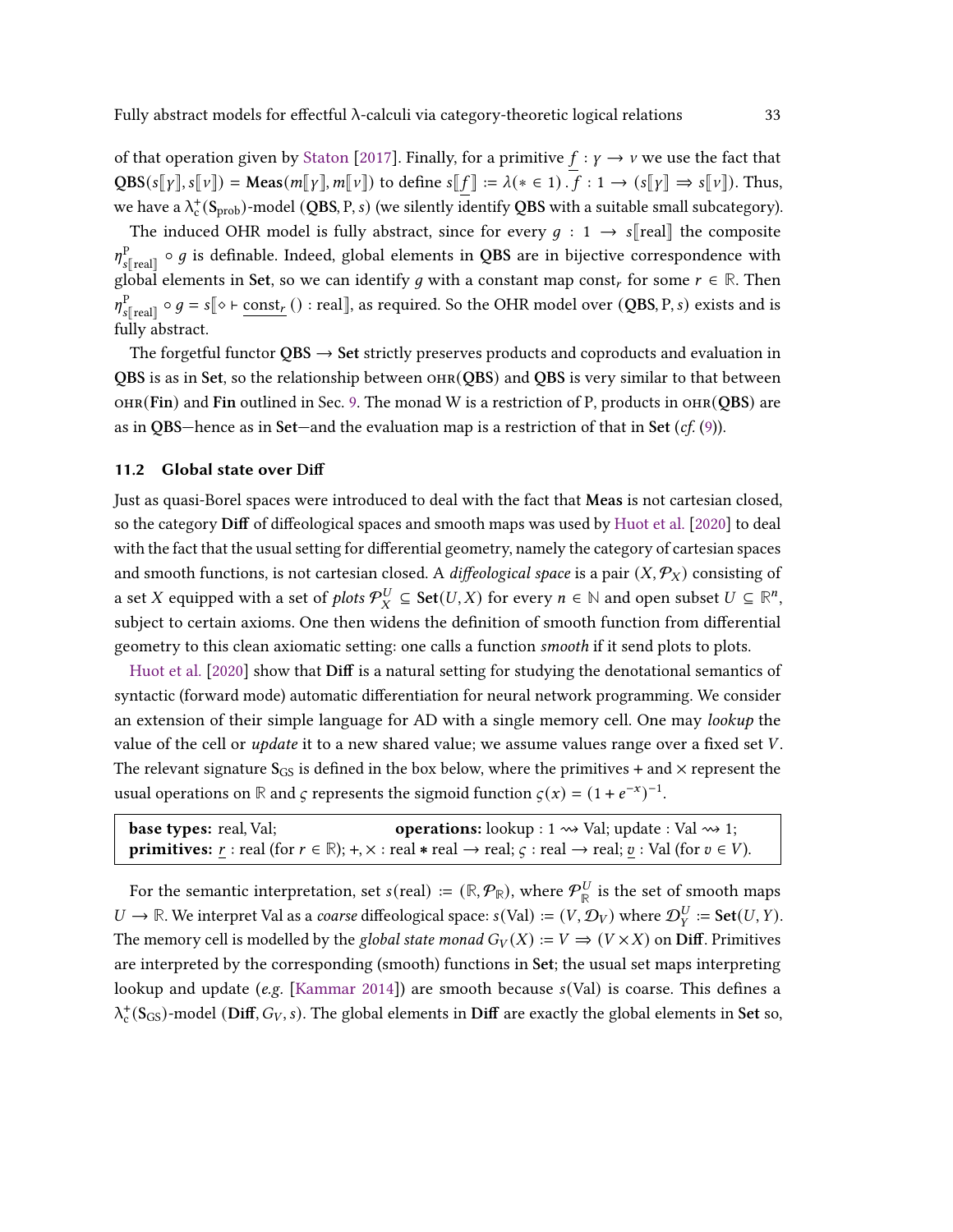identifying Diff with a suitable small subcategory, the OHR model over  $(Diff, G_S, s)$  exists and is fully abstract.

The forgetful functor  $\text{Diff} \rightarrow \text{Set}$  strictly preserves products and coproducts, and evaluation in Diff is evaluation in Set. Thus, just as for the QBS example, the relationship between the OHR model and (Diff,  $G_S$ , s) is very similar to that between OHR(Fin) and Fin outlined in Sec. [9.](#page-27-0)

# ACKNOWLEDGMENTS

We thank the authors of [\[Matache et al.](#page-35-11) [2021\]](#page-35-11) for helpful discussions relating their work to ours, C. Matache & S. Staton for the models in Exs. [1.1](#page-1-0) and [1.2,](#page-2-0) and D. McDermott, H. Paquet, N. Arkor and P. B. Levy for insightful comments. Finally we thank the reviewers for their thoughtful suggestions.

# **REFERENCES**

- <span id="page-33-2"></span>S. Abramsky, K. Honda, and G. McCusker. 1998. A fully abstract game semantics for general references. In Proceedings of the Thirteenth Annual IEEE Symposium on Logic in Computer Science (Cat. No.98CB36226). IEEE Comput. Soc. <https://doi.org/10.1109/lics.1998.705669>
- <span id="page-33-0"></span>S. Abramsky and R. Jagadeesan. 1994. Games and full completeness for multiplicative linear logic. Journal of Symbolic Logic 59, 2 (June 1994), 543–574. <https://doi.org/10.2307/2275407>
- <span id="page-33-3"></span>S. Abramsky, R. Jagadeesan, and P. Malacaria. 2000. Full Abstraction for PCF. Information and Computation 163, 2 (Dec. 2000), 409–470. <https://doi.org/10.1006/inco.2000.2930>
- <span id="page-33-10"></span>J. Adamek, H. Herrlich, and G.E. Strecker. 2009. Abstract and Concrete Categories: The Joy of Cats. Dover Publications. <https://books.google.co.jp/books?id=rqT4PgAACAAJ>
- <span id="page-33-8"></span>M. Alimohamed. 1995. A Characterization of Lambda Definability in Categorical Models of Implicit Polymorphism. Theor. Comput. Sci. 146, 1-2 (July 1995), 5–23. [https://doi.org/10.1016/0304-3975\(94\)00283-O](https://doi.org/10.1016/0304-3975(94)00283-O)
- <span id="page-33-11"></span>F. Borceux. 1994. Handbook of Categorical Algebra, volume 1. Cambridge University Press. [https://doi.org/10.1017/](https://doi.org/10.1017/cbo9780511525858) [cbo9780511525858](https://doi.org/10.1017/cbo9780511525858)
- <span id="page-33-6"></span>R. Cartwright, P.L. Curien, and M. Felleisen. 1994. Fully Abstract Semantics for Observably Sequential Languages. 111, 2 (jun 1994), 297–401. <https://doi.org/10.1006/inco.1994.1047>
- <span id="page-33-4"></span>P. Clairambault and M. de Visme. 2020. Full abstraction for the quantum lambda-calculus. Proceedings of the ACM on Programming Languages 4, POPL (jan 2020), 1–28. <https://doi.org/10.1145/3371131>
- <span id="page-33-9"></span>P.-L. Curien. 2007. Definability and Full Abstraction. Electronic Notes in Theoretical Computer Science 172 (April 2007), 301–310. <https://doi.org/10.1016/j.entcs.2007.02.011>
- <span id="page-33-1"></span>U. de' Liguoro. 1996. PCF Definability via Kripke Logical Relations (after O'Hearn and Riecke). Technical Report. Laboratoire d'Informatique de l'Ecole Normale Supérieure.
- <span id="page-33-7"></span>T. Ehrhard, C. Tasson, and M. Pagani. 2014. Probabilistic coherence spaces are fully abstract for probabilistic PCF. In Proceedings of the 41st ACM SIGPLAN-SIGACT Symposium on Principles of Programming Languages. ACM. [https:](https://doi.org/10.1145/2535838.2535865) [//doi.org/10.1145/2535838.2535865](https://doi.org/10.1145/2535838.2535865)
- <span id="page-33-5"></span>M. Fiore, A. Jung, E. Moggi, P. O'Hearn, Riecke J., G. Rosolini, and I. Stark. 1996. Domains and denotational semantics: History, accomplishments and open problems. Bulletin of EATCS 59 (1996), 227–256. Edited by A. Jung.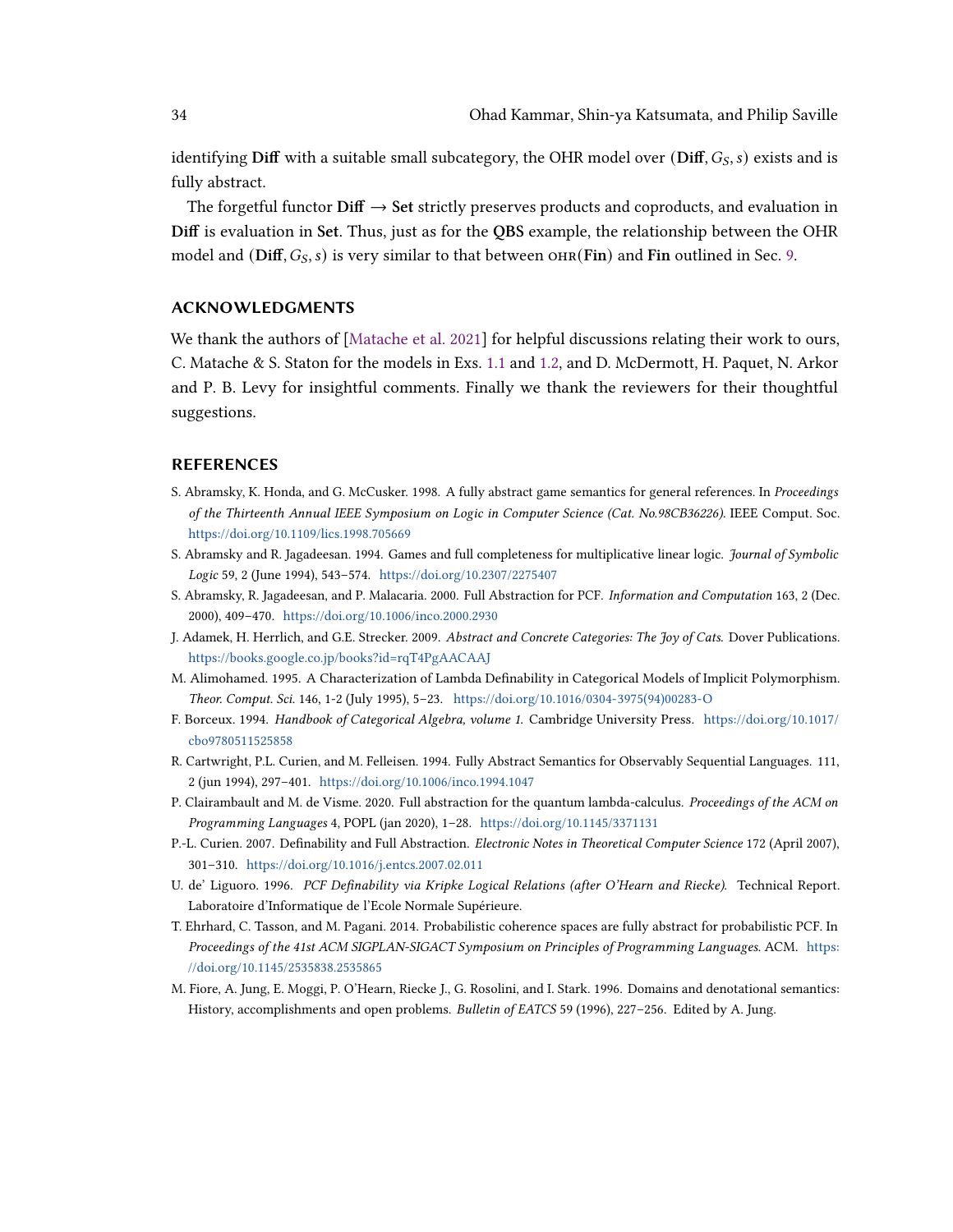Fully abstract models for effectful  $\lambda$ -calculi via category-theoretic logical relations  $35$ 

- <span id="page-34-13"></span>M. Fiore, G. Plotkin, and D. Turi. 1999. Abstract Syntax and Variable Binding. In Proceedings of the 14th Annual IEEE Symposium on Logic in Computer Science (LICS '99). IEEE Computer Society, Washington, DC, USA, 193–. <http://dl.acm.org/citation.cfm?id=788021.788948>
- <span id="page-34-7"></span>M. Fiore and A. Simpson. 1999. Lambda Definability with Sums via Grothendieck Logical Relations. In Typed Lambda Calculi and Applications, J.-Y. Girard (Ed.). Springer Berlin Heidelberg, Berlin, Heidelberg, 147–161.
- <span id="page-34-0"></span>P. Freyd. 1972. Aspects of topoi. Bulletin of the Australian Mathematical Society 7, 1 (aug 1972), 1–76. [https:](https://doi.org/10.1017/s0004972700044828) [//doi.org/10.1017/s0004972700044828](https://doi.org/10.1017/s0004972700044828)
- <span id="page-34-18"></span><span id="page-34-14"></span>J. Y. Girard. 1989. Proofs and types. Cambridge University Press, Cambridge.
- M. Giry. 1982. A categorical approach to probability theory. In Lecture Notes in Mathematics. Springer Berlin Heidelberg, 68–85. <https://doi.org/10.1007/bfb0092872>
- <span id="page-34-9"></span>J. Goubault-Larrecq, S. Lasota, and D. Nowak. 2008. Logical relations for monadic types. Mathematical Structures in Computer Science 18, 06 (Oct. 2008), 1169. <https://doi.org/10.1017/s0960129508007172>
- <span id="page-34-8"></span>J. Goubault-Larrecq, S. Lasota, D. Nowak, and Y. Zhang. 2004. Complete Lax Logical Relations for Cryptographic Lambda-Calculi. In Computer Science Logic. Springer Berlin Heidelberg, 400–414. [https://doi.org/10.1007/978-3-540-](https://doi.org/10.1007/978-3-540-30124-0_31) [30124-0\\_31](https://doi.org/10.1007/978-3-540-30124-0_31)
- <span id="page-34-4"></span><span id="page-34-2"></span>C. A. Hermida. 1993. Fibrations, Logical Predicates and Indeterminates. Ph.D. Dissertation. University of Edinburgh.
- C. Heunen, O. Kammar, S. Staton, and H. Yang. 2017. A Convenient Category for Higher-Order Probability Theory. In Proceedings of the 32nd Annual ACM/IEEE Symposium on Logic in Computer Science (Reykjavík, Iceland) (LICS '17). IEEE Press, Article 77, 12 pages.
- <span id="page-34-5"></span>M. Huot, S. Staton, and M. Vákár. 2020. Correctness of Automatic Differentiation via Diffeologies and Categorical Gluing. In Lecture Notes in Computer Science. Springer International Publishing, 319–338. [https://doi.org/10.1007/978-](https://doi.org/10.1007/978-3-030-45231-5_17) [3-030-45231-5\\_17](https://doi.org/10.1007/978-3-030-45231-5_17)
- <span id="page-34-10"></span>J.M.E. Hyland and C.-H.L. Ong. 2000. On Full Abstraction for PCF: I, II, and III. Information and Computation 163, 2 (Dec. 2000), 285–408. <https://doi.org/10.1006/inco.2000.2917>
- <span id="page-34-11"></span><span id="page-34-6"></span>P. Iglesias-Zemmour. 2013. Diffeology. American Mathematical Society, Providence, Rhode Island.
- B. Jacobs. 1993. Comprehension categories and the semantics of type dependency. Theoretical Computer Science 107, 2 (Jan. 1993), 169–207. [https://doi.org/10.1016/0304-3975\(93\)90169-t](https://doi.org/10.1016/0304-3975(93)90169-t)
- <span id="page-34-3"></span>B. Jacobs. 1999. Categorical Logic and Type Theory. Number 141 in Studies in Logic and the Foundations of Mathematics. North Holland, Amsterdam.
- <span id="page-34-17"></span>P. T. Johnstone. 2002. Sketches of an elephant : a topos theory compendium. Oxford University Press, Oxford New York.
- <span id="page-34-12"></span>A. Jung and J. Tiuryn. 1993. A new characterization of lambda definability. In Typed Lambda Calculi and Applications, Marc Bezem and Jan Friso Groote (Eds.). Springer Berlin Heidelberg, Berlin, Heidelberg, 245–257.
- <span id="page-34-19"></span><span id="page-34-16"></span>O. Kammar. 2014. An Algebraic Theory of Type-and-Effect Systems. Ph.D. Dissertation. University of Edinburgh.
- O. Kammar and D. McDermott. 2018. Factorisation Systems for Logical Relations and Monadic Lifting in Type-and-effect System Semantics. Electronic Notes in Theoretical Computer Science 341 (2018), 239 – 260. [https://doi.org/10.1016/j.](https://doi.org/10.1016/j.entcs.2018.11.012) [entcs.2018.11.012](https://doi.org/10.1016/j.entcs.2018.11.012) Proceedings of the Thirty-Fourth Conference on the Mathematical Foundations of Programming Semantics (MFPS XXXIV).
- <span id="page-34-15"></span>O. Kammar and G. D. Plotkin. 2012. Algebraic foundations for effect-dependent optimisations. In Proceedings of the 39th annual ACM SIGPLAN-SIGACT symposium on Principles of programming languages - POPL '12. ACM Press. <https://doi.org/10.1145/2103656.2103698>
- <span id="page-34-1"></span>S. Katsumata. 2005. A Semantic Formulation of ⊤⊤-Lifting and Logical Predicates for Computational Metalanguage. In Computer Science Logic. Springer Berlin Heidelberg, 87–102. [https://doi.org/10.1007/11538363\\_8](https://doi.org/10.1007/11538363_8)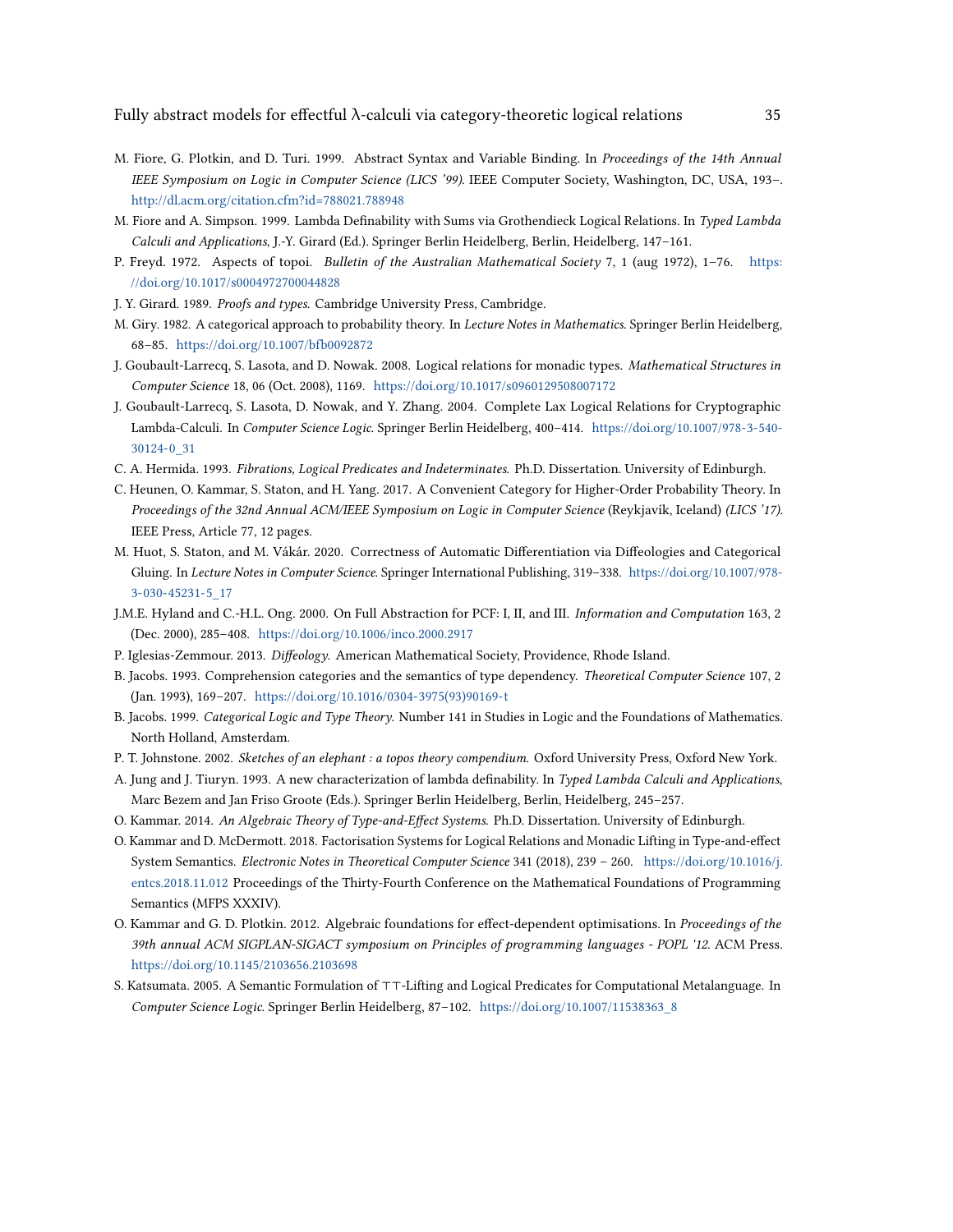- <span id="page-35-6"></span>S. Katsumata. 2008. A Characterisation of Lambda Definability with Sums Via ⊤⊤-Closure Operators. In Computer Science Logic, Michael Kaminski and Simone Martini (Eds.). Springer Berlin Heidelberg, Berlin, Heidelberg, 278–292.
- <span id="page-35-5"></span>S. Katsumata. 2013. Relating computational effects by ⊤⊤-lifting. Information and Computation 222 (2013), 228 – 246. <https://doi.org/10.1016/j.ic.2012.10.014> 38th International Colloquium on Automata, Languages and Programming (ICALP 2011).
- <span id="page-35-16"></span>A. Kock. 1972. Strong functors and monoidal monads. Archiv der Mathematik 23, 1 (dec 1972), 113–120. [https:](https://doi.org/10.1007/bf01304852) [//doi.org/10.1007/bf01304852](https://doi.org/10.1007/bf01304852)
- <span id="page-35-7"></span>S. Lasota, D. Nowak, and Y. Zhang. 2007. On Completeness of Logical Relations for Monadic Types. In Advances in Computer Science - ASIAN 2006. Secure Software and Related Issues. Springer Berlin Heidelberg, 223–230. [https:](https://doi.org/10.1007/978-3-540-77505-8_17) [//doi.org/10.1007/978-3-540-77505-8\\_17](https://doi.org/10.1007/978-3-540-77505-8_17)
- <span id="page-35-4"></span>F. W. Lawvere. 2006. Diagonal Arguments and Cartesian Closed Categories. Reprints in Theory and Applications of Categories 15 (2006), 1–13. <http://www.tac.mta.ca/tac/reprints/articles/15/tr15.pdf>
- <span id="page-35-17"></span>F. Loregian and E. Riehl. 2020. Categorical notions of fibration. Expositiones Mathematicae 38, 4 (Dec. 2020), 496–514. <https://doi.org/10.1016/j.exmath.2019.02.004>
- <span id="page-35-13"></span>Q. M. Ma and John C. Reynolds. 1992. Types, abstraction, and parametric polymorphism, part 2. In Lecture Notes in Computer Science. Springer Berlin Heidelberg, 1–40. [https://doi.org/10.1007/3-540-55511-0\\_1](https://doi.org/10.1007/3-540-55511-0_1)
- <span id="page-35-10"></span>M. Marz. 2000. A fully abstract model for sequential computation. Electronic Notes in Theoretical Computer Science 35 (2000), 133–152. [https://doi.org/10.1016/s1571-0661\(05\)80735-2](https://doi.org/10.1016/s1571-0661(05)80735-2)
- <span id="page-35-11"></span>C. Matache, S. Moss, , and S. Staton. 2021. Recursion and Sequentiality in Categories of Sheaves. To appear in Proceedings of 6th International Conference on Formal Structures for Computation and Deduction (FSCD 2021) (2021). <https://doi.org/10.4230/LIPIcs.FSCD.2021.25>
- <span id="page-35-8"></span>R. Milner. 1977. Fully abstract models of typed λ-calculi. Theoretical Computer Science 4, 1 (Feb. 1977), 1–22. [https:](https://doi.org/10.1016/0304-3975(77)90053-6) [//doi.org/10.1016/0304-3975\(77\)90053-6](https://doi.org/10.1016/0304-3975(77)90053-6)
- <span id="page-35-14"></span>J. C. Mitchell and A. Scedrov. 1993. Notes on sconing and relators. In Computer Science Logic. Springer Berlin Heidelberg, 352–378. [https://doi.org/10.1007/3-540-56992-8\\_21](https://doi.org/10.1007/3-540-56992-8_21)
- <span id="page-35-0"></span>E. Moggi. 1989. Computational Lambda-Calculus and Monads. In Proceedings of the Fourth Annual Symposium on Logic in Computer Science (Pacific Grove, California, USA). IEEE Press, 14–23.
- <span id="page-35-1"></span>E. Moggi. 1991. Notions of computation and monads. Inf. Comput. 93, 1 (1991), 55–92.
- <span id="page-35-9"></span>A. S. Murawski and N. Tzevelekos. 2012. Algorithmic Games for Full Ground References. In Automata, Languages, and Programming. Springer Berlin Heidelberg, 312–324. [https://doi.org/10.1007/978-3-642-31585-5\\_30](https://doi.org/10.1007/978-3-642-31585-5_30)
- <span id="page-35-2"></span>P. W. O'Hearn and J. G. Riecke. 1995. Kripke Logical Relations and PCF. Information and Computation 120, 1 (1995), 107 – 116. <https://doi.org/10.1006/inco.1995.1103>
- <span id="page-35-19"></span>B. Pareigis. 1977. Non-additive ring and module theory II: C-categories, C-functors and C-morphisms. Publicationes mathematicae 24, 3 (January 1977).
- <span id="page-35-12"></span><span id="page-35-3"></span>G. D. Plotkin. 1973. Lambda-definability and logical relations. Technical Report. University of Edinburgh.
- G. D. Plotkin. 1977. LCF considered as a programming language. Theoretical Computer Science 5, 3 (Dec. 1977), 223–255. [https://doi.org/10.1016/0304-3975\(77\)90044-5](https://doi.org/10.1016/0304-3975(77)90044-5)
- <span id="page-35-18"></span>G. D. Plotkin. 1980. Lambda-Definability in the Full Type Hierarchy. In To H. B. Curry: Essays on Combinatory Logic, Lambda Calculus and Formalism, Jonathan P. Seldin and J. Roger Hindley (Eds.). Academic Press.
- <span id="page-35-15"></span>G. D. Plotkin and J. Power. 2003. Algebraic Operations and Generic Effects. Applied Categorical Structures 11, 1 (2003), 69–94. <https://doi.org/10.1023/a:1023064908962>